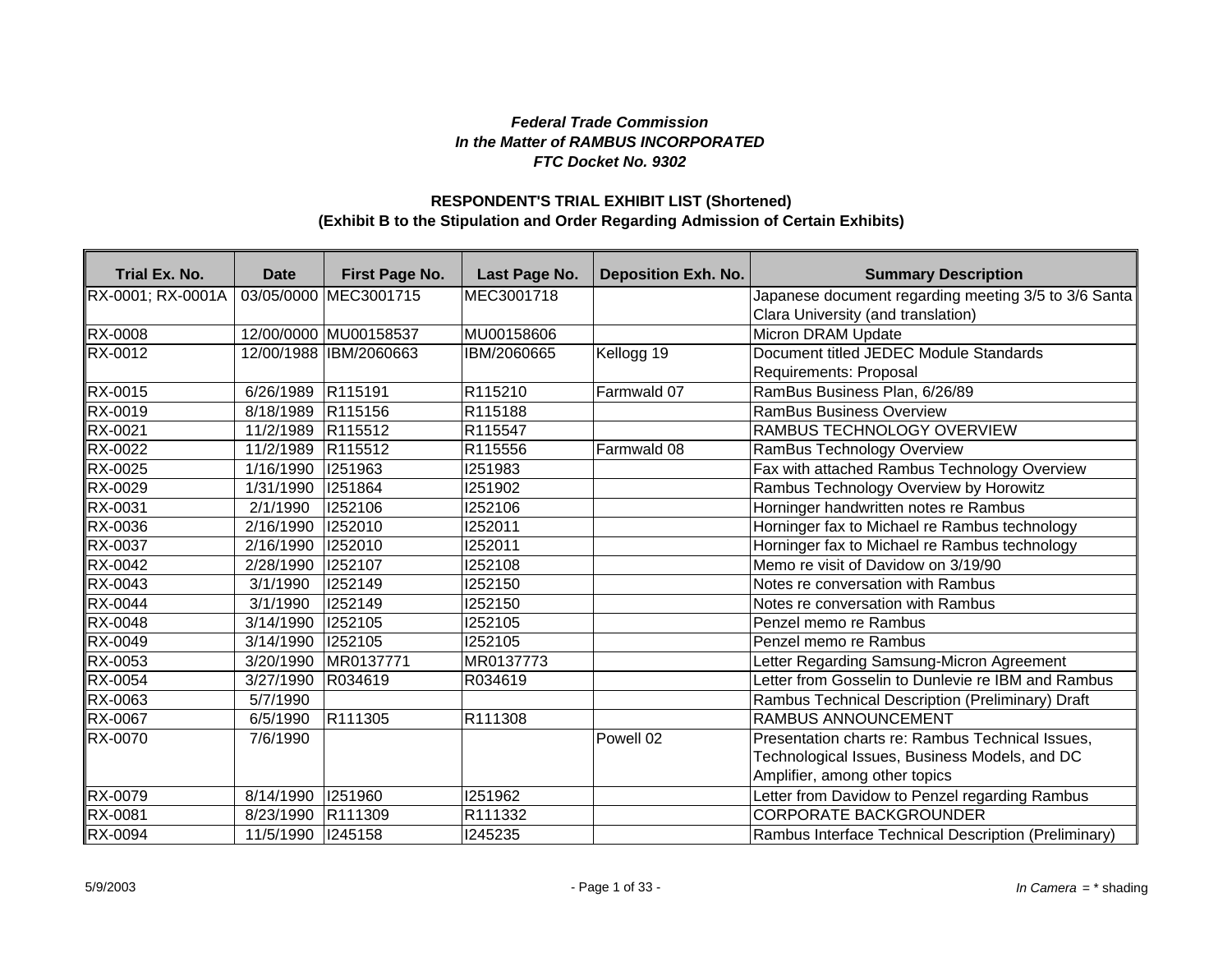| Trial Ex. No.     | <b>Date</b>        | First Page No.            | Last Page No.             | <b>Deposition Exh. No.</b> | <b>Summary Description</b>                                                                                      |
|-------------------|--------------------|---------------------------|---------------------------|----------------------------|-----------------------------------------------------------------------------------------------------------------|
| <b>RX-0099</b>    | 11/9/1990          | 1251914                   | 1251914                   |                            | Farmwald letter to Horninger enclosing new Rambus                                                               |
|                   |                    |                           |                           |                            | Technical Description v. 3.0                                                                                    |
| <b>RX-0108</b>    | 00/00/1991         |                           |                           | Vogley 36                  | 1991 Accomplishments                                                                                            |
| <b>RX-0111</b>    | 1/9/1991           | TAEC0032608               | TAEC0032610               |                            | Fax transmitting Toshiba comments on Sussman letter<br>regarding SDRAM                                          |
| RX-0113           | 1/18/1991          | 1252151                   | 1252155                   |                            | Horninger trip report                                                                                           |
| <b>RX-0114</b>    | 1/24/1991          | 1252158                   | 1252159                   |                            | Michael letter to Horninger regarding Status of<br>RAMBUS project                                               |
| RX-0130           | 4/1/1991           | 1245236                   | 1245377                   |                            | Rambus Interface Technical Description Version 4.0                                                              |
| RX-0138           | 5/4/1991           | 1251806                   | 1251851                   |                            | Rambus presentation titled Presentation to Siemens                                                              |
| RX-0139           | 5/4/1991           | 1251988                   | 1251989                   |                            | Mooring letter to Horninger re Rambus Technical<br>Description                                                  |
| RX-0154; RX-0154A | 7/24/1991          | 1252017                   | 1252017                   |                            | Siemens summary of Rambus technology                                                                            |
| RX-0163           | 8/9/1991           | SKJ0000149                | SKJ0000150                |                            | [LSI Rambus Disclosure Agreement]                                                                               |
| RX-0168; RX-0168A | 8/19/1991          | MEC4003408                | MEC4003417                |                            | Japanese document (and translation)                                                                             |
| RX-0172           | 8/24/1991          | TSB0004397                | TSB0004398                |                            | Toshiba memo re Synchronous DRAM meeting results                                                                |
| RX-0173           | 8/30/1991          | IBM/2031189               | IBM/2031193               |                            | Email from Kelley to Kalter re Special NEC Workshop -<br>Boxborough, MA, August 22 (setup by Howard<br>Sussman) |
| <b>RX-0180</b>    |                    | 10/24/1991 TAEC0006961    | TAEC0006963               | Powell 03                  | High Bandwidth DRAM meeting in Portland, Oregon,<br>Oct. 24, 1991                                               |
| RX-0181           |                    | 10/30/1991 SUS-FTC0000937 | SUS-FTC0000938 Sussman 10 |                            | Fax transmittal with attached memo from Kevin re<br><b>VRAM</b>                                                 |
| <b>RX-0182</b>    | 10/31/1991         |                           |                           | Karp 14                    | United States Patent Application dated 10/31/91, WO<br>91,16680                                                 |
| RX-0184           | 11/8/1991          | R111784                   | R111786                   | Bechtolsheim 03            | NDA beteween Sun Microsystems and Rambus                                                                        |
| RX-0190           | 11/26/1991         | IBM533752                 | IBM533752                 | Brown 07                   | IBM Policy: IBM WORDWIDE PATENT LICENSING<br>PRACTICES" faxed Nov. 26, 1991"                                    |
| RX-0195           | 12/2/1991          | R205152                   | R205152                   |                            | Letter regarding Patent Application                                                                             |
| RX-0199           |                    | 12/10/1991 TSB0005654     | TSB0005660                |                            | Toshiba memo re JEDEC DRAM meeting                                                                              |
| RX-0201           | 12/16/1991 R205153 |                           | R205153                   |                            | Letter regarding Notification of Published Patent<br>Application                                                |
| RX-0207           | 00/00/1992 R304172 |                           | R304184                   | Appleton 02                | Micron document titled Synchronous DRAMs vs.<br>Rambus, 1992 Annual Sales Meeting                               |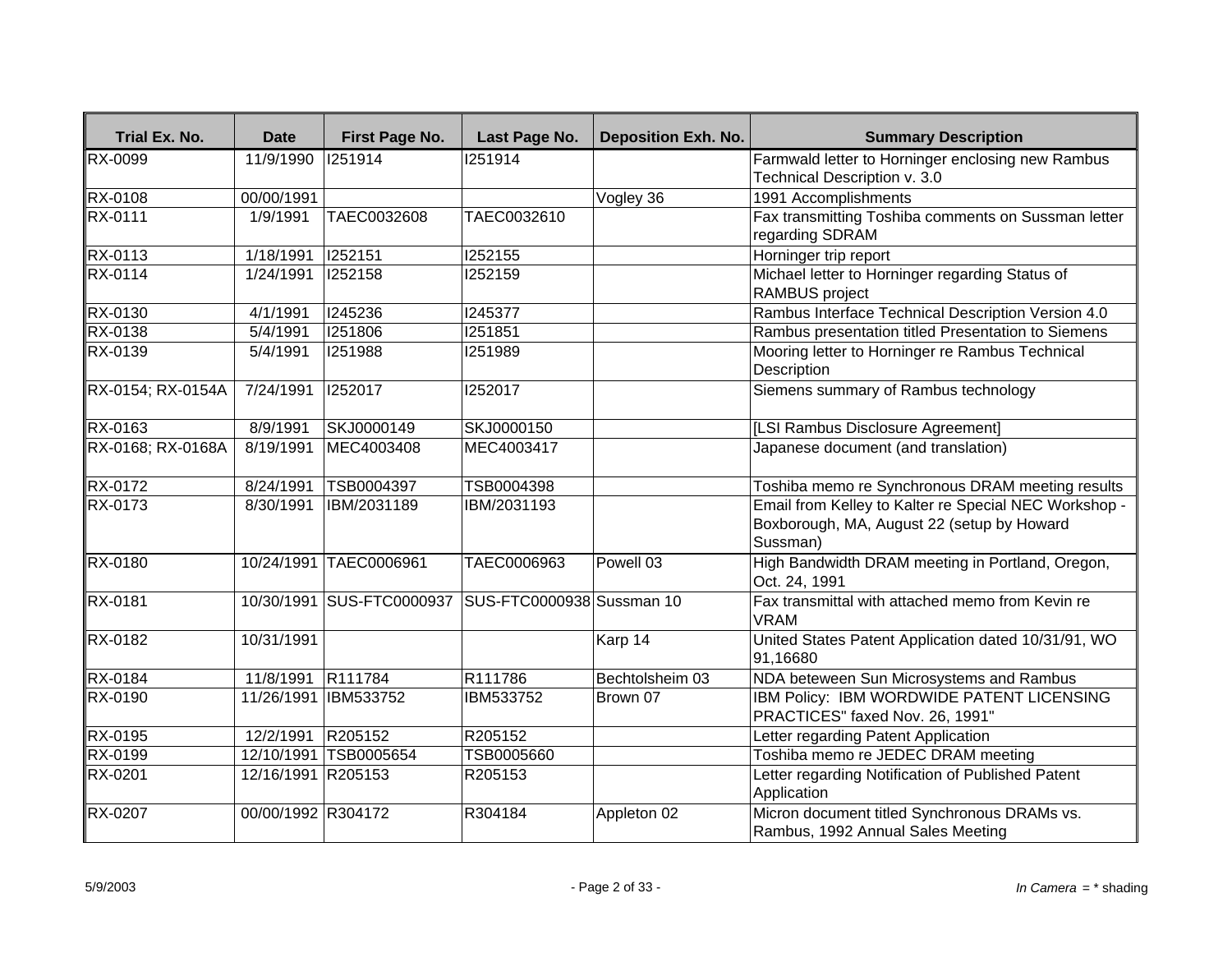| Trial Ex. No.     | <b>Date</b>       | First Page No.           | Last Page No.  | <b>Deposition Exh. No.</b> | <b>Summary Description</b>                            |
|-------------------|-------------------|--------------------------|----------------|----------------------------|-------------------------------------------------------|
| <b>RX-0217</b>    | 2/25/1992 R000048 |                          | R000049        | Karp 34                    | Handwritten notes titled JEDEC - JC-16 re dinner with |
|                   |                   |                          |                |                            | Betty Prince 2/24                                     |
| <b>RX-0220</b>    |                   | 03/00/1992 IBM/2028781   | IBM/2028789    |                            | High Bandwidth DRAM Meeting Minutes                   |
| <b>RX-0222</b>    | 3/4/1992          | IBM/2031376              | IBM/2031380    |                            | Rambus Unveils Revolutionary Memory Interface         |
| RX-0224           | 3/5/1992          | 1211195                  | 1211209        |                            | JEDEC.014> JEDEC MOS - MEMORY - MEETING>              |
|                   |                   |                          |                |                            | 02/24/1992 - 02/28/1992 (Seattle, WA, USA)            |
| RX-0230           | 3/9/1992          | R038676                  | R038680        |                            | RAMBUS ACHIEVES 500 MEGABYTES PER                     |
|                   |                   |                          |                |                            | SECOND - RAMBUS DRAM ARCHITECTURE AND                 |
|                   |                   |                          |                |                            | HIGH - SPEED CHANNEL BREAK BARRIER                    |
| RX-0234           | 3/16/1992         | R038488                  | R038489        |                            | RAMBUS LETS LOOSE FAST DRAM CHANNEL                   |
| RX-0238           | 3/19/1992         |                          |                |                            | Electronic Design, Memory-CPU Interface speeds up     |
|                   |                   |                          |                |                            | data transfers; data transfers of 500 MBYTES/S are    |
|                   |                   |                          |                |                            | possible as a novel DRAM architecture and bus run at  |
|                   |                   |                          |                |                            | 250 MHZ with 600-MV logic levels. (Rambus Inc.'s      |
|                   |                   |                          |                |                            | Rambus Channel Bus) (Product Innovation) (Central P   |
| <b>RX-0258</b>    | 3/27/1992         | MR0129849                | MR0129850      | Appleton 01                | Email from G. Cloud to M. Alder and others re Rambus  |
| RX-0261           | 4/1/1992          | <b>IBM505938</b>         | IBM505939      | Kellogg 03                 | IBM internal memo re Rambus meeting                   |
| RX-0262           | 4/2/1992          | IBM/2031944              | IBM/2031950    |                            | [Involvement in Rambus for Over Two Years]            |
| RX-0263           | 4/2/1992          | IBM505386                | IBM505394      |                            | IBM memo re Rambus                                    |
| RX-0269           | 4/14/1992         | 1247966                  | 1247967        |                            | Meyer report of IBM/Siemens Conference re SDRAM       |
| RX-0272           | 4/16/1992         | <b>IBM505929</b>         | IBM505931      | Kalter 01                  | Memo re Rambus/IBM meeting                            |
| <b>RX-0279</b>    | 4/24/1992         | <b>IBM/2014390</b>       | IBM/2014397    | Kelley 02                  | CMOS V Luna Development, Rambus Assessment,           |
|                   |                   |                          |                |                            | Unique Rambus Features/Attributes                     |
| RX-0285; RX-0285A | 4/30/1992 1247924 |                          | 1247935        |                            | Meyer/Wirth report: SYNCHRONOUS DRAM -- Report        |
|                   |                   |                          |                |                            | on Specification, Feasibility, Cost.                  |
| RX-0286; RX-0286A | 4/30/1992 1247961 |                          | 1247962        |                            | Meyer memo re Siemens/IBM telephone conference        |
| <b>RX-0289</b>    | 5/6/1992          | 1252065                  | 1252066        |                            | Meyer chart outlining the Pros and Cons of Sync       |
|                   |                   |                          |                |                            | DRAM, Rambus DRAM, and Cached DRAM                    |
| RX-0290           | 5/7/1992          | IBM504263                | IBM504277      | Kellogg 07                 | Handwritten JEDEC JC-42.3 Meeting Minutes, New        |
|                   |                   |                          |                |                            | Orleans, 5/7/92                                       |
| <b>RX-0294</b>    |                   | 5/11/1992 FTC/SEC0046970 | FTC/SEC0046978 |                            | Memo to Joel Karp and others from Gil Russell re JC-  |
|                   |                   |                          |                |                            | 42.1/.2/.3/.5 & JC-16 Low Voltage Interface JEDEC     |
|                   |                   |                          |                |                            | Committee Meeting, New Orleans                        |
| RX-0297; RX-0297A | 5/15/1992 1211400 |                          | 1211411        |                            | Meyer trip report and meeting summary from JEDEC's    |
|                   |                   |                          |                |                            | New Orleans meetings on May and 5, 1992               |
| RX-0301           | 6/4/1992          | R201679                  | R201810        |                            | 1992 Symposium on VLSI Circuits                       |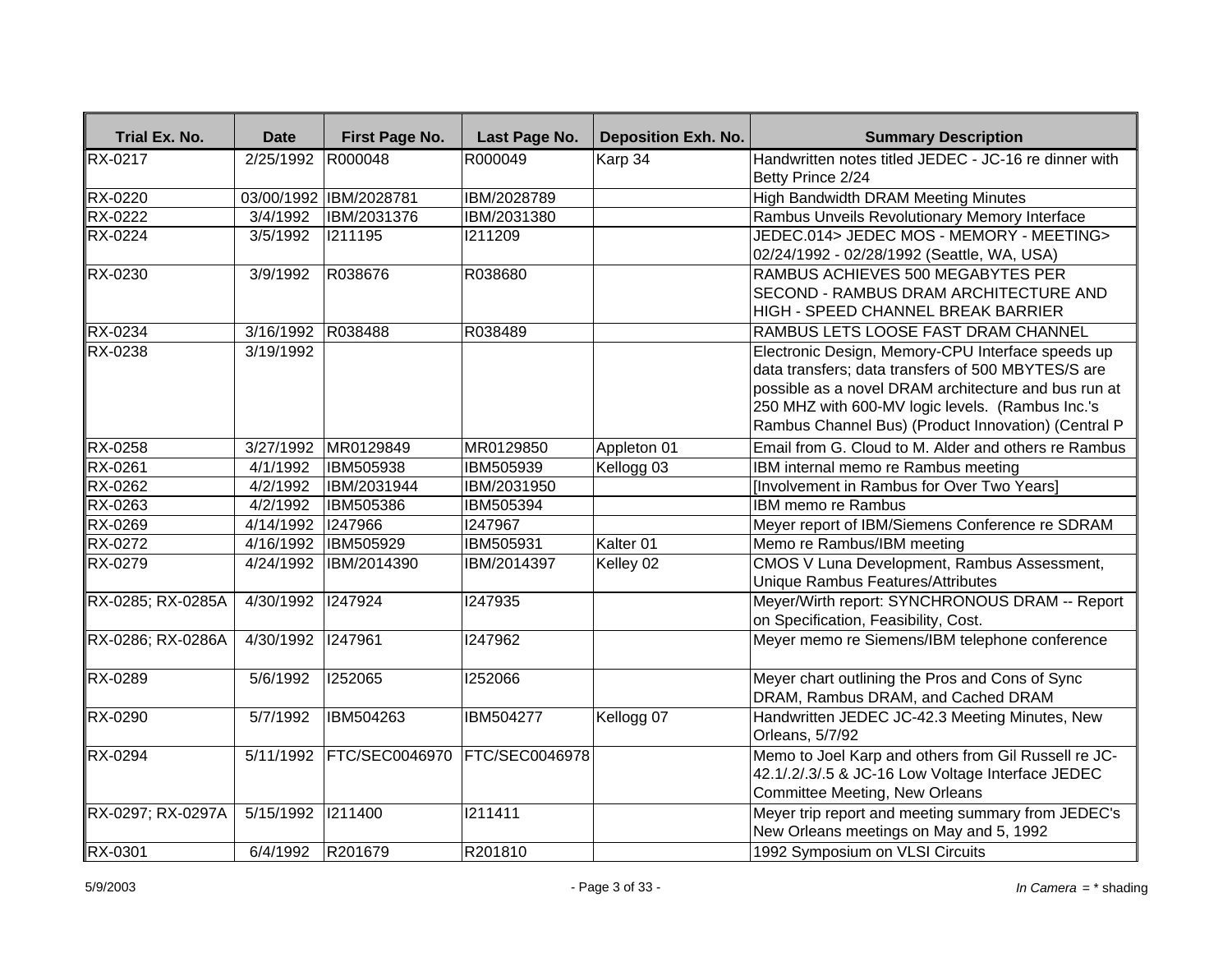| Trial Ex. No.     | <b>Date</b>       | First Page No.         | Last Page No.             | <b>Deposition Exh. No.</b> | <b>Summary Description</b>                                                                                                  |
|-------------------|-------------------|------------------------|---------------------------|----------------------------|-----------------------------------------------------------------------------------------------------------------------------|
| <b>RX-0303</b>    | 6/9/1992          |                        |                           | Brown 01                   | IBM/SIEMENS chart: Compare Alternatives for Future<br>High Performance, High Volume DRAM Designs""                          |
| <b>RX-0315</b>    | 7/24/1992         | FTC/SEC0040028         | FTC/SEC0040038            |                            | Memo to Joel Karp and others from Gil Russell re<br>JEDEC JD-16/42.3/42.5 Meeting, Denver, Colorado                         |
| RX-0316           |                   | 08/00/1992 POWELL00276 | POWELL00282               | Powell 06                  | <b>SVPC Synchronous DRAMS Break The Memory</b><br>System Bandwidth Bottleneck," by Powell and Vogley"                       |
| RX-0320           | 8/15/1992         | R046361                | R046393                   |                            | Business Plan (draft) for 92-97                                                                                             |
| RX-0321           | 9/1/1992          | 1247957                | 1247960                   |                            | Meyer presentation to Schumacher and others titled<br>What is Rambus?                                                       |
| RX-0324           | 9/18/1992         | <b>FTC/SEC0044826</b>  | FTC/SEC0045116 Russell 04 |                            | JEDEC JC-42.X and JC-16 Low Voltage Meeting<br>Minutes DC 09/14/1992 to 09/18/1992                                          |
| RX-0327           | 9/22/1992         | R038586                | R038591                   |                            | PLL DESIGN FOR A 500 MBYTES / SEC INTERFACE                                                                                 |
| RX-0331           | 10/00/1992        |                        |                           |                            | IEEE Spectrum October 1992, A new era of faxt<br>dynamic RAMs                                                               |
| RX-0340           | 11/1/1992         | MR0093865              | MR0093882                 |                            | Micron presentation entitled SDRAMs v. Rambus                                                                               |
| RX-0347           | 12/1/1992 R046566 |                        | R046572                   |                            | NEC Rambus update slide presentation                                                                                        |
| RX-0350           | 12/7/1992         |                        |                           |                            | Electronic Engineering Times, Design, Designers Try<br>Alternatives to Asynchronous DRAMS: New approach<br>to memory needed |
| RX-0373           |                   | 2/23/1993 IBM/2024956  | IBM/2024992               | Kelley 05                  | Memorandum from Kolankowsky to Nohilly re Rambus                                                                            |
| RX-0374           |                   | 03/00/1993 MR0093884   | MR0093894                 | Appleton 03                | Micron document titled Synchronous DRAMS vs.<br>Rambus, 3/93                                                                |
| <b>RX-0377</b>    | 3/3/1993          | FTC-<br>TAEC0027950    | FTC-<br>TAEC0027954       |                            | Memo re: JEDEC DRAM/SDRAM Meeting Minutes -<br>March 1993                                                                   |
| RX-0379; RX-0379A | 3/3/1993          | MEC000375              | MEC000375                 |                            | Japanese document (and translation)                                                                                         |
| RX-0382           | 3/8/1993          | MR0132428              | MR0132431                 |                            | Article Regarding DRAMs For New Memory Systems<br>(Part 2) Rambus, Ramlink Offer Revolutionary New<br>Interfaces            |
| RX-0384           | 4/1/1993          | 1251290                | 1251291                   |                            | Meyer memo to Woldan (Siemens)                                                                                              |
| RX-0385           | 4/1/1993          | R157680                | R157688                   | Horowitz 12                | IEEE Journal of Solid-State Circuits article on A 500<br>Megabyte(s) Data-Rate 4.5 DRAM" by Rambus and<br>Toshiba"          |
| RX-0388           | 4/10/1993         | R000018                | R000022                   | Karp 36                    | Handwritten Meeting Notes titled Rambus                                                                                     |
| RX-0390           | 4/20/1993         | JDC013503              | JDC013507                 |                            | Fax from Ludlow to Townsend regarding patents                                                                               |
| RX-0391           |                   | 4/20/1993 JDC013503    | JDC013507                 |                            | Fax re patents traced by JEDEC                                                                                              |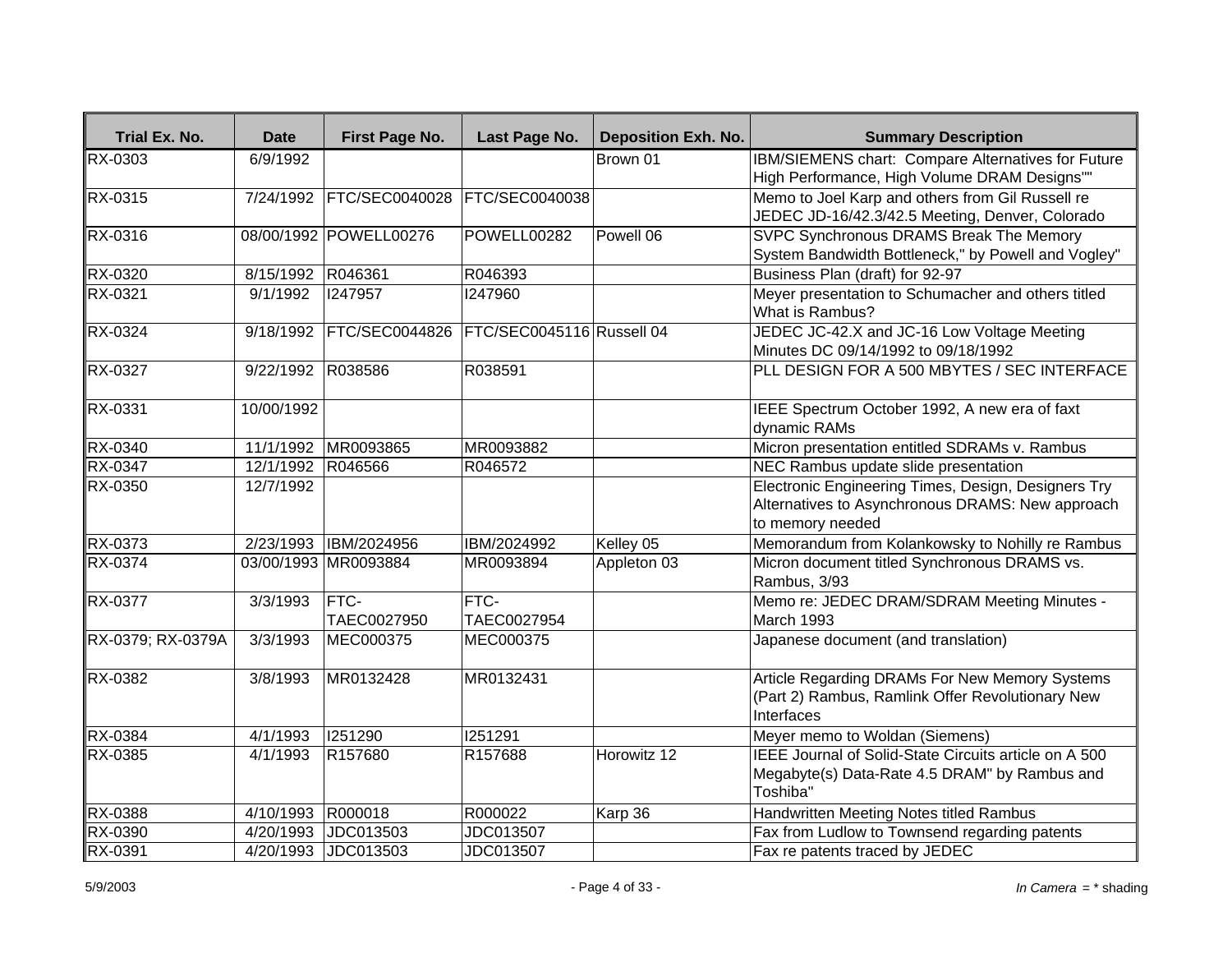| Trial Ex. No.     | <b>Date</b>        | First Page No.           | Last Page No.          | <b>Deposition Exh. No.</b>    | <b>Summary Description</b>                                                                                              |
|-------------------|--------------------|--------------------------|------------------------|-------------------------------|-------------------------------------------------------------------------------------------------------------------------|
| RX-0392           | 5/2/1993           | NECEL004542              | NECEL004543            | McGhee 07                     | Committe Survey Ballot - Mode Register Read                                                                             |
| <b>RX-0398</b>    |                    | 5/21/1993 ANSI0000163    | ANSI0000166            |                               | Minutes of the Meeting of the ANSI Ad Hoc Patent<br>Group Friday 05/21/1993 100 Maiden Lane New York<br><b>New York</b> |
| RX-0403           | 6/2/1993           | RF0600467                | RF0600468              |                               | <b>Hitachi Visit Notes</b>                                                                                              |
| RX-0404           | 6/7/1993           | RF0600456                | RF0600457              |                               | licensing update                                                                                                        |
| RX-0416; RX-0416A | 7/27/1993          | MEC000311                | MEC000326              |                               | Japanese document (and translation)                                                                                     |
| RX-0419; RX-0419A | 8/16/1993          | MEC000309                | MEC000309              |                               | Japanese document (and translation)                                                                                     |
| RX-0420           |                    | 8/31/1993 JDC013782      | JDC013783              |                               | Fax re BGA Patent/License Rights                                                                                        |
| RX-0421           | 8/31/1993          | JDC013783                | JDC013783              | Kalter 07; Calvin 09          | Memo from Gordon Kelley to Jim Townsend and others<br>re BGA Patent/License Rights                                      |
| <b>RX-0422</b>    | 9/1/1993           | HPW0000926               | <b>HPW0000938</b>      |                               | Email re August 1993 meeting in Asia of SRAM<br>suppliers                                                               |
| RX-0426           | 9/8/1993           | VOGLEY001064             | VOGLEY001066           |                               | Vogley nomination                                                                                                       |
| RX-0429           | 9/16/1993          | MR0028097                | MR0028100              | Wiggers 07                    | Memo from Wiggers re Synchronous DRAM<br>Specifications                                                                 |
| RX-0433           | 9/20/1993 1211444  |                          | 1211454                |                               | JEDEC MOS-Memory Meeting Summary with<br>translation                                                                    |
| <b>RX-0437</b>    |                    | 9/27/1993 FTC/SEC0048177 | FTC/SEC0048186 Karp 38 |                               | Memo from Karp re Trip Report - USA, 7/19-7/26/93                                                                       |
| RX-0441           |                    | 9/29/1993 CRAY0000074    | CRAY0000076            |                               | JEDEC Memory Standards Committee Meeting<br>09/21/1993 to 09/22/1993                                                    |
| <b>RX-0455</b>    | 12/15/1993 1140065 |                          | 1140067                |                               | McGhee letter to Kelly                                                                                                  |
| RX-0457; RX-0457A |                    | 12/25/1993 MEC000339     | <b>MEC000340</b>       |                               | Japanese document (and translation)                                                                                     |
| <b>RX-0484</b>    | 3/23/1994          | <b>MEUS00031</b>         | <b>MEUS00031</b>       | Chen 06                       | Memo from MELA / C. Hart to Sys Kai / Matsumoto re<br><b>Rambus Activity</b>                                            |
| RX-0488; RX-0488A | 3/31/1994          | 1251805                  | 1251805                |                               | Meyer memo titled Rambus Seminar                                                                                        |
| RX-0499           | 6/1/1994           | R000085                  | R000085                | Karp 39                       | Karp notes re Betty Prince Rambus Seminar                                                                               |
| RX-0503           | 8/7/1994           |                          |                        | Kempfle Ex. 976<br>(Infineon) | Meyer memo to Kempfle entitled IP Rights VS-Memory-<br>Derivatives.                                                     |
| RX-0504; RX-0504A | 8/18/1994          | MEC3000872               | MEC3000878             |                               | Japanese document (and translation)                                                                                     |
| <b>RX-0506</b>    | 8/31/1994          |                          |                        |                               | Electronics Weekly, Memory at speed.                                                                                    |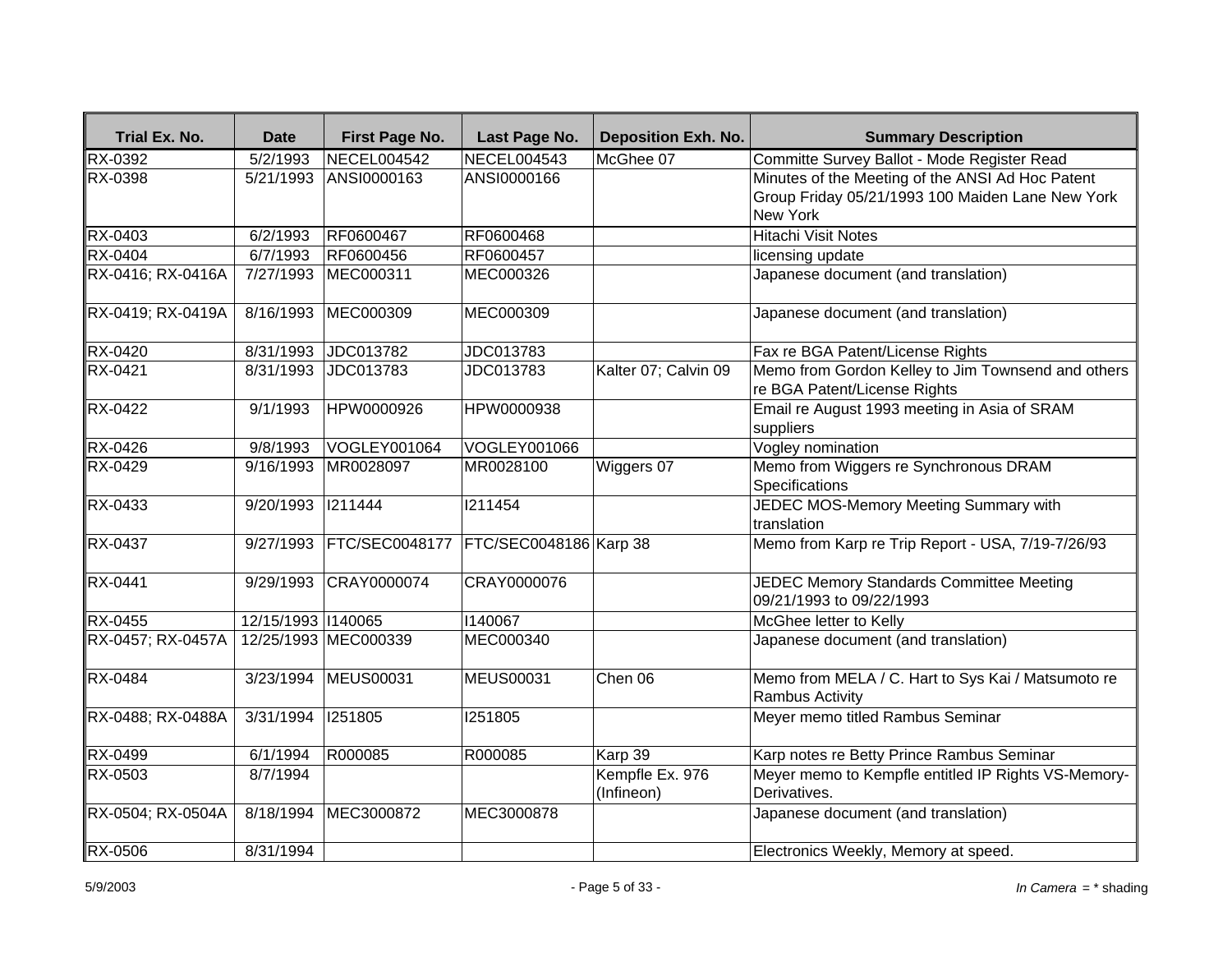| Trial Ex. No.     | <b>Date</b>        | First Page No.       | Last Page No.       | <b>Deposition Exh. No.</b> | <b>Summary Description</b>                                                                      |
|-------------------|--------------------|----------------------|---------------------|----------------------------|-------------------------------------------------------------------------------------------------|
| <b>RX-0507</b>    | 09/00/1994 R156886 |                      | R <sub>156910</sub> |                            | Calvin 11; Rhoden 15 JC42 Members' Manual, 9/94, J. Townsend, Toshiba                           |
| <b>RX-0509</b>    | 9/12/1994          | JDC007128            | JDC007139           |                            | JC 42 Executive Committee meeting minutes                                                       |
| RX-0514           | 9/28/1994          | VOGLEY001067         | VOGLEY001069        | Vogley 33                  | Nomination, Re-Evaluation for Vogley                                                            |
| RX-0518           | 11/1/1994          | R <sub>160154</sub>  | R160197             |                            | Rambus - Samsung Semiconductor Technology                                                       |
|                   |                    |                      |                     |                            | License Agreement                                                                               |
| RX-0528; RX-0528A |                    | 00/00/1995 MEC000035 | MEC000035           |                            | Japanese document (and translation)                                                             |
| RX-0535           |                    | 1/23/1995 MEUS02164  | <b>MEUS02168</b>    | Chen 05                    | Memo from Chen re Ramlink II Workgroup Meeting                                                  |
| RX-0538           | 02/00/1995 R108454 |                      | R108501             |                            | SEMICONDUCTOR TECHNOLOGY LICENSE<br>AGREEMENT BETWEEN NEC CORPORATION AND<br><b>RAMBUS INC.</b> |
| <b>RX-0554</b>    | 4/11/1995          | <b>IBM504925</b>     | IBM504928           |                            | Report on presentation by Dave Mooring and Steve<br>Chen to Memory Group at Burlington.         |
| RX-0555           | 4/12/1995          | HR905_176331         | HR905_176336        |                            | [Business Planning Meeting]                                                                     |
| RX-0557           | 5/2/1995           | HPW0000736           | HPW0000752          |                            | Wiggers email re approach to supporting SyncLink<br>users and developers                        |
| RX-0558           | 5/9/1995           | MR0138416            | MR0138420           | Donohoe 03                 | Letter from Donohoe re Samsung-Micron Agreement                                                 |
| RX-0560           | 5/16/1995          | 40001DOC00205        | 40001DOC00220       | Lai 03                     | Email headed from Lai re Current DRAM Options                                                   |
| RX-0570           | 6/8/1995           | R108502              | R108507             |                            | NONDISCLOSURE AGREEMENT                                                                         |
| RX-0572           | 6/9/1995           | R157053              | R157053             |                            | IEEE MEMORY INTERFACE STANDARD                                                                  |
| RX-0575           | 6/12/1995          | <b>IBM500408</b>     | IBM500425           | Kelley 12                  | Memo from Kelley re JEDEC Memory/Interface<br>Committee Meetings, 5/22-24                       |
| RX-0576           | 6/13/1995          | HPW0000875           | HPW0000906          |                            | Crisp e-mail to Wiggers re patent issues                                                        |
| RX-0580           | 6/30/1995          | JEDEC0000430         | JEDEC0000431        |                            | Email to JC42 re patent office site on the WWW                                                  |
| RX-0581           | 7/10/1995          | JDC013759            | JDC013759           |                            | Memo from Kelly to Bart and others regarding Intel                                              |
| RX-0588           | 8/21/1995          |                      |                     | Vogley 08                  | Vogley notes re SyncLink meeting on 8/21/95                                                     |
| RX-0589           | 8/21/1995          | HR905_081903         | HR905_081905        | 05                         | Davidow 33; Appleton IEEE p1596.7 SyncLink Meeting minutes                                      |
| RX-0590           | 8/21/1995          | 1141088              | 1141090             | Powell 14                  | IEEE P1596.7 SyncLink Meeting minutes                                                           |
| RX-0591           | 8/22/1995          | HR905_081899         | HR905_081900        | Tabrizi 09; Vogley 09      | SyncLink Consortium Meeting, Santa Clara University                                             |
| RX-0593           | 8/25/1995          | HPW0001068           | HPW0001074          |                            | Email re RamLink and LVDS                                                                       |
| RX-0595           |                    | 09/00/1995 MR0138412 | MR0138412           |                            | Letter Regarding Samsung-Micron Agreement                                                       |
| RX-0597           | 9/9/1995           | 1212150              | 1212159             |                            | JEDEC MOS-Memory-Meeting (GAP IN PRODUCTION)                                                    |
| <b>RX-0602</b>    |                    | 9/11/1995 MEUS02781  | <b>MEUS02781</b>    | Chen 07                    | Statement re SyncLink DRAM proposal                                                             |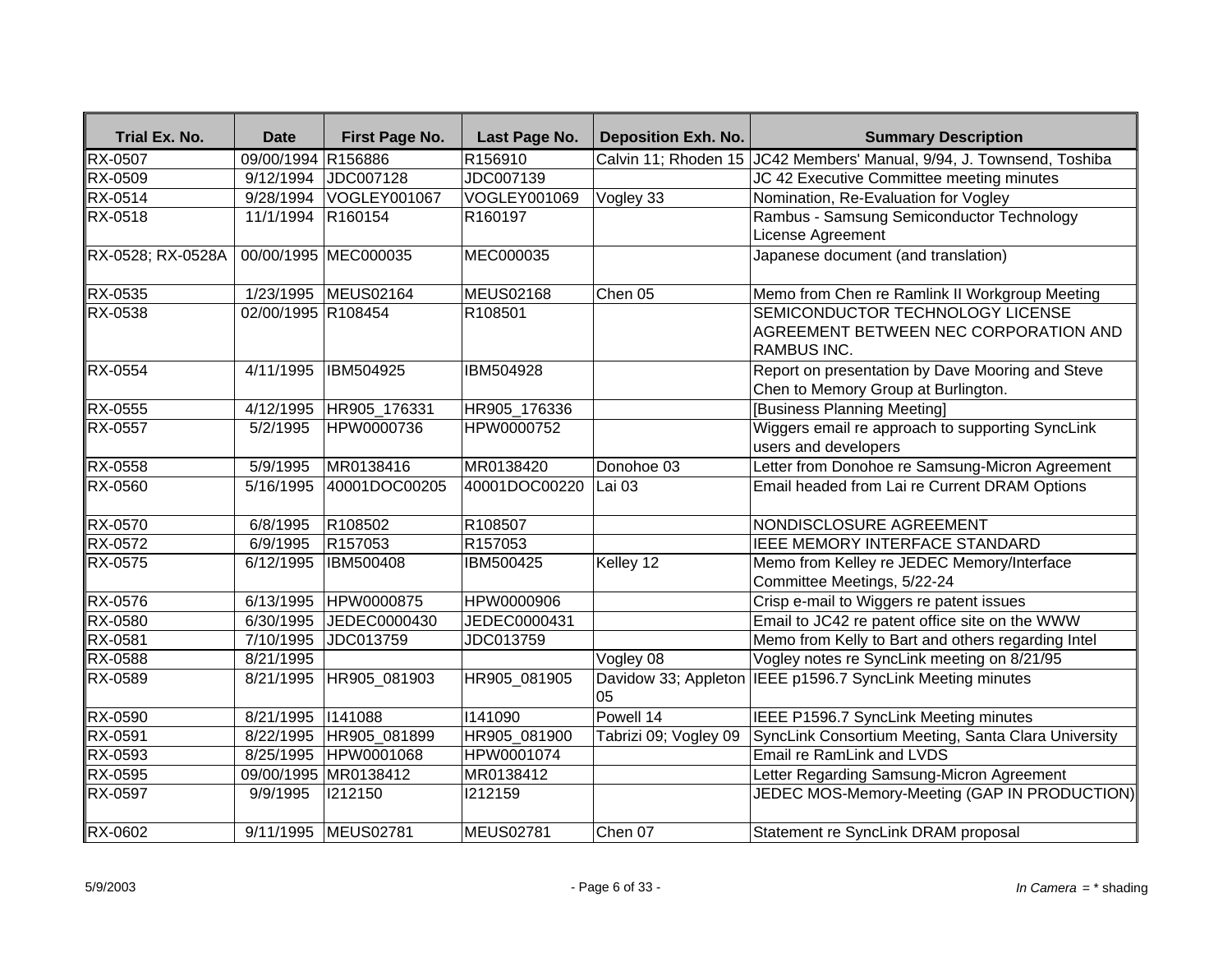| Trial Ex. No.     | <b>Date</b>       | First Page No.         | Last Page No. | <b>Deposition Exh. No.</b> | <b>Summary Description</b>                                                                    |
|-------------------|-------------------|------------------------|---------------|----------------------------|-----------------------------------------------------------------------------------------------|
| <b>RX-0605</b>    |                   | 9/13/1995 MR0138402    | MR0138406     | Donohoe 04                 | Fax letter from Donohoe re Samsung-Micron                                                     |
|                   |                   |                        |               |                            | Agreement and letter to Appleton from Yoon Woo Lee                                            |
| <b>RX-0608</b>    | 9/19/1995         | VOGLEY000672           | VOGLEY000675  | Vogley 11                  | SyncLink Consortium notes 9/19/95                                                             |
| RX-0610           | 9/22/1995         | HR905 081101           | HR905 081109  | Gustavson 01               | Email from Gustavson entitled Consortium Minutes""                                            |
| RX-0614           | 9/26/1995         | MOLEX00428             | MOLEX00431    | McGrath 13                 | Memo from McGrath re JEDEC JC-42 and JC-16                                                    |
| RX-0615           | 9/29/1995         | M0000038               | M0000042      | Chapman 08                 | Letter re JEDEC JC42.3 DRAM Meeting Report, Sept.<br>11-14, 1995                              |
| RX-0619           | 11/1/1995         | MR0093936              | MR0093946     |                            | Report Regarding 64-Megabit Rambus DRAM Product<br>Summary                                    |
| RX-0620; RX-0620A | 11/2/1995         | MEC000106              | MEC000106     |                            | Japanese document (and translation)                                                           |
| <b>RX-0622</b>    | 11/2/1995         | MR0129808              | MR0129811     |                            | Mailloux email to Cloud, Bedard, Kehne, Lowrey and<br>Walther                                 |
| RX-0625           | 11/3/1995         | VF0000049              | VF0000054     |                            | Agreement Containing Consent Order to Cease and<br>Desist In the Matter of Dell Computer Corp |
| RX-0630           |                   | 11/7/1995 MR0031911    | MR0031922     | Weinstock 03               | Memo re Rambus Inc. patents (w/ abstracts)                                                    |
| RX-0643           |                   | 12/13/1995 MR0146093   | MR0146093     | Weinstock 15               | Rambus Pre-Meeting Briefing Business and Marketing<br><b>Issues</b>                           |
| RX-0646           |                   | 12/19/1995 HP2002469   | HP2002469     | Wiggers 38                 | Single Page Handwritten Document titled Intel, PC-<br>SDRAM, 12/19/95                         |
| RX-0653           | 1/1/1996          |                        |               |                            | Declaration of Gerald T. Lane (with attachment)                                               |
| RX-0655           | 1/3/1996          | HR905 081015           | HR905 081020  |                            | Gustavson e-mail with minutes of 12/12/95 Synclink<br>meeting.                                |
| <b>RX-0659</b>    | 1/5/1996          | MR0138408              | MR0138408     |                            | Letter Regarding Revised Agreement Reflecting Points<br>Raised                                |
| RX-0660; RX-0660A |                   | 1/10/1996 MEC000077    | MEC000079     |                            | Japanese document (and translation)                                                           |
| <b>RX-0664</b>    | 1/14/1996         | TAEC0033492            | TAEC0033493   | McGhee 12                  | Request for Intel's view of memory standardization.                                           |
| <b>RX-0668</b>    | 1/22/1996         |                        |               |                            | IEEE Comments to FTC RE Dell consent decree                                                   |
| RX-0697           | 3/26/1996         | <b>IBM/2152358</b>     | IBM/2152361   |                            | IBM trip report re 03/26/1996 JEDEC meeting                                                   |
| RX-0700           | 3/27/1996 R203868 |                        | R203869       |                            | Letter regarding JEDEC Invoice                                                                |
| RX-0701           | 3/27/1996 R203870 |                        | R203870       |                            | Chart regarding Rambus US And Foreign Patents                                                 |
| RX-0710           | 4/25/1996         | HR905_136264           | HR905_136271  | Ryan 08; Tabrizi 13        | SyncLink Consortium Meeting Minutes at Santa Clara<br>University                              |
| RX-0720           |                   | 5/24/1996 HR905 145043 | HR905 145051  | Tabrizi 15                 | SyncLink Consortium Meeting minutes at Santa Clara<br>University                              |
| RX-0731           |                   | 6/12/1996 TI0000776    | TI0000777     | Gidwani 06                 | Email string re SyncLink                                                                      |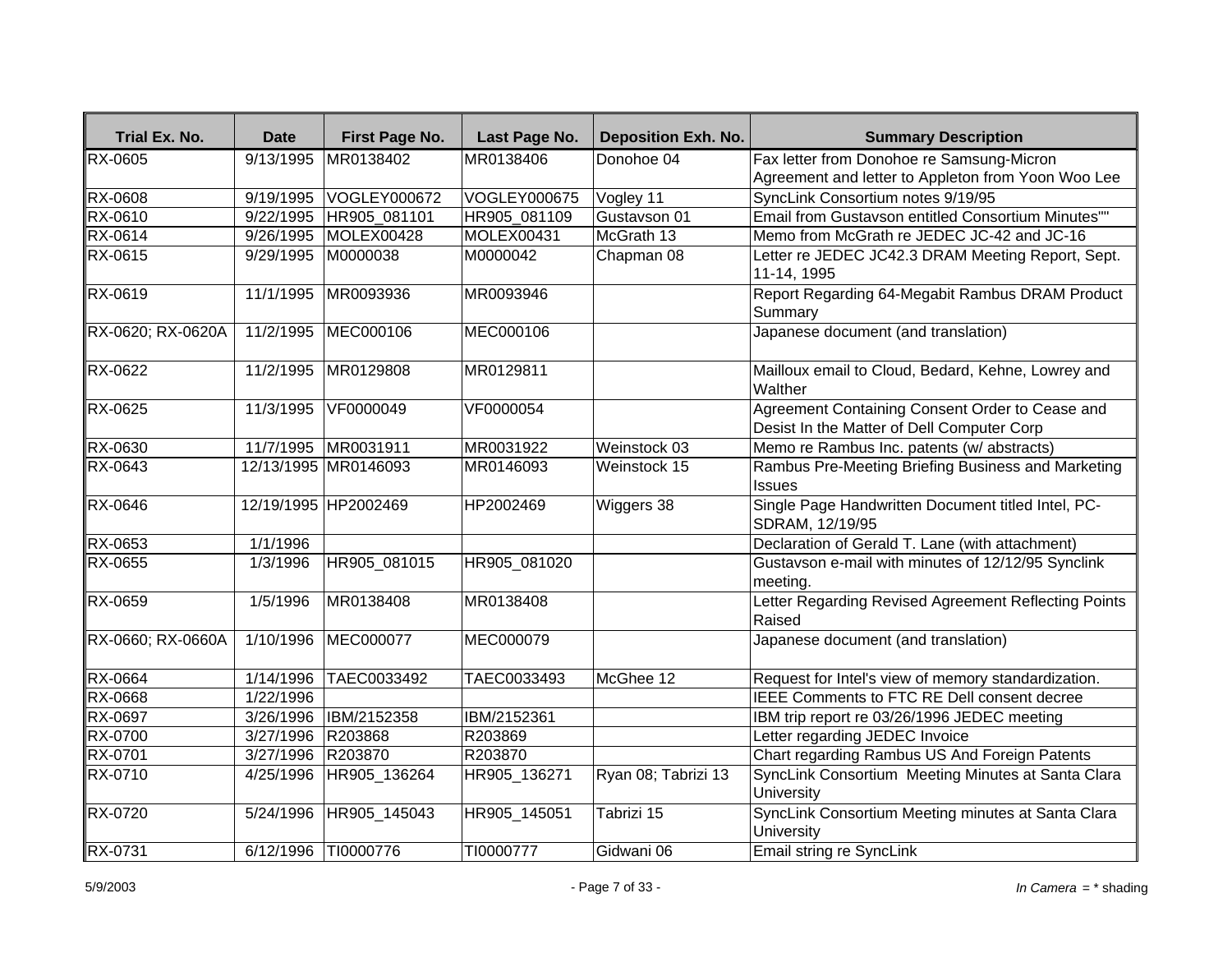| Trial Ex. No.     | <b>Date</b>        | First Page No.           | Last Page No.                | <b>Deposition Exh. No.</b> | <b>Summary Description</b>                                                                                     |
|-------------------|--------------------|--------------------------|------------------------------|----------------------------|----------------------------------------------------------------------------------------------------------------|
| RX-0735           | 6/21/1996          | TSB0006449               | TSB0006452                   |                            | Fax re Rambus withdrawal from JEDEC                                                                            |
| <b>RX-0736</b>    |                    | 6/26/1996 HR905_081787   | HR905_081815                 | Tabrizi 17                 | SyncLink Consortium Meeting, Santa Clara                                                                       |
| <b>RX-0742</b>    |                    | 7/10/1996 TAEC0035650    | TAEC0035650                  | McGhee 10                  | FTC Consent Order on Dell                                                                                      |
| <b>RX-0744</b>    | 7/17/1996 R110405  |                          | R110405                      |                            | <b>RAMBUS CASH ANALYSIS</b>                                                                                    |
| RX-0749           | 8/8/1996           | HR905 186780             | HR905 186790                 |                            | Patent Cross License Agreement Between Toshiba<br>Corp and Hyundai Electronics Industries Co Ltd               |
| RX-0756; RX-0756A | 8/23/1996          | MEC3001152               | MEC3001152                   |                            | Japanese document (and translation)                                                                            |
| RX-0777           | 9/26/1996          | HR905 080080             | HR905 080081                 | Tabrizi 24                 | Email dated September 26, 1996, Sogas to Tabrizi re<br>Emergency request for help                              |
| RX-0779           | 10/1/1996          |                          |                              | Vogley 21                  | Vogley Notes re SyncLink Consortium meeting 10/1/95                                                            |
| <b>RX-0780</b>    |                    | 10/1/1996 HR905_136650   | HR905_136657                 |                            | SyncLink minutes                                                                                               |
| RX-0781*          |                    | 10/4/1996 MR20005623     | MR20005624                   | Gidwani 08                 | Memo from Roberto Cartelli to Ramesh Gidwani re<br>Rambus                                                      |
| <b>RX-0782</b>    |                    | 10/9/1996 MR0134625      | MR0134634                    |                            | Micron document re: Rambus meeting                                                                             |
| <b>RX-0785</b>    |                    | 10/12/1996 MR0100455     | MR0100456                    |                            | Mosaid e-mail to Tabrizi re royalties due to Mosaid                                                            |
| <b>RX-0786</b>    | 10/14/1996 R169508 |                          | R169510                      |                            | MEETING ON SYNCHRONOUS DRAM                                                                                    |
| <b>RX-0787</b>    |                    | 10/15/1996 IBM/2152371   | IBM/2152372                  |                            | Memo re BGA packages                                                                                           |
| <b>RX-0788</b>    | 10/29/1996 1215566 |                          | 1215566                      |                            | Russell fax regarding SyncLink Consortium Package                                                              |
| RX-0789           |                    | 11/00/1996 HP0000002     | HP0000016                    | Lee 13                     | Micron PowerPoint presentation slides, Micron<br><b>DRDRAM Status</b>                                          |
| RX-0792; RX-0792A |                    | 11/5/1996 MEC4001014     | MEC4001014                   |                            | Email regarding Intel/Rambus meeting with DRAM<br>suppliers week of 11/18                                      |
| RX-0796; RX-0796A |                    | 11/11/1996 MEC3000078    | MEC3000079                   |                            | Japanese document (and translation)                                                                            |
| <b>RX-0801</b>    |                    | 11/27/1996 HPW0000915    | HPW0000925                   |                            | Tabrizi e-mail re Appleton e-mail                                                                              |
| <b>RX-0803</b>    |                    | 11/27/1996 IBM503894     | IBM504895                    | Appleton 08                | Email string from F. Tabrizi to Art Kilmer re SyncLink<br>efforts                                              |
| <b>RX-0805</b>    |                    | 12/00/1996 40131DOC00158 | 40131DOC00170 MacWilliams 03 |                            | Rambus document titled PC Platform DRAM<br>Technology Directions, Intel Corp. 12/96                            |
| RX-0807*          |                    | 12/2/1996 MR0149289      | MR0149290                    |                            | <b>Internal Micron documents</b>                                                                               |
| <b>RX-0808</b>    |                    | 12/3/1996 HR905 136814   | HR905 136829                 | Tabrizi 27                 | Minutes of December 3 and 4, 1996 SyncLink<br>Consortium meeting at Santa Clara University, Santa<br>Clara, CA |
| RX-0809; RX-0809A |                    | 12/3/1996 MEC3001892     | MEC3001892                   |                            | Email regarding letter from Mitsubishi executives on<br>SyncLink efforts                                       |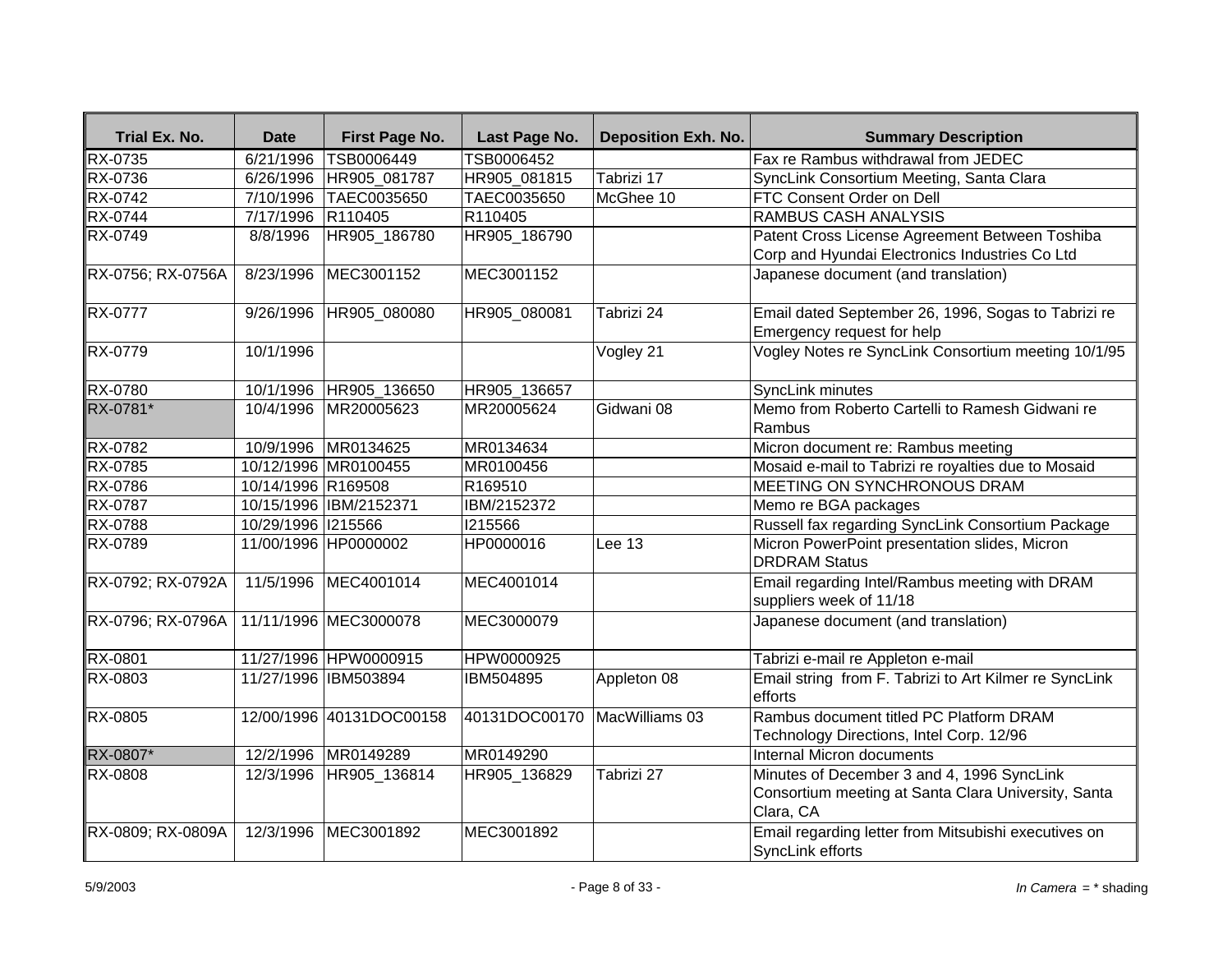| Trial Ex. No.               | <b>Date</b>          | First Page No.           | Last Page No.    | <b>Deposition Exh. No.</b> | <b>Summary Description</b>                                                                |
|-----------------------------|----------------------|--------------------------|------------------|----------------------------|-------------------------------------------------------------------------------------------|
| RX-0812                     | 12/4/1996            | <b>IBM504888</b>         | IBM504889        | Tabrizi 26                 | Email dated December 4, 1996 to Kilmer re letter from                                     |
|                             |                      |                          |                  |                            | Mitsubishi executives on SyncLink efforts                                                 |
| RX-0813; RX-0813A           |                      | 12/5/1996 MEC2000036     | MEC2000038       |                            | Japanese document (and translation)                                                       |
| RX-0816; RX-0816A           |                      | 12/6/1996 MEC2000043     | MEC2000045       |                            | Japanese document (and translation)                                                       |
| <b>RX-0817</b>              |                      | 12/6/1996 MEUS11512      | MEUS11513        | Chen 08                    | Letter from K. Nagasawa to President Nishioka re<br>Rambus Issue                          |
| RX-0819                     |                      | 12/8/1996 IBM/2106523    | IBM/2106524      |                            | IBMs License Policy Regarding Issues Related to<br><b>Standards</b>                       |
| RX-0824                     |                      | 12/10/1996 IBM/2024609   | IBM/024617       | Grillo 03                  | Memorandum from Kenneth D. Grillo to Dr. M.J. Attardo<br>and others re Rambus             |
| RX-0825                     |                      | 12/10/1996 IBM/2031327   | IBM/2031334      |                            | Rambus Future PC Board Memory Requirements<br>Preliminary                                 |
| RX-0829                     |                      | 12/10/1996 MR0061998     | MR0061999        | Appleton 09                | Email from Jeff Mailoux to Steve Appleton and others re<br>Rambus Deal                    |
| $\overline{\text{RX-0832}}$ |                      | 12/13/1996 IBM/2152407   | IBM/2152410      |                            | Email re Rambus                                                                           |
| RX-0833                     | 12/14/1996 TI0000958 |                          | TI0000962        | Powell 17                  | Email string                                                                              |
| RX-0834                     |                      | 12/16/1996 MR0129255     | MR0129256        |                            | Mailloux - Appleton e-mail                                                                |
| RX-0836                     |                      | 12/17/1996 MR0130157     | MR0130160        | Weinstock 09               | Email string                                                                              |
| RX-0837*                    |                      | 12/17/1996 MR20005597    | MR20005599       |                            | Email string                                                                              |
| RX-0839                     |                      | 12/27/1996 IBM/2022568   | IBM/2022571      | Kelley 24                  | Email from Sri Divakaruni to Jim Comfort and others re<br><b>JEDEC Strategic Planning</b> |
| RX-0841                     |                      | 00/00/1997 HR905_074755  | HR905 074757     |                            | 1997 HEA Sales Strategy                                                                   |
| RX-0844*                    | 1/9/1997             | MR20006342               | MR20006343       | Gidwani 09; Appleton<br>10 | Email from Ramesh Gidwani to Pat Weber re Rambus                                          |
| <b>RX-0845</b>              |                      | 1/10/1997   HR905_081432 | HR905 081433     | Tabrizi 28                 | <b>SyncLink Consortium Executive Meeting</b>                                              |
| <b>RX-0846</b>              | 1/10/1997            | 1159702                  | 1159824          |                            | Email re: Meeting reports (SLDRAM and other<br>companies)                                 |
| RX-0847                     | 1/10/1997            | IBM/2152427              | IBM/2152431      |                            | Email re SyncLink Exec meeting in Yokohama                                                |
| RX-0848                     | 1/10/1997            | <b>MEUS07615</b>         | MEUS07617        | Chen 10                    | Document headed Intellectual Property Issues,<br>SyncLink Consortium Confidential         |
| RX-0849                     |                      | 1/10/1997 MEUS08356      | <b>MEUS08400</b> | Lee 06; Chen 09            | SyncLink Consortium Executive Meeting, Yokohama,<br>Japan                                 |
| RX-0850                     |                      | 1/13/1997 HPW0000928.1   | HPW0000928.7     |                            | E-mail regarding notes from Synclink meeting - Toyko,<br>Japan                            |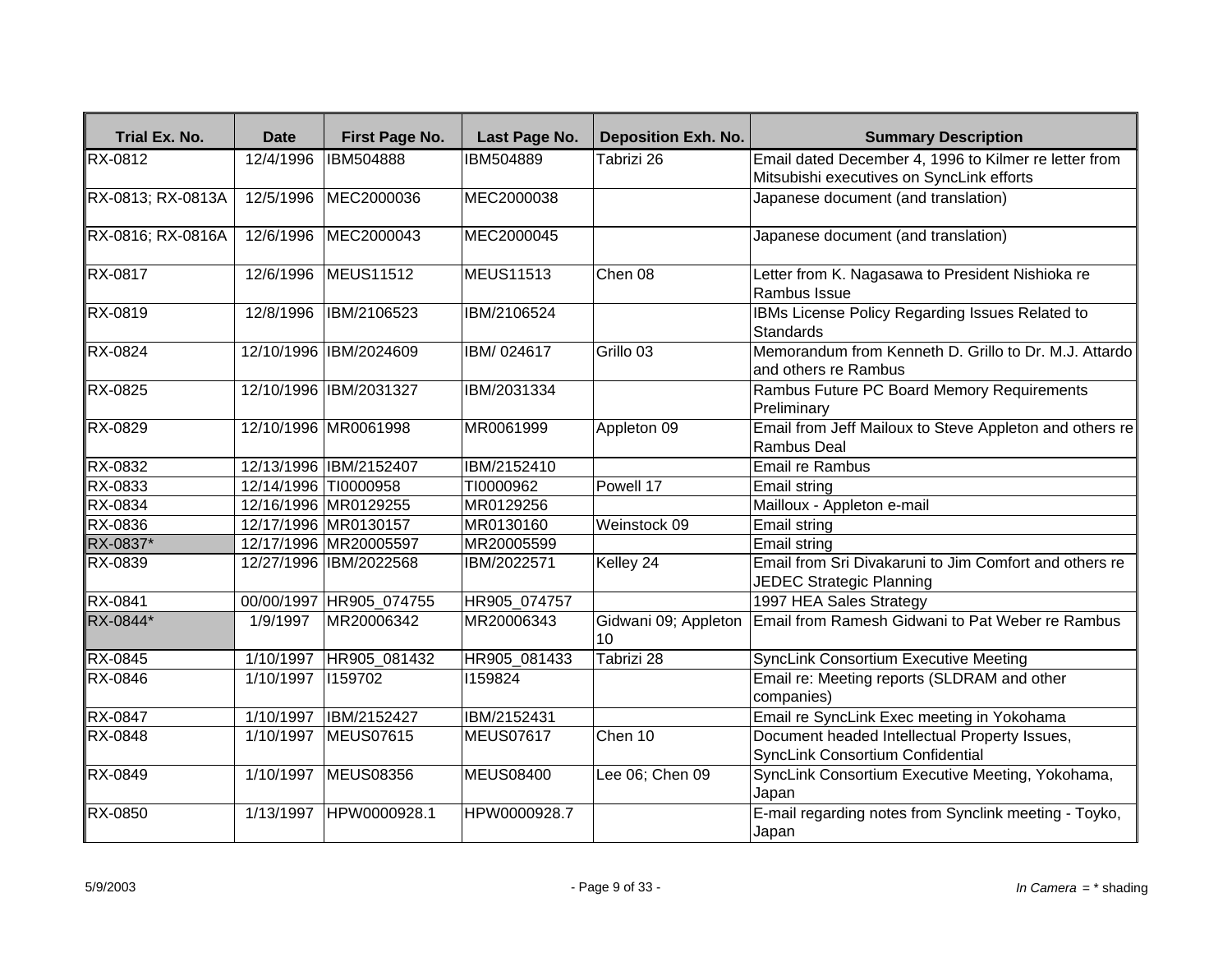| <b>Trial Ex. No.</b> | <b>Date</b> | First Page No.       | Last Page No. | <b>Deposition Exh. No.</b> | <b>Summary Description</b>                                                                                                                                                                    |
|----------------------|-------------|----------------------|---------------|----------------------------|-----------------------------------------------------------------------------------------------------------------------------------------------------------------------------------------------|
| RX-0852; RX-0852A    | 1/13/1997   | MEC4000802           | MEC4000803    |                            | Email from Terry Lee to Gene Cloud regarding supplier<br>Icomments                                                                                                                            |
| RX-0855              | 1/14/1997   | HR905_136982         | HR905 137001  | Tabrizi 29                 | Minutes of January 14 and 15, 1997 SyncLink<br>Consortium Meeting                                                                                                                             |
| RX-0856*             | 1/21/1997   | MR20006294           | MR20006295    | Gidwani 10                 | Email string from Greg Armstrong to Ramesh Gidwani<br>and others re Rambus                                                                                                                    |
| RX-0859              | 1/22/1997   | MR0038804            | MR0038811     |                            | Handouts from JEDEC Special RAM Meeting                                                                                                                                                       |
| RX-0863*             | 1/28/1997   | MR20006293           | MR20006293    | Gidwani 11                 | Email string from Ramesh Gidwani to Roberto Cartelli re<br>Rambus                                                                                                                             |
| RX-0864              | 2/1/1997    | HR905_084204         | HR905_084211  | Tabrizi 30                 | Article entitled Carpe DRAM -- Is Asis's dominance a<br>memory?" in Tech Search"                                                                                                              |
| RX-0866              | 2/3/1997    |                      |               |                            | Electronic News, Rambus, MoSys Bury The Hatchet                                                                                                                                               |
| <b>RX-0867</b>       | 2/4/1997    | IBM/2031600          | IBM/2031601   |                            | Rambus                                                                                                                                                                                        |
| RX-0868              | 2/6/1997    | 5058DOC00017         | 5058DOC00026  | MacWilliams 04             | Document titled ISSCC 07 Panel, What DRAM<br>Arthitecture will succeed the Synchronous DRAM?, by<br>Peter MacWilliams, Intel Corp.                                                            |
| RX-0869              | 2/10/1997   |                      |               |                            | Electronic Buyers' News, Technology Focus, The<br>Biggest Change in the DRAM Market's Memory?<br>Unrelenting bandwidth demands are driving PC makers<br>to revolutionary memory architectures |
| RX-0870              | 2/11/1997   | HR905_137061         | HR905_137074  | Tabrizi 31                 | Minutes of February 11 and 12, 1997 SyncLink<br>Consortium Meeting                                                                                                                            |
| <b>RX-0871</b>       | 2/11/1997   | MR0130133            | MR0130136     | Weinstock 10               | Email string from M.G. Rutherford to Keith Weinstock<br>and others re fwd: Next Generation DRAMs                                                                                              |
| RX-0872              | 2/12/1997   | IBM/2152442          | IBM/2152444   |                            | Email re Rambus                                                                                                                                                                               |
| <b>RX-0873</b>       | 2/13/1997   | IBM/2024013          | IBM/2024018   | Rogers 03                  | Memorandum from Art Kilmer to Jim Rogers and others<br>re SyncLink Consortium Meeting in February 1997                                                                                        |
| <b>RX-0874</b>       | 2/13/1997   | IBM/2024596          | IBM/2024608   | Grillo 06                  | Fax from Kenneth Grillo to Bill Cochran with attached<br>Rambus Overview                                                                                                                      |
| RX-0876              | 2/18/1997   | AMD0000186           | AMD0000220    |                            | <b>SL DRAM Presentation</b>                                                                                                                                                                   |
| RX-0877*             | 2/26/1997   | MR20007188           | MR20007190    | Gidwani 14                 | Email string from Greg Armstrong to Ramesh Gidwani<br>and others re Rambus for Networking ASIC's                                                                                              |
| RX-0878              | 2/27/1997   | 1075265              | 1075298       |                            | Future DRAM Generations SDRAM II" Rambus II"<br>SynchLink"                                                                                                                                    |
| RX-0880              |             | 03/00/1997 ELP001411 | ELP001439     |                            | Memo from Charles Furnweger to Y. Asakura regarding<br>minutes for JEDEC March 1997 meetings                                                                                                  |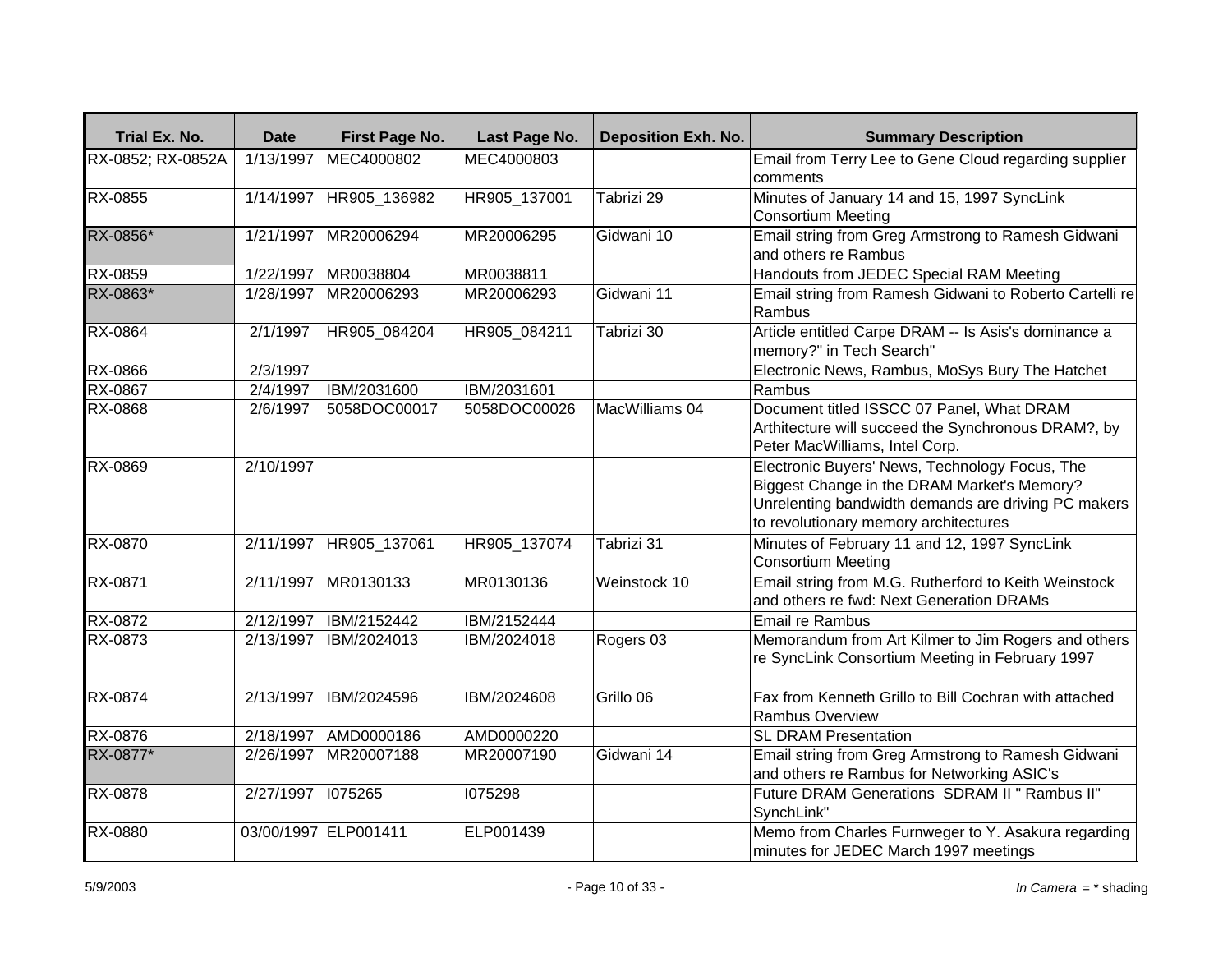| Trial Ex. No.     | <b>Date</b>       | First Page No.         | Last Page No.  | <b>Deposition Exh. No.</b>   | <b>Summary Description</b>                                                                                                     |
|-------------------|-------------------|------------------------|----------------|------------------------------|--------------------------------------------------------------------------------------------------------------------------------|
| <b>RX-0881</b>    | 3/3/1997          | IBM/2015710            | IBM/2015711    | Kelley 26                    | DDR SDRAM Forum 2/28/97 Summary by T. Sunaga<br>3/3/97                                                                         |
| RX-0882           | 3/5/1997          | HR905_137119           | HR905 137128   | Tabrizi 32                   | Minutes of March 5 and 6, 1997 SyncLink Consortium<br>meeting at Santa Clara University, Santa Clara, CA                       |
| RX-0885; RX-0885A | 3/10/1997         | MEC3000821             | MEC3000822     |                              | Japanese document (and translation)                                                                                            |
| RX-0890           | 3/17/1997         | <b>BP00074</b>         | <b>BP00074</b> | McGhee 13                    | Forward of message regarding Rambus.                                                                                           |
| <b>RX-0892</b>    | 3/17/1997         | <b>IBM/2015701</b>     | IBM/2015709    | Rogers 02                    | SDRAM II - DDR dated March 17, 1997                                                                                            |
| RX-0893           | 3/18/1997         | 1212183                | 1212196        |                              | JEDEC MOS Memory Meeting report (GAP IN<br><b>PRODUCTION)</b>                                                                  |
| RX-0902           | 3/31/1997         |                        |                |                              | Electronic Engineering Times, Op-Ed Speakout, Intel<br>gambles on a sure DRAM thing                                            |
| RX-0904           | 4/1/1997          | 5058DOC00133           | 5058DOC00183   | MacWilliams 09               | Intel Confidential document titled Rambus Program<br>Review, 4/1/97                                                            |
| <b>RX-0906</b>    | 4/2/1997          | 1231152                | 1231308        |                              | Business card of Oliver Kiehl of SIEMENS                                                                                       |
| RX-0908           | 4/9/1997          | R209857                | R209857        |                              | E-mail from Craig Hampel dated 4/9/97 re: DDR/JEDEC<br>G <sub>2</sub>                                                          |
| RX-0910; RX-0910A |                   | 4/11/1997 MEC5000456   | MEC5000459     |                              | Why SLDRAM? VLSI Technology, What Makes<br>SLDRAM Compelling? (MEC5000457 MISSING)                                             |
| RX-0913           | 4/15/1997 R209919 |                        | R209919        |                              | E-mail from Richard Crisp dated 4/15/97 re: Desi<br>Rhoden comment                                                             |
| <b>RX-0914</b>    |                   | 4/16/1997  IBM/2024391 | IBM/2024407    | Grillo 07                    | The Impact of Rambus on IBM Servers Briefing Paper<br>April 16, 1997                                                           |
| RX-0915           |                   | 4/16/1997 MR0082175    | MR0082177      |                              | E-mail chain between various Micron employees and e-<br>mail from James Akiyama at Intel regarding JEDEC<br><b>DDR</b> session |
| <b>RX-0916</b>    | 4/17/1997         | MR0077686              | MR0077687      | Lee 09                       | Lee e-mail to Fujitsu regarding Rambus/SLDRAM/DDR<br>issues                                                                    |
| RX-0917*          | 4/17/1997         | MR0082155              | MR0082155      | Weinstock 05                 | Email string from Terry Lee to Keith Weinstock and<br>others re Video Update                                                   |
| RX-0918*          | 4/17/1997         | MR0082159              | MR0082160      |                              | E-mail Regarding Video Update                                                                                                  |
| RX-0920           | 4/17/1997         | MR0082227              | MR0082229      | Weinstock 04;<br>Appleton 11 | Email string from Terry Lee to Keith Weinstock re Video<br>Update                                                              |
| RX-0921           | 4/21/1997         | MR0075782              | MR0075783      |                              | E-mail Regarding Mitsubishi, Micron Sign After Intel's<br>Announcement - Rambus Raises License Pace                            |
| RX-0923*          | 5/7/1997          | MR0082150              | MR0082151      | Weinstock 06                 | Email string from Terry Lee to Keith Weinstock and<br>others re TQFP anyone?                                                   |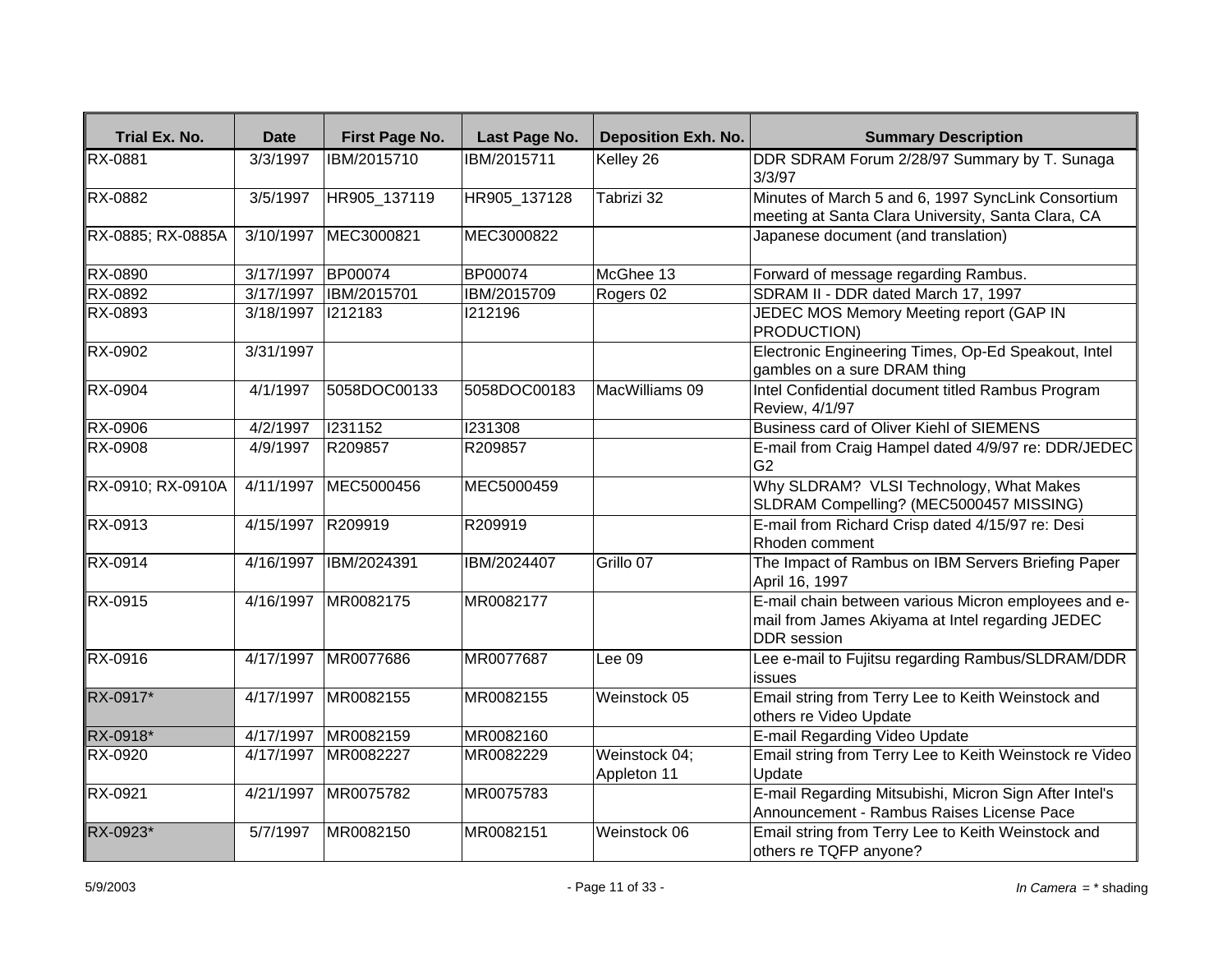| Trial Ex. No.  | <b>Date</b>        | First Page No.        | Last Page No.         | <b>Deposition Exh. No.</b> | <b>Summary Description</b>                                                                      |
|----------------|--------------------|-----------------------|-----------------------|----------------------------|-------------------------------------------------------------------------------------------------|
| RX-0924        | 5/13/1997 R210157  |                       | R210158               |                            | Email regarding VIA G2 from TSMC Technology                                                     |
|                |                    |                       |                       |                            | Workshop Today (05/13/1997)                                                                     |
| <b>RX-0927</b> | 5/21/1997          | <b>FTC-SGI0000060</b> | <b>FTC-SGI0000061</b> |                            | Toshiba Meeting Report 05/07/0000 DRAM Section                                                  |
| RX-0933*       | 6/2/1997           | MR0082136             | MR0082137             | Weinstock 07               | Email string from Terry Lee to Keith Weinstock and                                              |
|                |                    |                       |                       |                            | others re Graphics enabling                                                                     |
| RX-0934        | 6/3/1997           | 1117256               | 1117258               |                            | Minutes of the PAG High Performance DRAMs No. 4                                                 |
| RX-0935        | 6/3/1997           | MOLEX00444            | MOLEX00445            | McGrath 14                 | Handwritten notes re JC-16 6/3/97, Chairman: Hans                                               |
|                |                    |                       |                       |                            | Wiggers/HP, Seattle Cavanaugh's Hotel                                                           |
| RX-0938        | 6/12/1997          | IBM/2034113           | IBM/2034122           |                            | Minutes of 06/11/1997 to 06/12/1997 Meeting                                                     |
| RX-0939        | 6/13/1997          | IBM/2033900           | IBM/2033903           |                            | Collection of business cards from SLDRAM executive<br>meeting in Yokohama                       |
| <b>RX-0940</b> | 6/13/1997          | IBM/2033906           | IBM/2033927           |                            | [SLDRAM Consortium Meeting Agenda]                                                              |
| RX-0944        | 6/13/1997          | IBM/2033955           | IBM/2033958           |                            | <b>Promotional Activities</b>                                                                   |
| RX-0945        | 6/16/1997          | 1140015               | 1140026               |                            | Application for Membership in Engineering Committees<br>of the JEDEC                            |
| RX-0946        | 6/16/1997          | <b>INF-FTC0009294</b> | <b>INF-FTC0009295</b> |                            | Minutes of the SLDRAM Executive Meeting Yokohama<br>06/13/1997                                  |
| RX-0948        | 6/18/1997          | 212197                | 1212209               |                            | Willi Meyer trip report                                                                         |
| RX-0949        | 6/19/1997          | IBM/2026997           | IBM/2026998           | Grillo 08                  | Email from Kenneth Grillo from Jeffrey Jaffe re IBM<br>Confidential: Server Interface to Memory |
| RX-0951        | 6/20/1997          | <b>IBM/2006110</b>    | IBM/2006110           |                            | <b>Re Customer Forum</b>                                                                        |
| RX-0954        | 6/25/1997          | MR0077427             | MR0077433             | Gustavson 06               | Email from Gustavson to Tabrizi re: Draft of Executive<br><b>Meeting Report</b>                 |
| RX-0956        | 6/26/1997          | <b>IBM/2027006</b>    | IBM/2027006           | Grillo 09                  | Email from Art Kilmer to Kenneth Grillo re Server<br>Interface to Memory                        |
| RX-0957        | 6/27/1997          | IBM/2022992           | IBM/2022992           | Kellogg 14                 | Document titled Supplier Viewpoints on DDR<br>Specification with marginalia                     |
| <b>RX-0958</b> | 7/7/1997           | IBM/2006124           | IBM/2006126           | Grillo 10                  | Memory Interface Standard Report to CTC                                                         |
| RX-0959        | 7/10/1997          | MR0077408             | MR0077409             |                            | Tabrizi e-mail to DRAM suppliers re SLDRAM<br>expenses.                                         |
| RX-0961        | 7/11/1997          | HR905 126348          | HR905 126348          |                            | Lee/Mailloux e-mails                                                                            |
| RX-0966        | 7/15/1997          | HR905 137712          | HR905 137725          | Vogley 25                  | SLDRAM Consortium Confidential Minutes of 7/15-<br>16/97 meeting, Santa Clara, CA               |
| RX-0967        | 7/16/1997 KAL05301 |                       | <b>KAL05304</b>       |                            | JEDEC Committee Letter Ballot re: Standard Pinout<br>64M DDR SDRAM (item no. 866.1)             |
| <b>RX-0968</b> | 7/16/1997 R110407  |                       | R110407               |                            | STAFFING AND CASH VERSUS BUDGET                                                                 |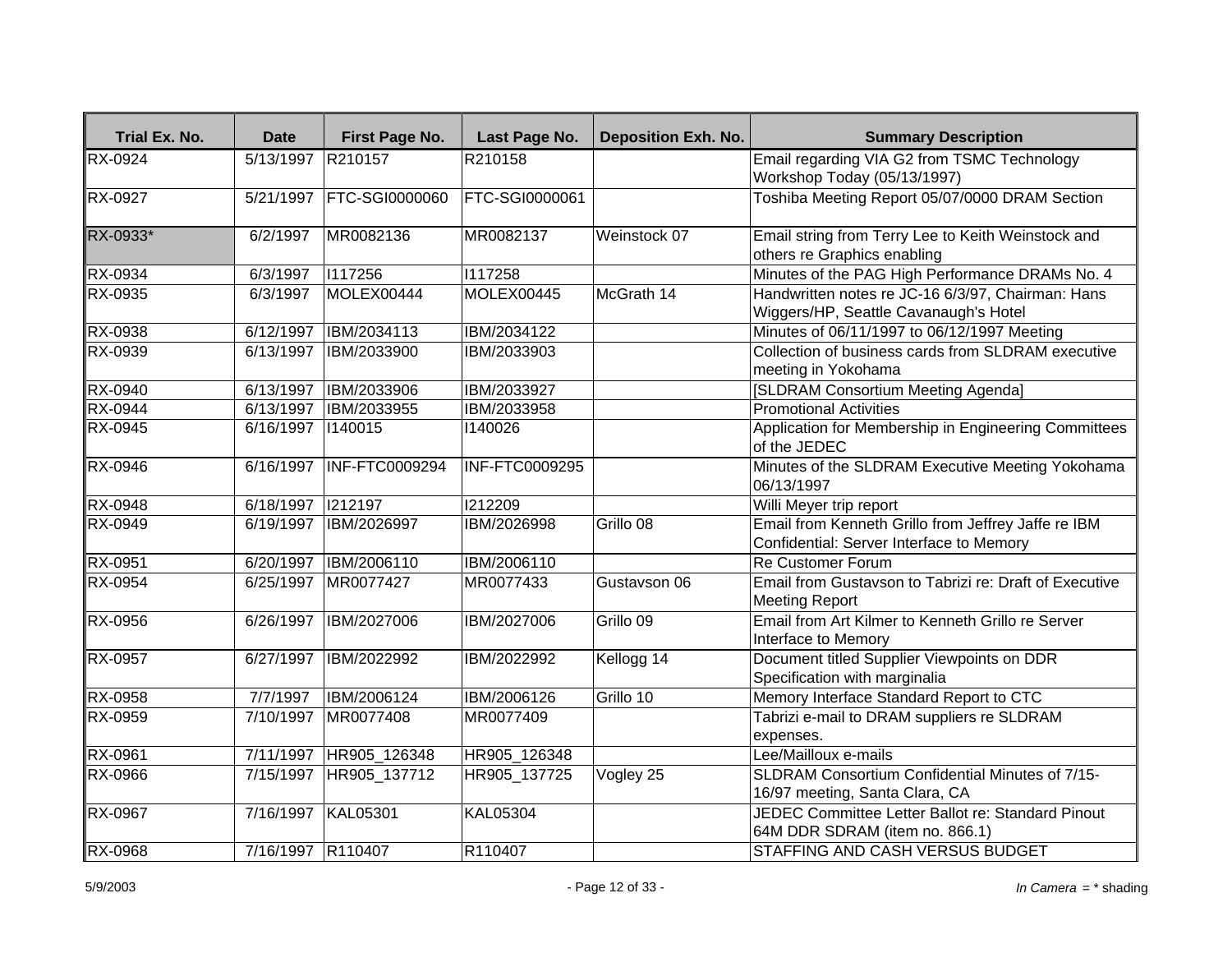| Trial Ex. No.  | <b>Date</b>     | First Page No.                 | Last Page No.              | <b>Deposition Exh. No.</b> | <b>Summary Description</b>                                                                                            |
|----------------|-----------------|--------------------------------|----------------------------|----------------------------|-----------------------------------------------------------------------------------------------------------------------|
| <b>RX-0976</b> | 8/2/1997        | MR0075796                      | MR0075797                  |                            | Mailloux email re AMCC                                                                                                |
| <b>RX-0989</b> | 8/29/1997       | R <sub>197071</sub>            | R197118                    |                            | RAMBUS TECHNICAL DESCRIPTION<br>(PRELIMINARY)                                                                         |
| RX-1004        | 9/19/1997       | IBM/2034357                    | IBM/2034368                |                            | Minutes of 09/18/1997 to 09/19/1997 Meeting                                                                           |
| RX-1011        | 9/23/1997       | 1183322                        | 1183329                    |                            | Syri email to Pohl on Highlights from SLDRAM<br>Consortium meeting                                                    |
| <b>RX-1012</b> | 9/24/1997       | <b>FTC-SGI0000289</b>          | <b>FTC-SGI0000290</b>      | Wiggers 25                 | Email from Allan Traham to Hans Wiggers and othes re<br><b>DDR Timing Task Group</b>                                  |
| RX-1013        | 9/24/1997       | IBM/2027055                    | IBM/2027055                | Grillo 12                  | Email from Kenneth Grillo to Michaed Attardo re IBM<br>Confidential                                                   |
| <b>RX-1014</b> |                 | 9/30/1997   FTC-SGI0000326     | FTC-SGI0000328             | Wiggers 26                 | Email from Sam Chen to Allan Graham and others re<br><b>DDR Timing Task Group</b>                                     |
| RX-1015        |                 | 10/00/1997 DEL-RAMB019075 DEL- | RAMB019103                 | Kettler 01                 | Intel Memory Roadmap, Memory Technologies, 10/97                                                                      |
| <b>RX-1016</b> | 10/1/1997       | MR0075427                      | MR0075427                  |                            | E-mail Regarding RDRAM Meeting                                                                                        |
| RX-1018        | 10/2/1997       | MR0082043                      | MR0082044                  |                            | <b>E-mail Regarding Untitled</b>                                                                                      |
| <b>RX-1020</b> |                 | 10/6/1997 FTC-SGI0000481       | <b>FTC-SGI0000481</b>      | Wiggers 27                 | Email from Joe Macri to Alan Graham and others re<br>DDR Timing Task Group - Update                                   |
| RX-1021        |                 | 10/6/1997 FTC-SGI0000482       | FTC-SGI0000482             | Wiggers 28                 | Email from Bill Gervasi to Allan Graham and others re<br><b>DDR Timing Task Group - Update</b>                        |
| RX-1022        |                 | 10/6/1997   FTC-SGI0000483     | FTC-SGI0000483             | Wiggers 29                 | Email from Joe Macri to Bill Gervasi and others re DDR<br>Timing Task Group - Update                                  |
| RX-1024        |                 | 10/7/1997   FTC-SGI0000484     | <b>FTC-SGI0000485</b>      | Wiggers 30                 | Email from Allan Graham to jmacri and others re DDR<br>Timing Task Group - Update                                     |
| <b>RX-1025</b> |                 | 10/8/1997 FTC-SGI0000491       | FTC-SGI0000491 Wiggers 31  |                            | Email from Joe Macri to Alan Graham and others re<br><b>DDR Timing Task Group - Update</b>                            |
| <b>RX-1026</b> |                 | 10/8/1997 FTC-SGI0000492       | <b>FTC-SGI0000493</b>      | Wiggers 32                 | Email from Bill Gervasi to Allan Graham re DDR Timing<br>Task Group - Update                                          |
| RX-1027        | 10/9/1997       | <b>FTC-SGI0000494</b>          | FTC-SGI0000495             | Wiggers 33                 | Email from Allah Graham to jmacri and others re DDR<br>Timing Task Group - Update                                     |
| RX-1028        |                 | 10/9/1997 FTC-SGI0000496       | FTC-SGI0000498 Wiggers 34  |                            | Email from Allan Graham to<br>uunet.ca!mosaidt!Allan_Graham and others re DDR<br>Timing Task Group - Killer Flaw ???? |
| RX-1030        | 10/15/1997 FTC- | TAEC0027599                    | <b>FTC-</b><br>TAEC0027611 |                            | Direct Rambus: The New Memory Standard -<br>Technology Disclosure at the 10th Annual<br>Microprocessor Forum          |
| RX-1032        |                 | 10/19/1997 IBM/2034396         | IBM/2034397                |                            | SL ASIA Local Meeting Minutes Thursday 10/09/1997                                                                     |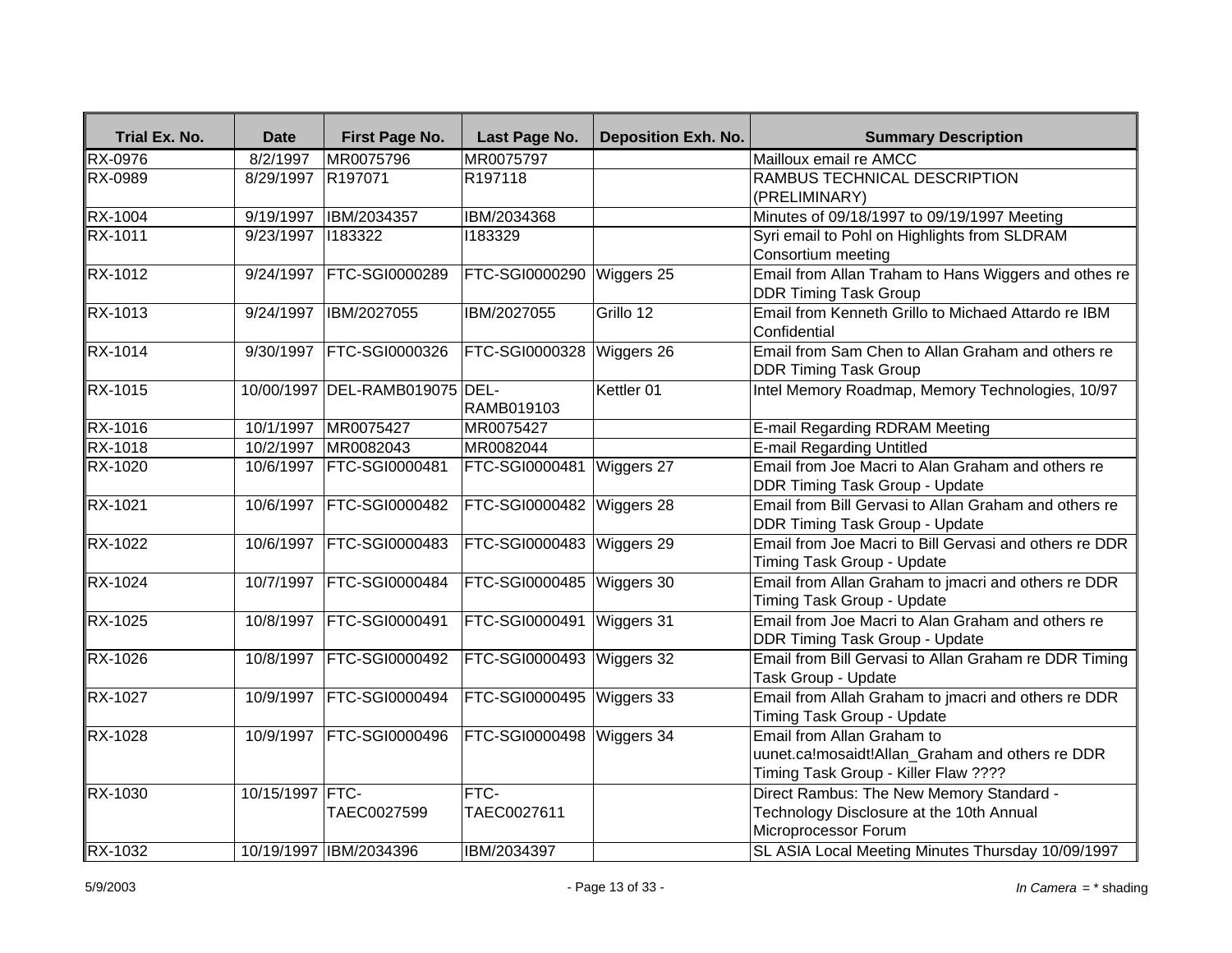| Trial Ex. No.     | <b>Date</b>        | First Page No.            | Last Page No.             | <b>Deposition Exh. No.</b> | <b>Summary Description</b>                                                                                                                     |
|-------------------|--------------------|---------------------------|---------------------------|----------------------------|------------------------------------------------------------------------------------------------------------------------------------------------|
| <b>RX-1040</b>    | 11/6/1997          | HPW0000874                | HPW0000874                |                            | Wiggers e-mail re Death to DLLs                                                                                                                |
| RX-1041; RX-1041A | 11/6/1997          | MEC000732                 | MEC000732                 |                            | Japanese document (and translation)                                                                                                            |
| RX-1043           | 11/7/1997          | 1221812                   | 1221814                   |                            | E-Mail re: 256M Application Specs                                                                                                              |
| <b>RX-1044</b>    | 11/9/1997          | RF0609612                 | RF0609636                 | Hampel 05                  | Rambus presentation slides titled Rambus Direct<br>RDRAM Cost Reduction 11/9/97                                                                |
| RX-1045           |                    | 11/10/1997 INF-FTC0013185 | <b>INF-FTC0013192</b>     |                            | [SLDRAM Inc Effort]                                                                                                                            |
| <b>RX-1047</b>    | 11/13/1997 R125039 |                           | R125054                   | Vogley 27                  | SLDRAM Consortium Confidential Minutes of 11/1-<br>14/97 meeting, Yokohama, Japan                                                              |
| RX-1051           |                    | 11/14/1997 INF-FTC0014686 | INF-FTC0014704            |                            | SLDRAM Consortium Executive Meeting Yokohama<br>Japan 11/14/1997                                                                               |
| RX-1056           |                    | 11/14/1997 INF-FTC0014750 | <b>INF-FTC0014752</b>     |                            | [SLDRAM Consortium Budget Presentation]                                                                                                        |
| <b>RX-1058</b>    |                    | 11/14/1997 INF-FTC0014762 | <b>INF-FTC0014763</b>     |                            | Action Plan for 00/00/1998                                                                                                                     |
| RX-1059           |                    | 11/18/1997 FTC-SGI0000633 | FTC-SGI0000633 Wiggers 35 |                            | Email from Joe Macri to Hans Wiggers and others re<br>Dlls and other DDR issues                                                                |
| <b>RX-1060</b>    |                    | 11/18/1997 FTC-SGI0000636 | FTC-SGI0000636 Wiggers 36 |                            | Email from Hans Wiggers to jmacri and others re Dlls<br>and DDR issues                                                                         |
| <b>RX-1065</b>    | 12/4/1997 182428   |                           | 1182438                   |                            | E-Mail re: Minutes of SLDRAM Consortium Meeting<br>11/13/1997, Yokohama                                                                        |
| RX-1066           | 12/8/1997          |                           |                           |                            | Electronic Buyers' News, Technology Focus: High-<br>Speed DRAMs, Executive Comment, DRAM Challenge:<br>tracking transitions                    |
| <b>RX-1073</b>    |                    | 12/11/1997 MOLEX00455     | MOLEX00456                | McGrath 15                 | Handwritten notes JC-42.5, Chairman: Mian<br>Quddus/Samsung, Buttes Hotel, Tempe, AZ 12/11/97                                                  |
| <b>RX-1074</b>    |                    | 12/15/1997 IBM/2027122    | IBM/2027124               | Grillo 13                  | Email from Kenneth Grillo to Art Kilmer with attached<br>Trip Report - SUN/IBM Meeting, 12/11/97                                               |
| <b>RX-1079</b>    | 12/29/1997         |                           |                           |                            | Forbes, Technology, Computers/Communications,<br>Rambus: Moore's little helper in Silicon Valley a mere<br>idea can be worth a billion dollars |
| <b>RX-1080</b>    | 12/30/1997 R195768 |                           | R195769                   |                            | Email                                                                                                                                          |
| RX-1086*          | 1/16/1998          | MR0149289                 | MR0149290                 | Lee 10                     | Email string from B. Donnelly to B. Keeth and others re<br>Intel Graphics Call                                                                 |
| RX-1087           | 1/21/1998          | 1212220                   | 1212229                   |                            | <b>JEDEC MOS Memory Meeting</b>                                                                                                                |
| RX-1088           | 1/22/1998          | MR0074809                 | MR0074809                 |                            | McGhee email to members of 42.3                                                                                                                |
| RX-1091           | 1/27/1998          | R196037                   | R196059                   |                            | RAMBUS BUSINESS PLAN                                                                                                                           |
| RX-1092           | 1/27/1998          | R196060                   | R196063                   |                            | SEMICONDUCTOR WEEKLY ROUNDUP - DDR<br>DRAM MAY BE TOO LITTLE TOO LATE                                                                          |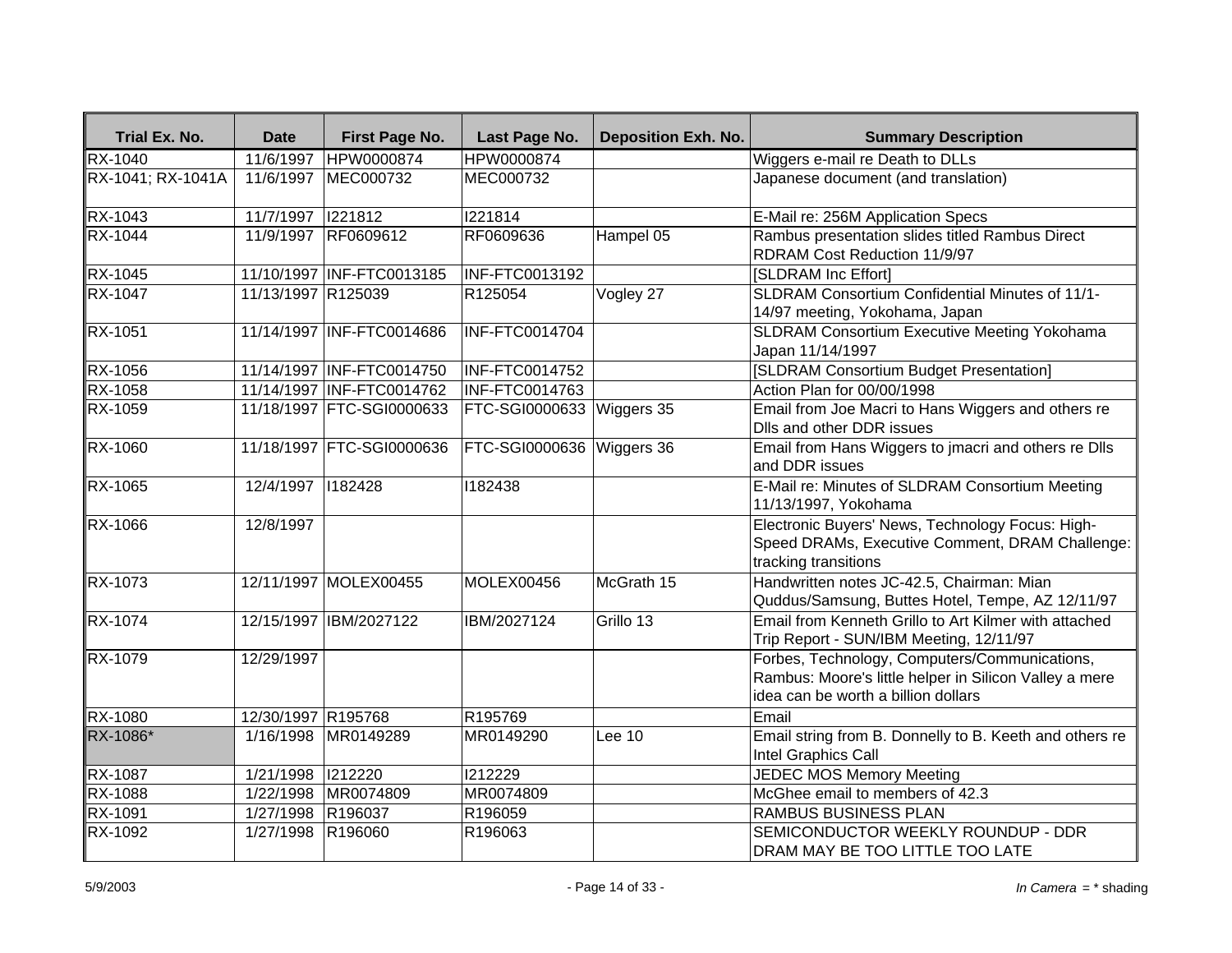| Trial Ex. No.  | <b>Date</b>         | First Page No.       | Last Page No.    | <b>Deposition Exh. No.</b> | <b>Summary Description</b>                                                                                                                 |
|----------------|---------------------|----------------------|------------------|----------------------------|--------------------------------------------------------------------------------------------------------------------------------------------|
| <b>RX-1094</b> | 1/29/1998           | MR0076758            | MR0076758        | Lee $26$                   | Email from Terry Lee to Barry S. Basile re Estimates                                                                                       |
| <b>RX-1095</b> | 1/29/1998           | MR0081895            | MR0081898        |                            | Lee email to Mailloux regarding Micron Technical<br>Career Ladder                                                                          |
| RX-1100        | 2/11/1998           | IBM/2141727          | IBM/2141729      |                            | Email re SLDRAM membership                                                                                                                 |
| <b>RX-1102</b> | 2/12/1998           | MR0053662            | MR0053663        |                            | Micron's Records Retention Policy                                                                                                          |
| RX-1103        | 2/17/1998           | MR0075565            | MR0075566        |                            | Ryan email                                                                                                                                 |
| <b>RX-1104</b> | $\sqrt{2}/20/1998$  | HR905_126360         | HR905_126362     | Lee 11                     | Email from J. Maillous to Farhad Tabrizi re Rambus<br>article with attached article titled Price Pressures slow<br><b>DRAM</b> transitions |
| RX-1109        |                     | 03/00/1998 MEUS05167 | <b>MEUS05186</b> | Chen 13                    | Intel/Mitsubishi Enabling Meeting agenda issued to K.<br>Hrima                                                                             |
| RX-1114        | 3/4/1998            | HR905_132981         | HR905_132982     | Tabrizi 33                 | Email dated March 4, 1998 Ford to Cartelli and others<br>re Semiconductor Biz News item FYI                                                |
| RX-1116        | 3/9/1998            | HR905 115254         | HR905 115256     |                            | <b>Orlando Meeting</b>                                                                                                                     |
| <b>RX-1117</b> | 3/9/1998            | IBM514724            | IBM514726        |                            | E-mail regarding Orlando Meeting                                                                                                           |
| <b>RX-1119</b> | 3/9/1998            | MR0074479            | MR0074480        |                            | E-mail Regarding Orlando Meeting                                                                                                           |
| <b>RX-1120</b> | 3/9/1998            | MR0076043            | MR0076043        |                            | Lisenbee email to Lee, Schmidt and Heitzeberg<br>discussing test program for SLDRAM                                                        |
| <b>RX-1121</b> | 3/10/1998           | 1159825              | 1160093          |                            | EMail re: Invitation to High Performance DRAM PAG<br>#11 on 03/18/1998                                                                     |
| RX-1122        | 3/11/1998           | HR905_115149         | HR905_115151     | Gustavson 02               | Email from Farhad Tabrizi to Terry Shoup (Dean<br>Shoup") re: patent assignments to SLDRAM, Inc."                                          |
| RX-1123*       | 3/13/1998           | MU00144790           | MU00144791       |                            | <b>Email re SLDRAM</b>                                                                                                                     |
| RX-1127        | 3/23/1998           | IBM514640            | <b>IBM514640</b> | Kelly 11                   | Memo from Ken McGhee to Gordon A. Kelly re: JC-42<br>Strategic Task Group                                                                  |
| <b>RX-1130</b> | 3/26/1998           | HR905_129783         | HR905_129783     | Tabrizi 34                 | Email dated March 26, 1998 Vogley to Tabrizi re Slap<br>Intel Now                                                                          |
| RX-1133        | 3/30/1998           | IBM517491            | IBM517491        | Kelley 23                  | Email from Gordon A. Kelley to Jim L. Rogers re JEDEC<br><b>Strategic Task Group</b>                                                       |
| RX-1135        | 04/00/1998 M0009904 |                      | M0009910         |                            | <b>Future DRAM Task Group Meeting</b>                                                                                                      |
| RX-1137        | 4/1/1998            | IBM517442            | IBM517455        | Rogers 04                  | Memorandum from Jim L. Rogers to Apps re March 2-6<br>1998 JEDEC Meeting Notes                                                             |
| <b>RX-1138</b> | 4/3/1998            | HR905_127819         | HR905_127820     | Tabrizi 35                 | Email dated April 3, 1998 McComas to Tabrizi re<br>Rambus Strategy Seminar Monday April 13                                                 |
| RX-1146        | 4/8/1998            | BP03631              | BP03633          | Prince 16                  | Email string from Graham Allan to Betty Prince re<br>Rambus Strategy Seminar Monday April 13, 1998                                         |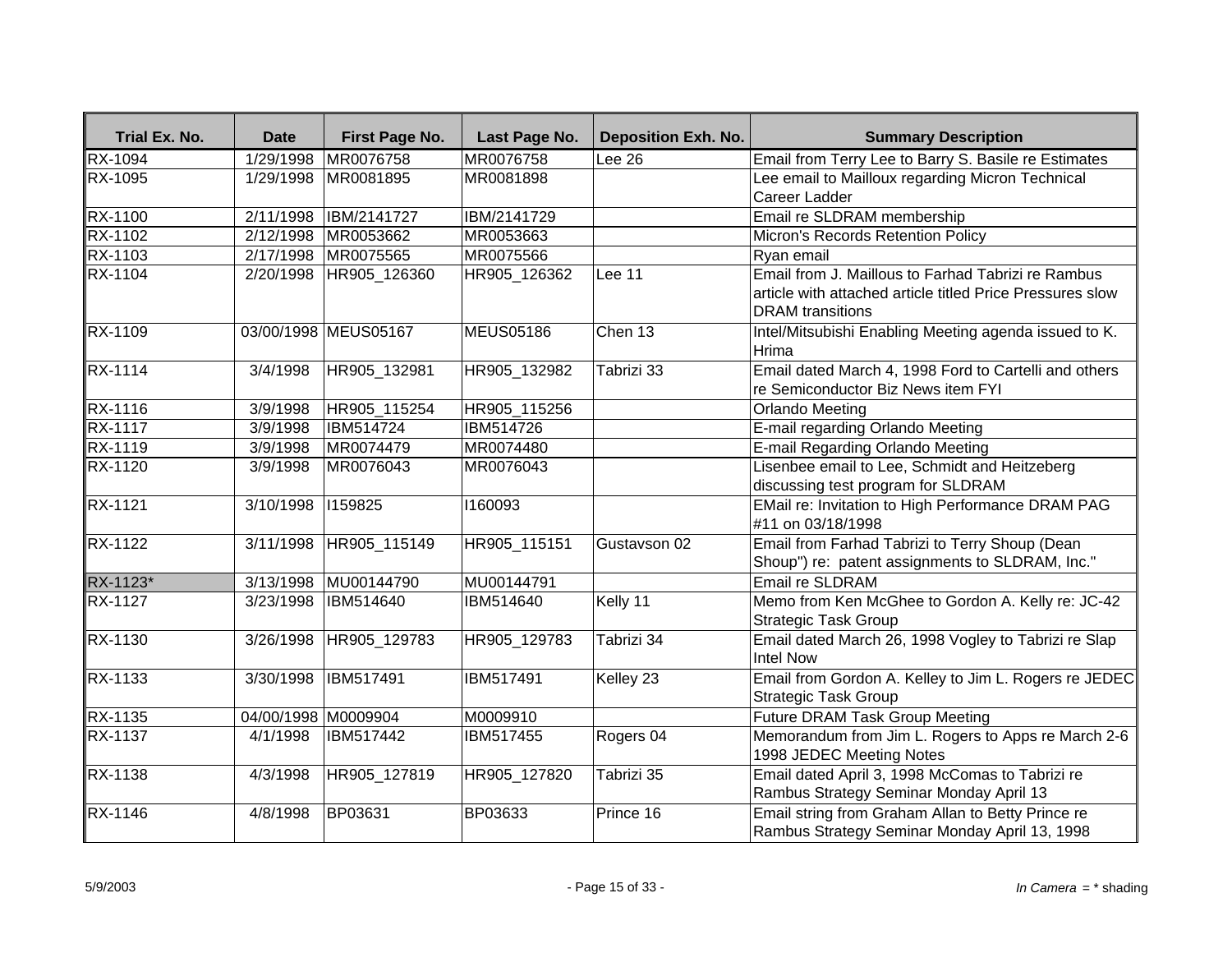| Trial Ex. No.  | <b>Date</b> | First Page No.   | Last Page No.    | <b>Deposition Exh. No.</b> | <b>Summary Description</b>                                                                                                                                                                                   |
|----------------|-------------|------------------|------------------|----------------------------|--------------------------------------------------------------------------------------------------------------------------------------------------------------------------------------------------------------|
| <b>RX-1147</b> | 4/8/1998    | IBM517387        | IBM517390        |                            | E-mail regarding RE: DRAM Futures 04/00/0000<br>Subcommittee Mtg                                                                                                                                             |
| <b>RX-1148</b> | 4/9/1998    | <b>BP03637</b>   | <b>BP03637</b>   | Prince 17                  | Email string from Betty Prince to Graham Allan<br>regarding Rambus Strategy Seminar - 4/13                                                                                                                   |
| RX-1149        | 4/9/1998    | HR905_127741     | HR905_127742     | Rhoden 04                  | Email from Desi Rhoden to Betty Prince and Farhad<br>Tabriz re: Rambus Strategy Seminar - Monday April 13,<br>1998. My, what a stir Bert has caused." Rambus and<br>Intel attendance at seminar restricted." |
| RX-1150        | 4/9/1998    | HR905_127581     | HR905 127582     |                            | Hyundai market analysis                                                                                                                                                                                      |
| RX-1153        | 4/9/1998    | INQUEST00165     | INQUEST00167     | McComas 01                 | Email string from Farhad Tabrizi to Bert McComas re<br>Rambus Strategy Seminar - Monday 4/13                                                                                                                 |
| <b>RX-1155</b> | 4/11/1998   | HR905_114430     | HR905_114431     | Lee $12$                   | Email from J. Mailloux to Farhad Tabrizi                                                                                                                                                                     |
| <b>RX-1156</b> | 4/13/1998   | INQUEST00843     | INQUEST00877     | McGhee 14; Tabrizi<br>37   | Rambus Strategic Review                                                                                                                                                                                      |
| RX-1157        | 4/13/1998   | <b>MEUS04592</b> | MEUS04594        | Chen 11                    | Rambus Strategic Seminar                                                                                                                                                                                     |
| RX-1159        | 4/14/1998   | IBM/2130394      | IBM/2130295      |                            | Bill Cochran; SLDRAM meeting notes                                                                                                                                                                           |
| <b>RX-1161</b> | 4/15/1998   | IBM/2026501      | IBM/2026506      | Rogers 06                  | Email from Jim L. Rogers to Kenneth Grillo re April 14<br>Server DRAM Forum Notes with attached notes                                                                                                        |
| RX-1162        | 4/15/1998   | MR0076415        | MR0076415        | Appleton 12                | Email from J. Mailoux to Steve Appleton and others re<br>press release                                                                                                                                       |
| RX-1163        | 4/16/1998   | MOLEX00463       | MOLEX00467       | McGrath 16                 | Handwritten notes titled Future DRAM Task Group,<br>4/16/98, Joe Macri, Silicon Graphics                                                                                                                     |
| RX-1164        | 4/17/1998   | HR905_114285     | HR905_114285     | Tabrizi 38                 | Email dated April 17, 1998 Cartelli to McComas re<br><b>SLDRAM</b>                                                                                                                                           |
| RX-1165        | 4/17/1998   | <b>IBM515782</b> | IBM517335        | Kelley 27                  | Email exchange between Gordon Kelley and others                                                                                                                                                              |
| RX-1167        | 4/24/1998   | IBM/2026907      | IBM/2026908      | Grillo 14                  | Email from Paul Coteus to Kenneth Grillo re SDF vs.<br>JEDEC Future DRAM group                                                                                                                               |
| <b>RX-1168</b> | 4/24/1998   | <b>IBM515726</b> | <b>IBM515730</b> | Rogers 08                  | Email from Bill Hovis to Jim L. Rogers and others re<br>IBM Confidential JEDEC Special Meeting in Mountain<br>View, CA on Future DRAM Direction                                                              |
| RX-1170        | 4/28/1998   | IBM/2026911      | IBM/2026919      | Rogers 07                  | Email to Infoguys from Jim L. Rogers re IBM<br>Confidential: April 23 JEDEC DRAM TG Meeting Report                                                                                                           |
| RX-1171        | 4/29/1998   | HR905 129429     | HR905 129429     | Tabrizi 01                 | Correction to Tabrizi bio                                                                                                                                                                                    |
| RX-1174        | 5/17/1998   | 1201041          | 1201044          |                            | Technical Summary of joint Meeting JEDEC DDR-II<br>Task Group and Electronics Industry Association of<br>Japan (EIAJ)                                                                                        |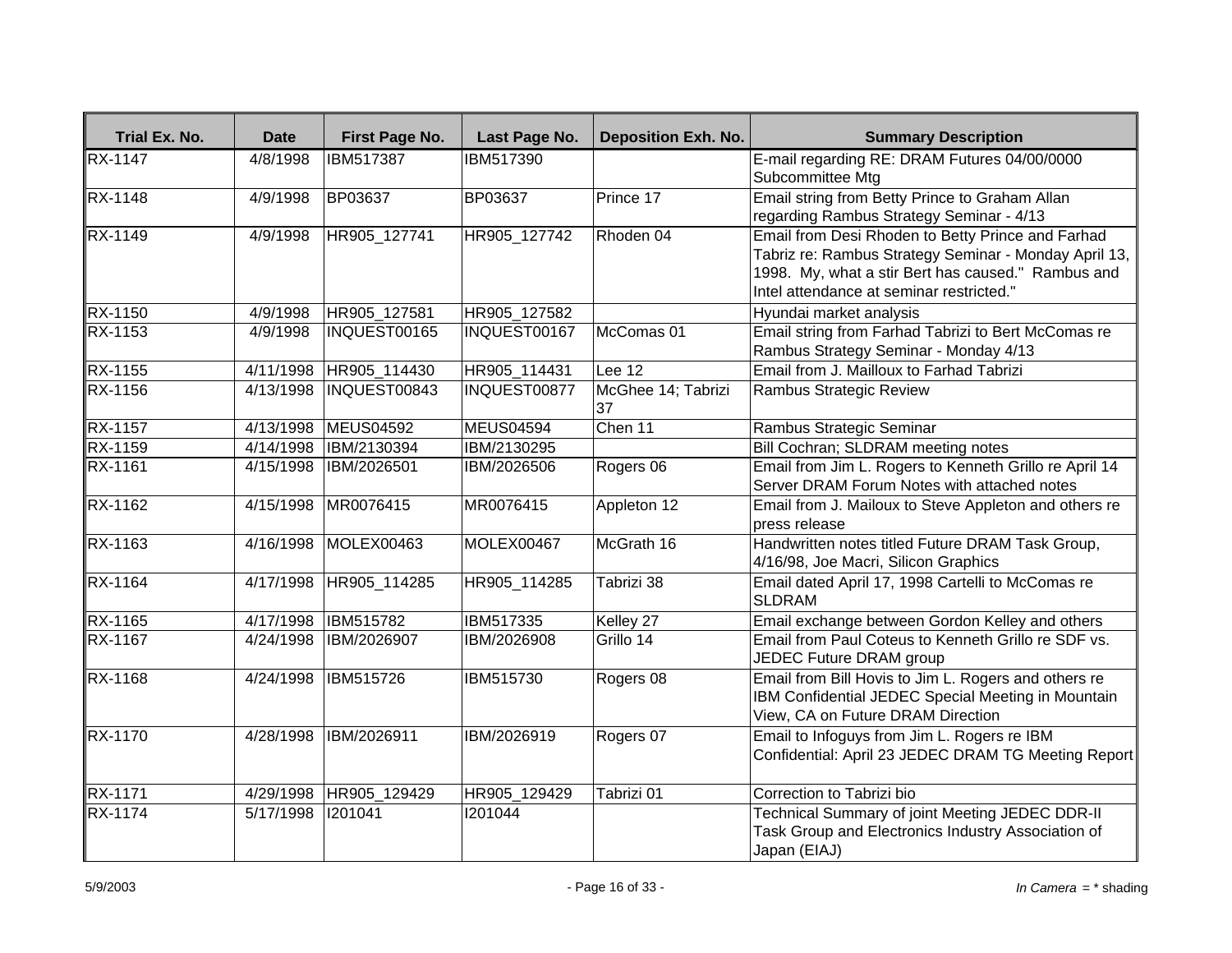| Trial Ex. No.  | <b>Date</b> | First Page No.            | Last Page No.         | <b>Deposition Exh. No.</b> | <b>Summary Description</b>                                                                                                                       |
|----------------|-------------|---------------------------|-----------------------|----------------------------|--------------------------------------------------------------------------------------------------------------------------------------------------|
| RX-1175        | 5/20/1998   | R216863                   | R216864               |                            | E-mail from Geoff Tate re: LGS exec meeting                                                                                                      |
| RX-1176        | 5/27/1998   | HR905_081565              | HR905_081565          | Tabrizi 40                 | InQuest Invoice No. 805271 dated 5/27/98                                                                                                         |
| RX-1177*       | 5/28/1998   | MU00094177                | MU00094178            |                            | E-mail from Sakamoto to Steve Appleton                                                                                                           |
| RX-1178        | 5/29/1998   | IBM/2130721               | IBM/2130725           |                            | Email re May SLDRAM meeting summary                                                                                                              |
| RX-1179        | 5/29/1998   | <b>IBM515555</b>          | IBM515555             |                            | E-mail regarding JEDEC Legal Guides                                                                                                              |
| RX-1181        |             | 06/00/1998 INF-FTC0014477 | <b>INF-FTC0014478</b> |                            | Summary of Business Trip to CA 06/00/1998                                                                                                        |
| RX-1183        | 6/1/1998    | IBM/2033879               | IBM/2033886           |                            | <b>Action Items and Conclusions</b>                                                                                                              |
| RX-1185        | 6/1/1998    | INF-FTC0014556            | INF-FTC0014562        |                            | SLDRAM Executive Summit What Problem is Solved by<br>SLDRAM?                                                                                     |
| RX-1191        | 6/8/1998    | 1202994                   | 1203015               |                            | Meyer trip report & meeting minutes                                                                                                              |
| RX-1193        |             | 6/10/1998 MU00094195      | MU00094197            |                            | Appleton e-mail to Sadler re DRAM Capital Spending                                                                                               |
| RX-1195        |             | 6/17/1998 MR0082379       | MR0082379             |                            | Lee email analysis of Rambus shown at JEDEC<br>meeting                                                                                           |
| RX-1196        | 6/19/1998   | IBM/2148653               | IBM/2148655           |                            | E-mails between Bassuk and Perlman re SLDRAM<br>patent applications                                                                              |
| RX-1197        | 6/19/1998   | MR0073839                 | MR0073840             |                            | E-mail Regarding Refresh First Showing                                                                                                           |
| RX-1198        | 6/19/1998   | MR0075479                 | MR0075480             |                            | Hancock email regarding Rambus meeting with<br>Compaq                                                                                            |
| <b>RX-1202</b> | 6/25/1998   | IBM/2033788               | IBM/2033804           |                            | SLDRAM Executive Summit Monterey CA 06/25/1998                                                                                                   |
| $RX-1204$      | 6/25/1998   | IBM/2033861               | IBM/2033866           |                            | [SLDRAM New Memory Technology]                                                                                                                   |
| RX-1206        | 6/25/1998   | MR0081994                 | MR0081994             |                            | E-mail Regarding DDR SDRAM Update                                                                                                                |
| RX-1207        | 6/25/1998   | MR0097173                 | MR0097177             |                            | <b>SLDRAM Executive Summit, Monterey</b>                                                                                                         |
| RX-1208        | 6/26/1998   | INF-FTC0014482            | INF-FTC0014488        |                            | [Summary of Business Trip to CA 06/00/1998]                                                                                                      |
| RX-1209        | 6/29/1998   | HP0000073                 | HP0000106             | Gross <sub>03</sub>        | Miscellaneous presentations> memorandum from<br>Morriss to Mclaughlin and Gross re FW: Compaq will<br>use Rambus memories in Alpha-based servers |
| RX-1210        | 6/29/1998   | MR0076794                 | MR0076796             |                            | Schaefer email to Mailloux and other titled Rambus Part<br>Numbers                                                                               |
| RX-1211        |             | 07/00/1998 JDC013328      | JDC013347             | Calvin 04                  | JEDEC Manual of Organization and Procedure, JEP21-<br>H.                                                                                         |
| RX-1212        | 7/9/1998    | 1212115                   | 1212125               |                            | JEDEC MOS-Memory Meeting Report                                                                                                                  |
| RX-1214        |             | 7/13/1998   HR905_130349  | HR905_130350          | Rhoden 03                  | Email from H. J. Oh to Tabriz Farhad and multiple cc's<br>re: Rambus Patent                                                                      |
| RX-1220        | 7/22/1998   | RF0485045                 | RF0485046             | Karp 40                    | Email from Joel Karp to Staff@rambus.com re Rambus<br>document retention policy.                                                                 |
| RX-1221        | 7/24/1998   | IBM/2081406               | IBM/2081415           |                            | Minutes of the Joint JEDEC Server DRAM Forum<br>Meeting 07/23/1998 and SDF 07/24/1998                                                            |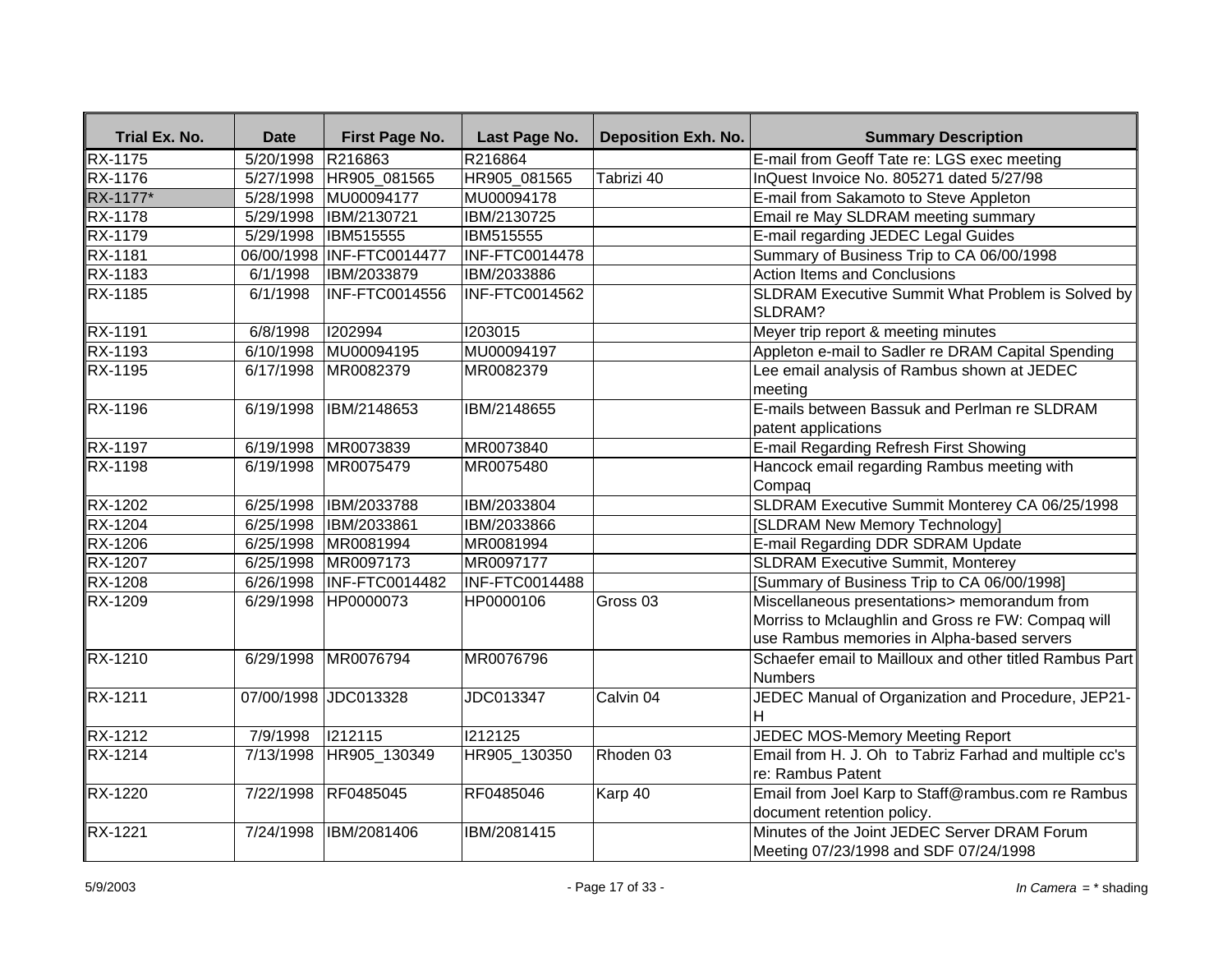| Trial Ex. No.  | <b>Date</b> | First Page No.        | Last Page No.  | <b>Deposition Exh. No.</b> | <b>Summary Description</b>                                                              |
|----------------|-------------|-----------------------|----------------|----------------------------|-----------------------------------------------------------------------------------------|
| <b>RX-1222</b> | 7/24/1998   | IBM/2082749           | IBM/2082752    | Kellogg 18                 | Email string from Mark Kellogg to WR Griffin Rambus                                     |
|                |             |                       |                |                            | 128Mb Chip Rotation                                                                     |
| <b>RX-1229</b> | 8/7/1998    | FR0001734             | FR0001738      |                            | <b>IBM Feedback on FCRAM</b>                                                            |
| <b>RX-1232</b> | 8/15/1998   | HR905 108444          | HR905 108445   | Tabrizi 41                 | Email dated August 15, 1998 McComas to Tabrizi                                          |
| RX-1237*       | 8/21/1998   | MU00121666            | MU00121666     |                            | Email re TI inventory                                                                   |
| RX-1238        | 8/24/1998   | FR0001723             | FR0001725      |                            | E-mail exchange between Cosoroaba (Fujitsu) and Van<br>Loo (Sun) regarding FCRAM        |
| <b>RX-1244</b> | 9/3/1998    | FR0001672             | FR0001675      |                            | US DDR Forum Meeting on 09/02/0000 at NEC                                               |
| RX-1245        | 9/3/1998    | FR0001676             | FR0001677      |                            | <b>DDR Joint Activities Meeting Minutes</b>                                             |
| RX-1246        | 9/3/1998    | FR0001678             | FR0001680      |                            | DDR Meeting with RCC on 07/24/0000                                                      |
| RX-1247        | 9/3/1998    | FR0001681             | FR0001683      |                            | DDR Meeting with IBM on 07/22/0000 at FMI                                               |
| <b>RX-1248</b> | 9/3/1998    | FR0001684             | FR0001687      |                            | Intel ESG Meeting on 07/21/0000                                                         |
| <b>RX-1249</b> | 9/4/1998    | IBM/2081611           | IBM/2081614    |                            | Sogas and Chen e-mails regarding DDR                                                    |
| RX-1251        | 9/10/1998   | INQUEST00967          | INQUEST00970   | McComas 04                 | Email string from Farhad Tabrizi to Bert McComas re<br>Rambus Supply/Demand Forecast    |
| <b>RX-1252</b> | 9/11/1998   | FR0001663             | FR0001671      |                            | Quarterly Report Strategic Memory Marketing Fujitsu<br>Microelectronics Inc 09/00/1998  |
| RX-1253        | 9/11/1998   | IBM/2081701           | IBM/2081706    |                            | Kellogg memo re DDR Enablement In Low End PCs.""                                        |
| RX-1256        | 9/14/1998   | HR905_108833          | HR905_108840   |                            | Kellogg memo regarding issues associated with use of<br>DDR on 168-Pin DIMM             |
| RX-1268*       | 9/17/1998   | MU00094338            | MU00094339     |                            | Yukio Sakamoto e-mail to Steve Appleton                                                 |
| RX-1271        | 9/21/1998   |                       |                |                            | Electronic News, Rambus on Track, DRAM Vendors<br>Get Aggressive                        |
| RX-1273        | 9/22/1998   | HR905_138748          | HR905_138764   | McGrath 17                 | 9/22/98 SLDRAM Minutes notes                                                            |
| RX-1275        | 9/22/1998   | <b>INF-FTC0014426</b> | INF-FTC0014442 |                            | 09/22/1998 SLDRAM Minutes Notes                                                         |
| RX-1277        | 9/23/1998   | MR0082732             | MR0082732      |                            | E-mail Regarding 00/00/1998 JEDEC Staff<br>Performance Survey-JCB-98-91                 |
| RX-1278        | 9/24/1998   | IBM/2027577           | IBM/2027579    | Grillo 17                  | Email from Phillip Bergman to Kenneth Grillo re DDR<br><b>SDRAM Press Release</b>       |
| RX-1279        | 9/24/1998   | IBM/2082066           | IBM2082068     |                            | E-mail exchange regarding joint press release in<br>support of DDR                      |
| RX-1280        | 9/25/1998   | HR905_119202          | HR905_119212   | Tabrizi 42                 | Email dated September 25, 1998 Tabrizi to Jung re<br>RDAM pricing forecast and strategy |
| RX-1287        |             | 10/00/1998 HP0000065  | HP0000072      | Gross 01                   | Compag 1999 RDRAM Investment Proposal October<br>1998                                   |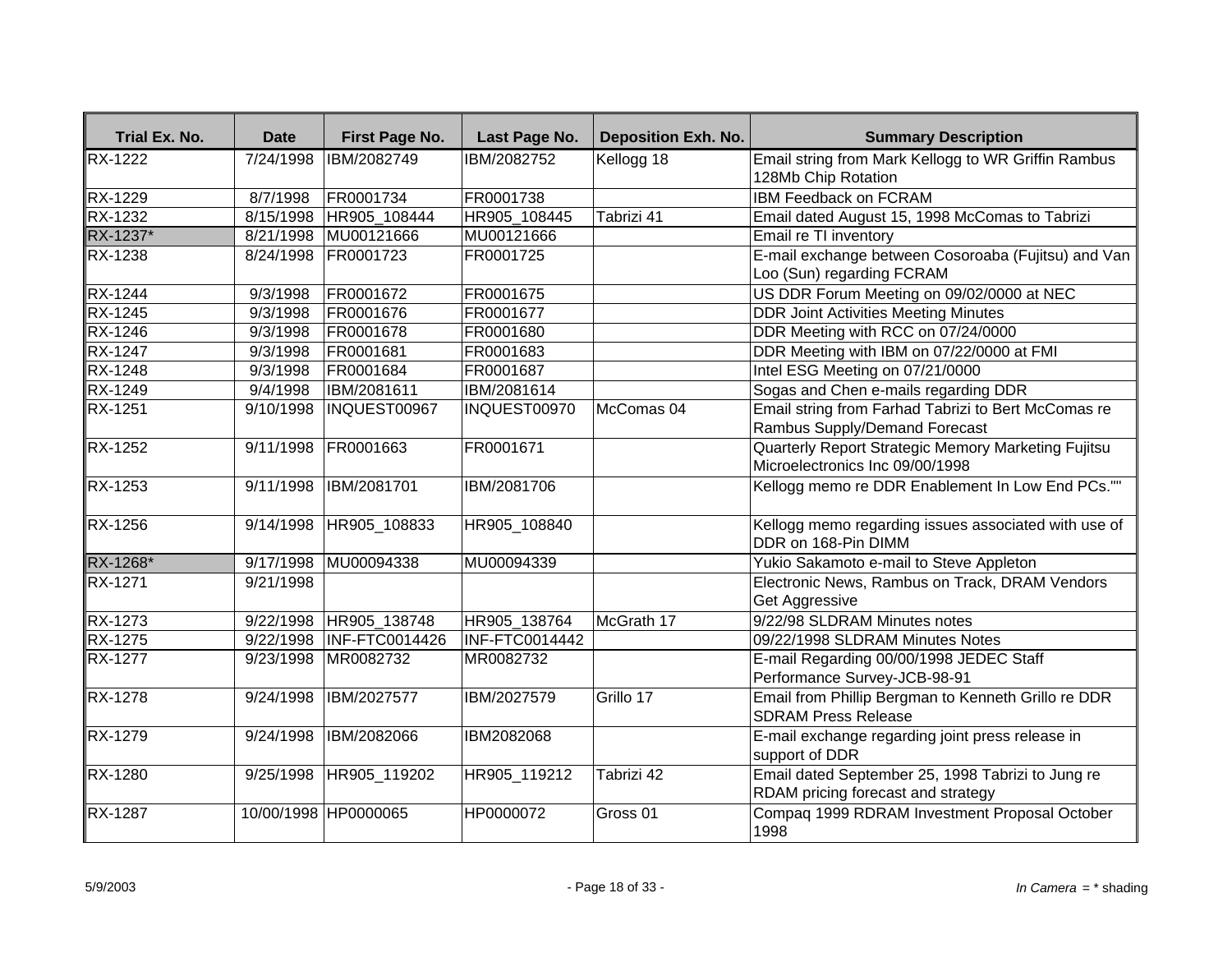| Trial Ex. No.  | <b>Date</b> | First Page No.                 | Last Page No.         | <b>Deposition Exh. No.</b> | <b>Summary Description</b>                                                                                                            |
|----------------|-------------|--------------------------------|-----------------------|----------------------------|---------------------------------------------------------------------------------------------------------------------------------------|
| <b>RX-1289</b> | 10/1/1998   | HR905 119362                   | HR905_119364          | Tabrizi 43                 | Email dated October 1, 1998 Kim to Tabrizi re RDRAM<br>Pricing forecast and strategy and document titled<br><b>Executive Summary</b>  |
| RX-1290        | 10/1/1998   | INQUEST01015                   | INQUEST01018          | McComas 05                 | Email string from Bert McComas to Gil Russell re The<br>other part of Intels DRAM monopoly strategy?                                  |
| RX-1293        | 10/6/1998   | HR905_122005                   | HR905_122006          | Tabrizi 44                 | Email dated October 6, 1998 Tabrizi to Heller and<br>others re RDRAM Pricing Forecast and document titled<br>Projected RDRAM ASP's""  |
| RX-1294        | 10/16/1998  |                                |                       |                            | Micron press release re Intel \$500 million investment                                                                                |
| RX-1295        |             | 10/18/1998 HR905 122741        | HR905 122742          | Tabrizi 45                 | Email dated October 18, 1998 Kim to Martinez re Intel<br>request for Hyundai Supply & competitive update                              |
| <b>RX-1296</b> |             | 10/19/1998 MR0129175           | MR0129175             | Lee 27                     | Email from J. Mailloux to Terry Lee and others re<br>Rambus thoughts                                                                  |
| RX-1297        |             | 10/22/1998 DEL-RAMB018747 DEL- | <b>RAMB018748</b>     |                            | Fw Rambus Re Exec Meeting Next Week                                                                                                   |
| RX-1298        |             | 10/23/1998 HR905_123019        | HR905_123020          | Tabrizi 46                 | Email dated October 23, 1998 from Min-Kwon Yoo re<br>10/29 Intel Meeting and document titled WW44 (Oct.<br>29) Intel Meeting (Final)" |
| RX-1302        |             | 11/00/1998 HP0000115           | HP0000124             | Gross <sub>04</sub>        | Compaq Corporate Memory Procurement Memory<br>Update November 1998                                                                    |
| <b>RX-1303</b> |             | 11/00/1998 INF-FTC0000505      | <b>INF-FTC0000525</b> |                            | New Challenges and New Business Models in the<br>DRAM Market 11/00/1998                                                               |
| <b>RX-1304</b> | 11/2/1998   | HR905_131402                   | HR905_131424          | Tabrizi 56                 | Email dated November 2, 1998 Tabrizi to Wang, and<br>misc. charts                                                                     |
| RX-1306        | 11/6/1998   | BP-FTC0012122                  | BP-FTC0012132         | Prince 08                  | Email string from Joe Macri to Betty Prince and others<br>re Future dram task group - meeting minutes for 9/18<br>and 10/12 meetings  |
| RX-1311        |             | 11/10/1998 40052DOC000000      | 40052DOC00000<br>02   |                            | <b>LGS Proposal</b>                                                                                                                   |
| RX-1312        | 11/10/1998  | 40052DOC000000                 | 40052DOC00000<br>14   |                            | LG Semicon Proposal to Intel                                                                                                          |
| RX-1313        | 11/10/1998  | 40052DOC000001                 | 40052DOC00000<br>16   |                            | [Proposal for Intel Investment to LG Semicon Ltd LGS]                                                                                 |
| RX-1317*       |             | 11/19/1998 MU00094365          | MU00094366            |                            | Sakamoto e-mail to Sadler                                                                                                             |
| RX-1319        |             | 11/20/1998 FR0001568           | FR0001570             |                            | Memo Re SLDRAM Meeting at Santa Clara                                                                                                 |
| RX-1320        |             | 11/20/1998 IBM/2135934         | IBM/2135936           |                            | Email re SLDRAM questions                                                                                                             |
| RX-1329        |             | 11/23/1998 IBM/2135812         | IBM/2135814           |                            | Email re SLDRAM                                                                                                                       |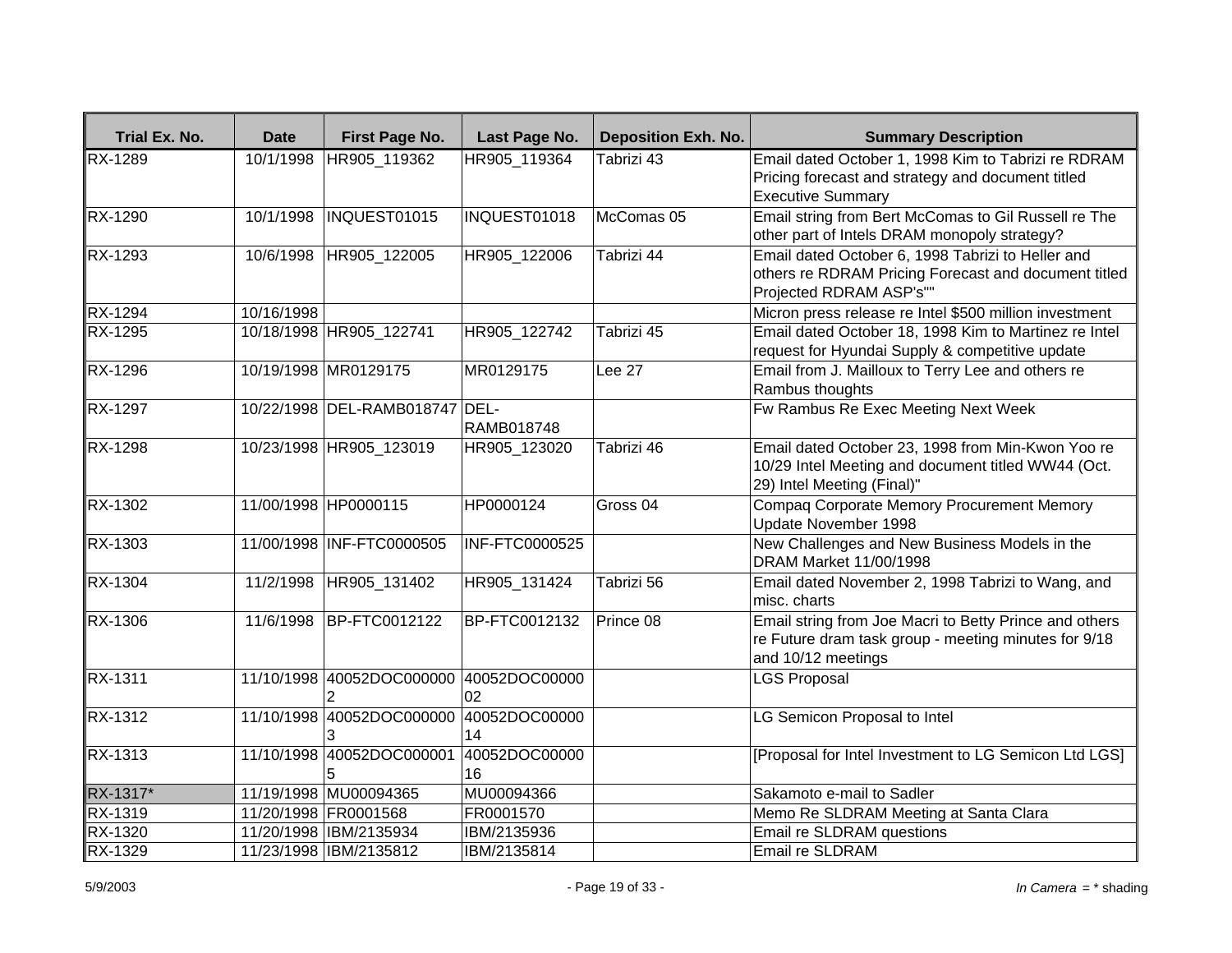| Trial Ex. No.     | <b>Date</b>         | First Page No.           | Last Page No.        | <b>Deposition Exh. No.</b> | <b>Summary Description</b>                                                                                                                |
|-------------------|---------------------|--------------------------|----------------------|----------------------------|-------------------------------------------------------------------------------------------------------------------------------------------|
| RX-1330           |                     | 11/23/1998 IBM/2135815   | IBM/2135817          |                            | <b>Email re SLDRAM</b>                                                                                                                    |
| RX-1331           |                     | 11/24/1998 FR0001566     | FR0001567            |                            | SLDRAM Meeting at Santa Clara 11/24/0000                                                                                                  |
| RX-1333*          |                     | 11/24/1998 MU00094369    | MU00094370           |                            | Sakamoto e-mail to Appleton, Sadler and Durcan                                                                                            |
| RX-1336           |                     | 11/25/1998 IBM/2135853   | IBM/2135856          |                            | Email re DDR SDRAM questions                                                                                                              |
| <b>RX-1337</b>    |                     | 11/30/1998 HR905_121190  | HR905_121190         | Lee 14                     | Email string from Farhad Tabrizi to shahn@sr.hei.co.kr<br>re Visit to Asia                                                                |
| RX-1338; RX-1338A |                     | 11/30/1998 MEC3000785    | MEC3000785           |                            | Japanese document (and translation)                                                                                                       |
| RX-1342           |                     | 12/6/1998  IBM/2135957   | IBM/2135961          |                            | Email re SLDRAM questions                                                                                                                 |
| RX-1343*          |                     | 12/6/1998 MU00094371     | MU00094373           |                            | Sakamoto e-mail to Appleton and others                                                                                                    |
| RX-1344           |                     | 12/7/1998 IDT000272      | IDT000274            |                            | Notes from the JC 42 Leadership Meeting.                                                                                                  |
| RX-1348           | 12/8/1998  T0000121 |                          | T0000123             |                            | [Notes for SRAM JC-42.3A and DRAM JC42.3B]                                                                                                |
| RX-1349           |                     | 12/9/1998 HS0026498      | HS0026500            | Landgraf 01                | Email to Bill Gervasi and others from JIm Townsend re<br><b>DRAM</b> Future                                                               |
| RX-1351*          |                     | 12/9/1998 MU00094376     | MU00094376           |                            | Sakamoto e-mail to Appleton and others                                                                                                    |
| <b>RX-1353</b>    |                     | 12/14/1998 IBM/2139958   | IBM/2139960          |                            | Email re DDR SDRAM and DRDRAM information                                                                                                 |
| <b>RX-1360</b>    |                     | 12/17/1998 HR905_084524  | HR905_084582         |                            | SLDRAM Executive Summit - Yokohama, Japan                                                                                                 |
| RX-1361           |                     | 12/22/1998 HR905 120713  | HR905_120713         | Tabrizi 48                 | Email dated December 22, 1998 Tabrizi to Oh re Intel<br>Meeting                                                                           |
| RX-1362*          | 12/29/1998 BP03643  |                          | BP03644              | Prince 09                  | Email string from Betty Prince to Dick Foss re Holiday<br>Greetings and SL-DRAM                                                           |
| <b>RX-1364</b>    |                     | 12/29/1998 HR905_120660  | HR905_120662         |                            | Martinez (Hyundai) e-mail to Hyundai Korea describing<br>12/22 meeting with Intel                                                         |
| <b>RX-1373</b>    |                     | 1/18/1999 HR905_120243   | HR905_120250         | Rhoden 06                  | Email from Rhoden to distribution re AMI                                                                                                  |
| RX-1375           |                     | 1/22/1999 HR905_120012   | HR905_120012         |                            | Martinez e-mail                                                                                                                           |
| RX-1376           |                     | 02/00/1999 BP-FTC0001576 | <b>BP-FTC0001591</b> | Prince 10                  | Notes of Jedec Future DRAM Task Group 2/99                                                                                                |
| RX-1380           |                     | 2/10/1999 FR0000417      | FR0000418            | Bechtolsheim 07            | Email from Cosoroaba to Taguchi regarding Cisco<br>follow up - Feb 10," referring to conversation with<br>Bechtolsheim discussing FCRAM." |
| <b>RX-1381</b>    | 2/10/1999           | MR0113446                | MR0113446            |                            | Email from T. Walther to Kevin Ryan regarding JC-42.3<br><b>B</b> Chair                                                                   |
| <b>RX-1383</b>    | 2/13/1999           | IBM/2140863              | IBM/2140880          |                            | Presentation titled High Performance DRAM Review &<br>Perspective                                                                         |
| RX-1385           | 2/15/1999           | TI02784                  | TI02784              |                            | E-mail Regarding Proposal Plan for New Memory<br>Organization                                                                             |
| RX-1386           |                     | 2/17/1999 HR905_110601   | HR905_110601         | Tabrizi 50                 | Email dated February 17, 1999 Tabrizi to Lee re Nikkel<br>forecast                                                                        |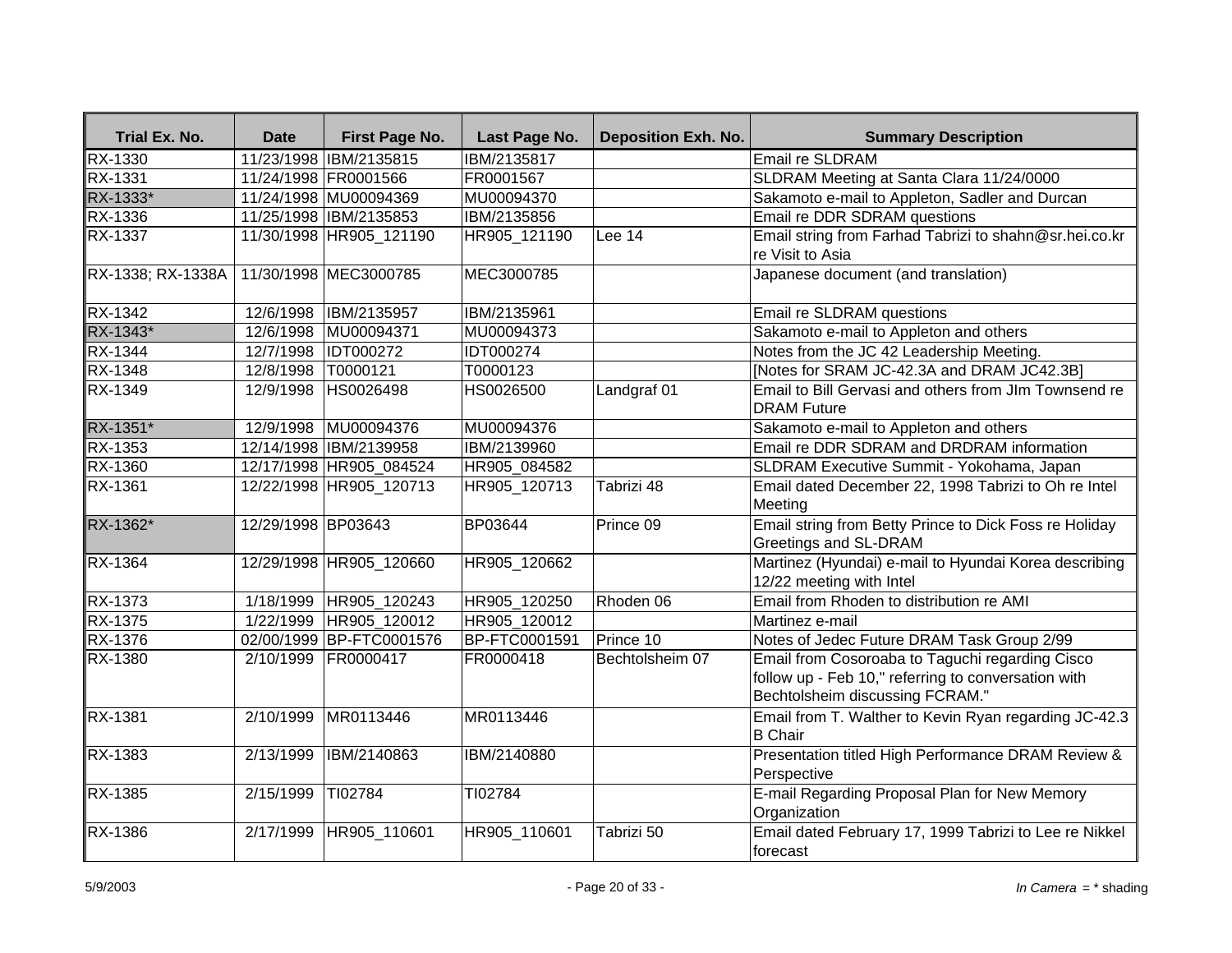| Trial Ex. No.  | <b>Date</b> | First Page No.               | Last Page No.                | <b>Deposition Exh. No.</b> | <b>Summary Description</b>                                                                                                             |
|----------------|-------------|------------------------------|------------------------------|----------------------------|----------------------------------------------------------------------------------------------------------------------------------------|
| <b>RX-1387</b> | 2/22/1999   | IBM/2131054                  | IBM/2131057                  |                            | <b>Email re DDR2</b>                                                                                                                   |
| RX-1388        | 2/23/1999   | AMD0000562                   | AMD0000570                   | Polzin 01                  | Email from Jim Keller to Steve Polzin re ddr 2 notes with<br>attached Future DRAM Task Force Status Report<br>1/20/99                  |
| RX-1390        | 3/1/1999    | IBM/2057477                  | IBM/2057479                  |                            | M14 Meeting                                                                                                                            |
| RX-1393        | 3/2/1999    | HR905 129949                 | HR905 129949                 | Tabrizi 52                 | Email re \$\$\$\$\$\$"                                                                                                                 |
| RX-1395        | 3/2/1999    | T0000521                     | T0000525                     |                            | Jedec Conference 03/02/1999                                                                                                            |
| RX-1396        | 3/6/1999    | IBM/2139985                  | IBM/2139988                  |                            | Email re SDRAM/RAmbus white paper                                                                                                      |
| RX-1397        | 3/9/1999    | HR905_119675                 | HR905_119678                 | Young 03                   | Email from Barry Wagner to Bryn Young and others with<br>attached 1MX16AC Timing Parameters                                            |
| RX-1398        | 3/10/1999   | HR905 119667                 | HR905_119668                 | Tabrizi 53                 | Email dated March 10, 1999 Tabrizi to Lee re updated<br>letter and letter dated August 3, 2001 to Patrick<br>Gelsinger                 |
| RX-1401        | 3/16/1999   |                              |                              | Chen 15                    | M14 Meeting Minutes, Hitachi Semiconductor America,<br>San Jose, CA                                                                    |
| RX-1402        | 3/16/1999   | 5069DOC0000338 5069DOC000033 |                              |                            | <b>Re RDRAM Samples</b>                                                                                                                |
| RX-1403        | 3/16/1999   | 5069DOC0000351               | 5069DOC000035                |                            | <b>Re RDRAM Samples</b>                                                                                                                |
| RX-1404        | 3/16/1999   | 5069DOC0000398 5069DOC000039 |                              |                            | Fw Is there any Truth in this                                                                                                          |
| <b>RX-1406</b> | 3/16/1999   | FR0000499                    | FR0000502                    |                            | SLDRAM Inc Board of Directors Meeting Dated<br>03/16/1999                                                                              |
| RX-1410        | 3/19/1999   |                              |                              | Chen 16                    | Email from TC Chou to Sam Chen and others re<br>Advanced Memory International Inc. (formal SLDRAM)<br>meeting minutes and action items |
| <b>RX-1421</b> | 3/30/1999   | HR905 124161                 | HR905 124161                 | Tabrizi 51                 | Email dated March 30, 1999 Chou to Tabrizi re LG buys<br><b>HPDRDAM</b> tester                                                         |
| RX-1423        | 3/30/1999   | HR905_128913                 | HR905_128914                 |                            | <b>AMI2 Market Forecast</b>                                                                                                            |
| $RX-1424$      | 4/1/1999    | HR905_124125                 | HR905_124126                 |                            | Sogas e-mail to DRAM suppliers                                                                                                         |
| RX-1425        | 4/1/1999    | HR905 124128                 | HR905 124131                 |                            | Chou e-mail to Rhoden                                                                                                                  |
| RX-1432        | 4/7/1999    | 40052DOC01475                | 40052DOC01475 MacWilliams 11 |                            | Memo from Pete MacWilliams to Patrick P. Gelsinger re<br><b>Micron Contract issues</b>                                                 |
| RX-1440        | 4/14/1999   | MU00100758                   | MU00100759                   | Appleton 13                | Email re Intel 2003 information                                                                                                        |
| RX-1444        | 4/26/1999   | MU00094414                   | MU00094417                   | Appleton 14                | Email re I want my PC 133!!!                                                                                                           |
| RX-1445        | 4/27/1999   | 5067DOC0000977               | 5067DOC000098<br>0           |                            | Re Heads Up Notes from Micron Baldwin, Don Call                                                                                        |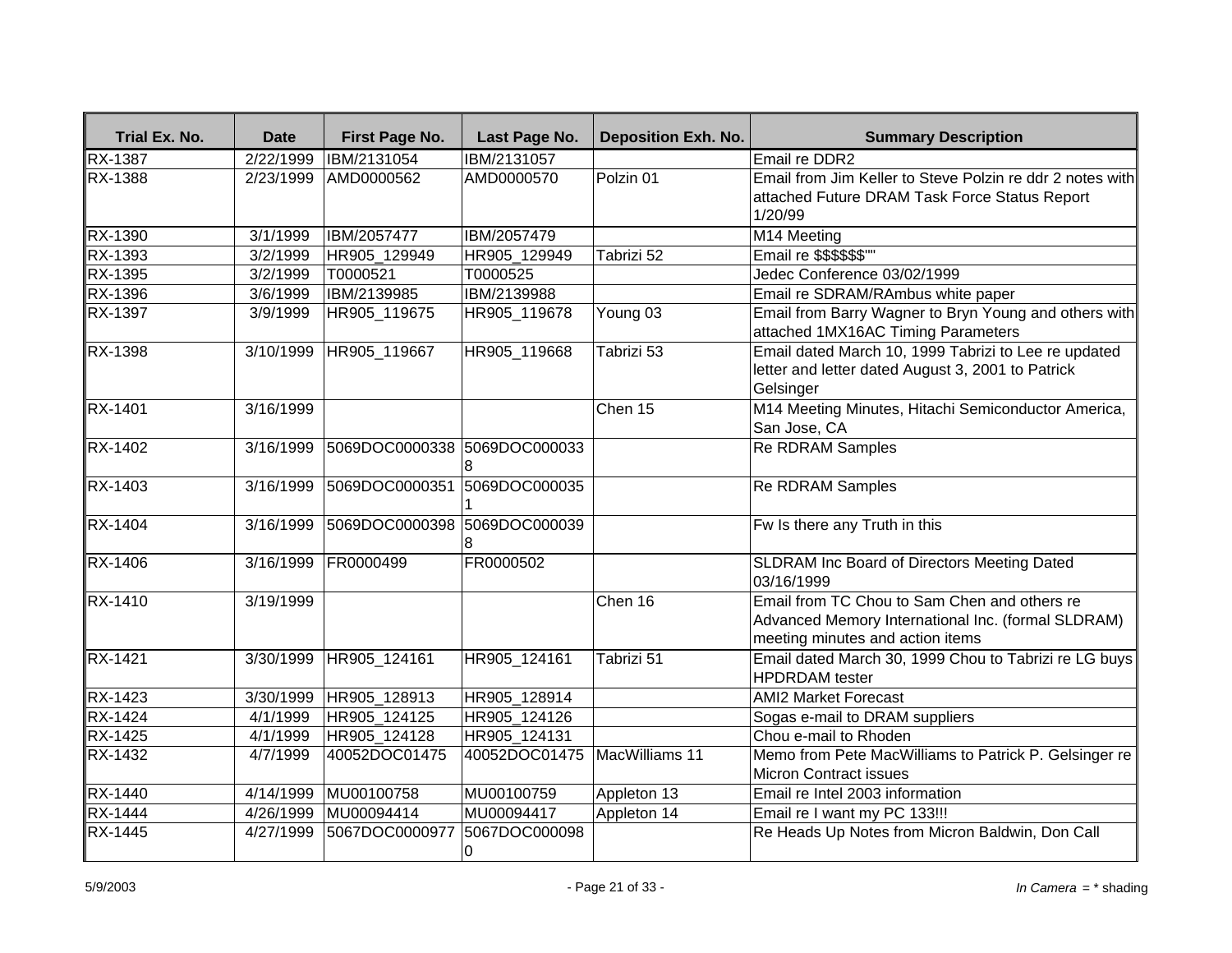| Trial Ex. No.  | <b>Date</b>        | First Page No.               | Last Page No.  | <b>Deposition Exh. No.</b> | <b>Summary Description</b>                                                                                     |
|----------------|--------------------|------------------------------|----------------|----------------------------|----------------------------------------------------------------------------------------------------------------|
| RX-1446        | 4/28/1999          | R039335                      | R039378        |                            | <b>RAMBUS IN THE NEWS</b>                                                                                      |
| <b>RX-1447</b> | $\sqrt{5/4/1999}$  | IBM/2084157                  | IBM/2084159    |                            | [The Resurgence of Rambus DRAM]                                                                                |
| RX-1449        | 5/6/1999           | IBM/2083951                  | IBM/2083965    |                            | Advanced Memory Internal an Industry Partnership                                                               |
| RX-1453        | 5/18/1999          | 5066DOC00489                 | 5066DOC00489   | MacWilliams 13             | Emai from Patrick Gelsinger to Pete MacWilliams and<br>others re Micron                                        |
| <b>RX-1454</b> | 5/18/1999          | HR905_123682                 | HR905_123683   |                            | E-mail messages between Mark Ellsberry and Farhad<br>Tabrizi                                                   |
| <b>RX-1457</b> |                    | 5/31/1999 HR905_130337       | HR905 130338   | Rhoden 20                  | Email string from Dick Foss to to Jim Townsend and<br>others re Mosaid DLL Patents                             |
| RX-1458        |                    | 06/00/1999 HP0000125         | HP0000135      | Gross <sub>05</sub>        | Compaq Corporate Memory Procurement Rambus<br>Update June 1999                                                 |
| RX-1459        |                    | 06/00/1999 MU00112744        | MU00112832     |                            | Micron DRAM Update                                                                                             |
| RX-1461        | 6/2/1999           | C0001330                     | C0001332       | Rhoden 19                  | Email string from Desi Rhoden to Jim Townsend and<br>others re Mosaid DLL Patents                              |
| RX-1463        | 6/3/1999           | IBM/2031960                  | IBM/2031962    |                            | Rogers e-mail Electronic News                                                                                  |
| <b>RX-1474</b> | 6/25/1999          | TAEC0057697                  | TAEC0057698    |                            | Toshiba e-mail re AMI2 board meeting                                                                           |
| <b>RX-1475</b> | 6/28/1999          |                              |                | Chen 17                    | Email from T.C. Chou to Sam Chen and others re AM12<br>Material on 6/23 with attached summary of patents       |
| RX-1476        | 6/28/1999 R171682  |                              | R171682        |                            | RAMBUS INC. - U.S. DIVISIONAL PATENT<br>APPLICATIONS BASED ON PARENT APPLICATION<br>SERIAL NO. 07/510,898      |
| <b>RX-1482</b> | 7/7/1999           | 1220094                      | 1220128        |                            | Rambus Strategic Review                                                                                        |
| RX-1484        | 7/13/1999          | TI0002404                    | TI0002410      |                            | AMI meeting minutes                                                                                            |
| <b>RX-1487</b> | 7/27/1999          | HR905_123274                 | HR905_123279   | Oh 17                      | Email from Farhad Tabrizi to schkim@sr.hei.co.kr re<br><b>HEI LG RDRAM comparison</b>                          |
| RX-1492        | $\sqrt{8/13/1999}$ | MU00315780                   | MU00315780     |                            | Email re gross margins                                                                                         |
| RX-1493*       |                    | 8/19/1999 MR20017589         | MR20017590     |                            | Mailloux email discussing Intel Implementers Forum                                                             |
| <b>RX-1494</b> | 8/27/1999          | <b>IBM/2028955</b>           | IBM/2028988    |                            | [Travel to Burlington for AMII Meeting Next Month]                                                             |
| <b>RX-1500</b> | 9/7/1999           | INF-FTC0016070               | INF-FTC0016071 | du Preez 02                | Email from Jan du Preez to Everke Alexander and<br>others re Intel IDF: Dinner and RDRAM Implementers<br>Forum |
| <b>RX-1515</b> | 10/5/1999          | 5060DOC0001285 5060DOC000128 |                |                            | Re Notes from Meeting with Dr Lim Samsung                                                                      |
| RX-1524        |                    | 10/26/1999 IBM/2131800       | IBM/2131801    |                            | Email re Procurement support                                                                                   |
| RX-1528        |                    | 11/10/1999 IBM/2074930       | IBM/2074932    |                            | IBM Confidential Re Intel Developing New DRAM<br>Outside of JEDEC                                              |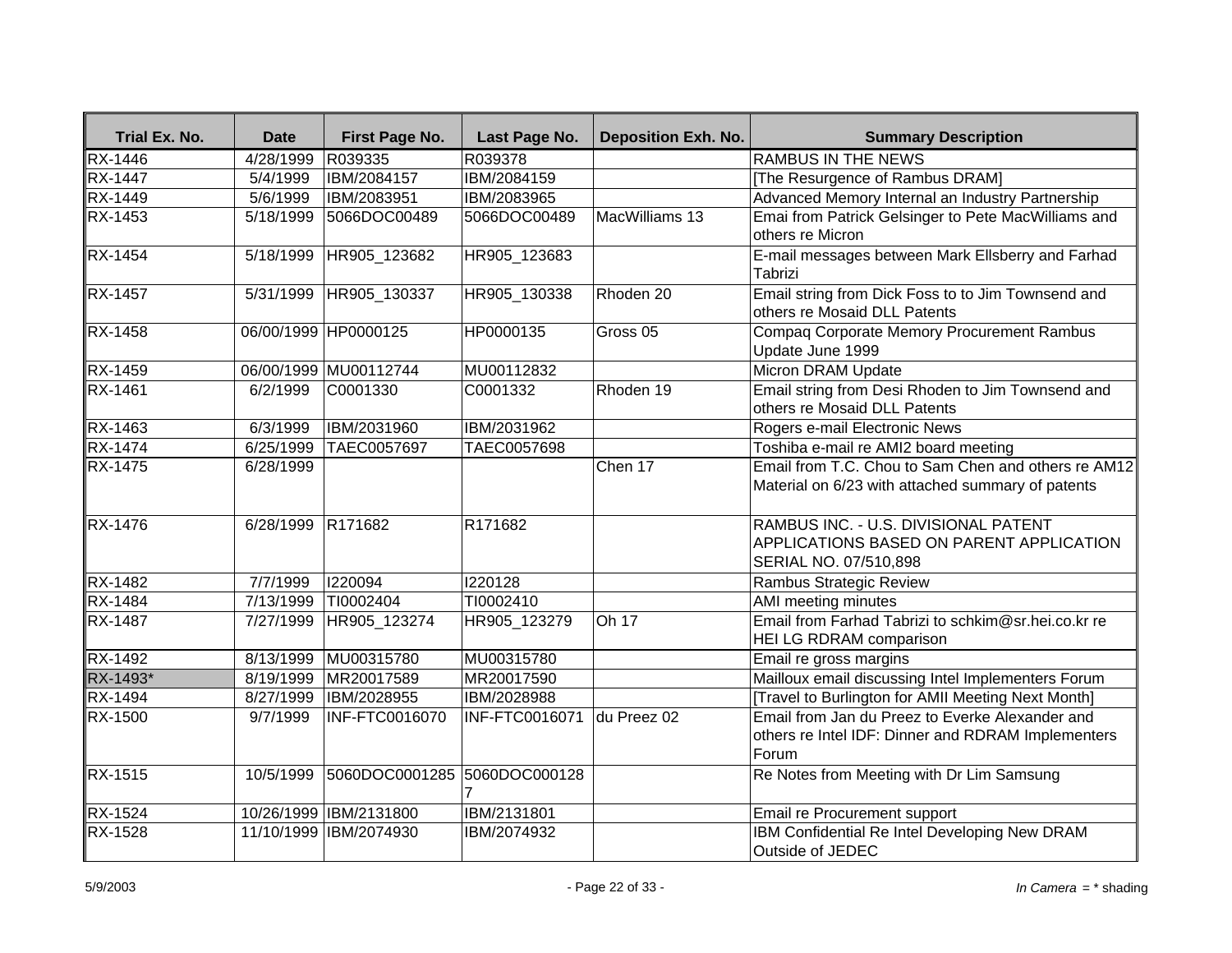| Trial Ex. No.  | <b>Date</b> | First Page No.           | Last Page No. | <b>Deposition Exh. No.</b> | <b>Summary Description</b>                                                                                                                                                     |
|----------------|-------------|--------------------------|---------------|----------------------------|--------------------------------------------------------------------------------------------------------------------------------------------------------------------------------|
| <b>RX-1533</b> |             | 11/19/1999 IBM/2056298   | IBM/2056300   |                            | IBM Confidential Intel NMT Group                                                                                                                                               |
| <b>RX-1534</b> |             | 11/23/1999 IBM/2131866   | IBM/2131868   |                            | Email re Intel NMT                                                                                                                                                             |
| RX-1543        | 12/3/1999   | DEL-RAMB019054 DEL-      |               | Kettler 04                 | RDRAM Status Q4'99, IPED Memory Commodity, Intel                                                                                                                               |
|                |             |                          | RAMB019057    |                            | Confidentialg                                                                                                                                                                  |
| <b>RX-1546</b> |             | 12/16/1999 40131DOC00688 | 40131DOC00688 | MacWilliams 02             | Email string from Kathy Garchow to Peter MacWilliams<br>re Trying to recall re faster DRAM                                                                                     |
| <b>RX-1554</b> | 1/25/2000   | IBM/2137569              | IBM/2137576   | Kellogg 20                 | AM12 Meeting with Via, Tapei, 1/25/00                                                                                                                                          |
| RX-1559        | 2/1/2000    | C0002943                 | C0002944      | Brown 02; Chapman<br>01    | Email from Ken McGhee to JC-42.4 Non-Volatile<br>Memories re: Micron Patent Statement with attached<br>01/28/2000 letter from Lori Hickman of Micron to Gary<br>smith of JEDEC |
| <b>RX-1560</b> | 2/1/2000    | DEL-RAMB018056 DEL-      | RAMB018058    |                            | E-mail exchange between Sadler (Micron) and Blando<br>(Dell)                                                                                                                   |
| RX-1565        | 2/2/2000    | DEL-RAMB018032 DEL-      | RAMB018032    |                            | Follow up to e-mail exchange between Sadler and<br>Blando                                                                                                                      |
| <b>RX-1568</b> | 2/7/2000    | IBM/2004783              | IBM/2004808   | Walther 09                 | Revised JEDEC Board of Directors Agenda Meeting<br>No. 116, Sheraton Safari Report, Orlando, FL                                                                                |
| RX-1569        | 2/7/2000    | IBM/2132064              | IBM/2132065   |                            | Email re Micron                                                                                                                                                                |
| RX-1570        | 2/7/2000    | JDC010041                | JDC010079     | Brown 03                   | JEDEC Board of Directors Meeting No. 116 list of<br>participants with Section D, Disclosure on Patents<br>Pending""                                                            |
| <b>RX-1574</b> | 2/7/2000    | Jedec00023297            | Jedec00023307 | Walther 12                 | JEDEC Board Minutes Meeting No. 116, Orlando, FL                                                                                                                               |
| RX-1576        | 2/7/2000    | MCG000099                | MCG000117     | McGhee 26                  | Draft meeting minutes from JEDEC Board of Directors<br>Meeting No. 116 (Orlando, FL) with Stein's handwritten<br>notes                                                         |
| <b>RX-1581</b> | 2/9/2000    | DEL-RAMB017931 DEL-      | RAMB017931    |                            | Memo re Samsung pricing/production of RDRAM                                                                                                                                    |
| <b>RX-1582</b> | 2/11/2000   | C0002974                 | C0002974      | Brown 04; Chapman<br>02    | Email from Ken McGhee to JC-42.4 Non-Volatile<br>Memories re: Micron's patent pending letter                                                                                   |
| RX-1583        | 2/11/2000   | C0002974                 | C0002974      | Chapman 02                 | Email from Ken McGhee to JC-42.4 Non-Volatile<br>Memories (form of address: Members") re: Micron's<br>patent pending letter"                                                   |
| <b>RX-1584</b> | 2/11/2000   | IBM/2074901              | IBM/2084902   | Kellogg 01                 | Email from Ken McGhee to JC-42 4 re Micron's patent<br>pending letter                                                                                                          |
| RX-1585        | 2/11/2000   | M0005426                 | M0005426      | Chen 03; Kelley 22         | Email from Ken McGhee to JC-42.4 Non-Volatile<br>Memories re Micron's patent pending letter                                                                                    |
| <b>RX-1587</b> |             | 2/11/2000 SH0012513      | SH0012513     |                            | E-mail re Microns Patent Pending Letter                                                                                                                                        |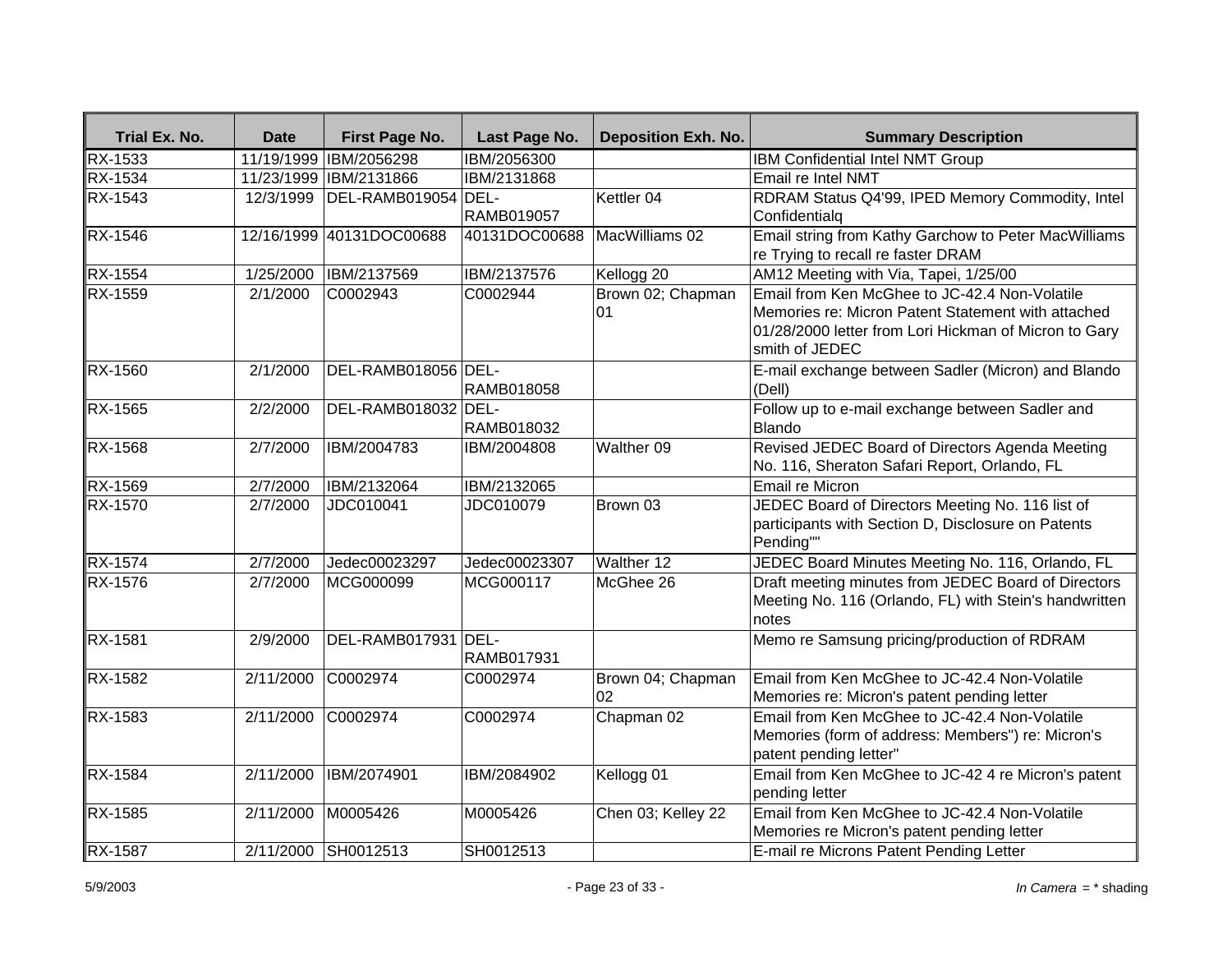| Trial Ex. No.  | <b>Date</b> | First Page No.        | Last Page No.            | <b>Deposition Exh. No.</b> | <b>Summary Description</b>                                                                                                        |
|----------------|-------------|-----------------------|--------------------------|----------------------------|-----------------------------------------------------------------------------------------------------------------------------------|
| <b>RX-1591</b> | 2/18/2000   | DEL-RAMB017816 DEL-   | <b>RAMB017816</b>        |                            | E-mail re PC Week reports                                                                                                         |
| <b>RX-1595</b> | 2/23/2000   | DEL-RAMB030439 DEL-   | RAMB030439               | Kettler 10                 | Email string from Kevin Kettler to Michael Dell, Jeff<br>Clarke, Carl Everett re www.TechnologyGuide.com                          |
| RX-1596        | 2/23/2000   | DEL-RAMB030441 DEL-   | RAMB030441               | Kettler 09                 | Email string from Kevin Kettler to Jeff Clarke, Alan<br>Luecke re Micron Issues                                                   |
| RX-1598        | 2/25/2000   | HS0026512             | HS0026512                | McGhee 27                  | Request from Hitachi for 42.3 meeting minutes from<br>1991 through 1996.                                                          |
| RX-1606        | 3/6/2000    | MR0075143             | MR0075143                | Weinstock 14               | Email from Keith Weinstock to Jeff Mailoux and others<br>re DDR v. Rambus Stream-D results at IBM                                 |
| RX-1607        | 3/6/2000    | MU00094904            | MU00094905               |                            | Email re DDR vs. RAMBUS Stream-D results at IBM                                                                                   |
| <b>RX-1610</b> | 3/9/2000    | DEL-RAMB017533 DEL-   | RAMB017534               |                            | E-mails re Rambus shortages                                                                                                       |
| RX-1613        | 3/13/2000   | 1200149               | 1200150                  |                            | E-Mail re: Jedec Highlights 06 - 09 March 2000, Atlanta<br>(travel report)                                                        |
| RX-1616        | 3/16/2000   | RF0589889             | RF0589889                |                            | interesting comments from IBM web page                                                                                            |
| RX-1617        | 3/17/2000   | AMI-FTC0001171        | AMI-FTC0001207 Rhoden 08 |                            | Advanced Memory International presentation charts and<br>graphs entitled, DDR Memory - Past, Present & Future"<br>by Desi Rhoden" |
| RX-1618        | 3/17/2000   | MFTC0239117           | MFTC0239119              | du Preez 04                | ADT Board Meeting 3/17/00 Minutes, marked Redacted                                                                                |
| RX-1621        | 4/6/2000    | MU00209676            | MU00209678               |                            | Email re Antitrust Compliance Checklist                                                                                           |
| <b>RX-1624</b> | 4/13/2000   | DEL-RAMB017230 DEL-   | RAMB017231               |                            | E-mail exchange re shortages of RDRAM                                                                                             |
| RX-1625        | 4/13/2000   | FTC-DIOS000285        | FTC-DIOS000293           |                            | Documents from Micron Annual Analyst Conference                                                                                   |
| RX-1626        | 4/13/2000   | <b>IBM/2078829</b>    | IBM/2078836              |                            | [Re2 Read Latency Task Group SDR DDR DDR II<br>Discussion of Issues]                                                              |
| RX-1627        | 4/18/2000   | MFTC0222388           | MFTC0222392              | du Preez 05                | Quarterly Report to the ADT Executive Board, by<br>Jeffrey H. Lee, Secretary 4/18/00                                              |
| <b>RX-1628</b> | 4/28/2000   | <b>IBM/2074933</b>    | IBM/2074936              |                            | Trip report re 04/00 visit to major DRAM suppliers                                                                                |
| RX-1633*       | 5/4/2000    | MU00049134            | MU00049135               |                            | Email re Compaq/HP announcement                                                                                                   |
| RX-1636        | 5/9/2000    | DEL-RAMB019756 DEL-   | <b>RAMB019757</b>        | Kettler 07                 | Email string from Kevin Kettler to Jeff Clarke, Alan<br>Luecke re Help on quote                                                   |
| RX-1638        | 5/12/2000   | 5039DOC01128          | 5039DOC01160             |                            | <b>RDRAM</b> in the Desktop                                                                                                       |
| RX-1648*       | 5/22/2000   | <b>FTC/SEC0058684</b> | <b>FTC/SEC0058687</b>    |                            | ADT Board 05/22/2000 Meeting Minutes                                                                                              |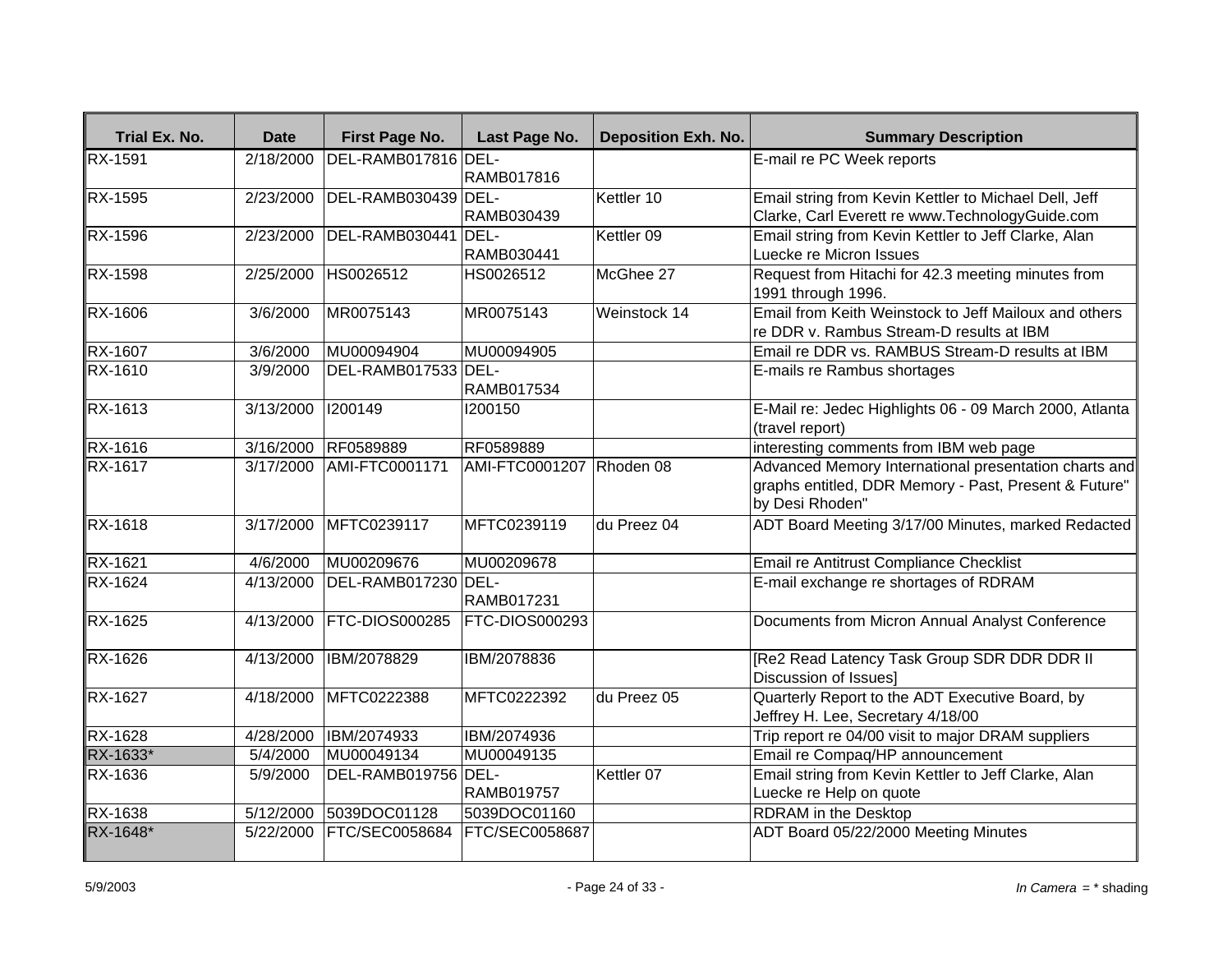| Trial Ex. No.  | <b>Date</b> | First Page No.        | Last Page No.         | <b>Deposition Exh. No.</b> | <b>Summary Description</b>                                                                                                                                                                       |
|----------------|-------------|-----------------------|-----------------------|----------------------------|--------------------------------------------------------------------------------------------------------------------------------------------------------------------------------------------------|
| RX-1650*       | 5/22/2000   | MU00101403            | MU00101405            |                            | <b>ADT Board Minutes, NEC, San Jose</b>                                                                                                                                                          |
| RX-1652        | 5/24/2000   | MU00316751            | MU00316754            |                            | Email re Intel RDRAM Ramp Event in AZ                                                                                                                                                            |
| <b>RX-1656</b> | 6/2/2000    | MU00316767            | MU00316767            |                            | Email re Rambus 2H volume.ppt                                                                                                                                                                    |
| RX-1657        | 6/6/2000    | BP-FTC0001525         | <b>BP-FTC0001540</b>  | Prince 11                  | Notes of JEDEC 6/6/00, Seattle                                                                                                                                                                   |
| RX-1661        | 6/8/2000    | HR905_125161          | HR905_125162          |                            | Concerns                                                                                                                                                                                         |
| RX-1663        | 6/13/2000   | IBM/2068969           | IBM/2068970           |                            | [Information Regarding Optional Clock Freq Register]                                                                                                                                             |
| RX-1668        | 6/23/2000   | FTC-<br>TAEC0000687   | FTC-<br>TAEC0000702   |                            | JEDEC Future DRAM Task Group DDR II DRAM                                                                                                                                                         |
| RX-1670        | 6/27/2000   | DEL-RAMB016895 DEL-   | RAMB016898            |                            | Re Rambus Strategy Update                                                                                                                                                                        |
| RX-1676        | 7/10/2000   | MFTC0229045           | MFTC0229065           | du Preez 06                | ADT 7.0 Architecture TG Portland Meeting Minutes,<br>7/10-12/00 Memory Business and Technology Samsung<br>Electronics Co., Ltd.                                                                  |
| RX-1677*       | 7/11/2000   | MFTC0228549           | MFTC0228551           |                            | Micron notes re July 11 ADT meeting in Portland                                                                                                                                                  |
| <b>RX-1684</b> | 7/13/2000   | MFTC0237994           | MFTC0237995           | du Preez 07                | Minutes for ADT Board Meeting 7/13/00                                                                                                                                                            |
| RX-1687        | 7/14/2000   | MU00243110            | MU00243110            |                            | Email re Mosaid's Licensing Compaign                                                                                                                                                             |
| RX-1688        | 7/18/2000   | HR905 124425          | HR905 124426          | du Preez 12                | Email from Jan du Preez to F. Tabrizi and others re<br>CoCP and AMI, Inc. conference call                                                                                                        |
| <b>RX-1689</b> | 7/22/2000   | MU00052727            | MU00052728            |                            | E-mail exchange between Toshiba and Micron<br>regarding Toshiba's desire to sell RDRAM to TI                                                                                                     |
| RX-1691        | 7/27/2000   |                       |                       |                            | Industry Executive Forum - Industry Cycles ad The Next<br>Downturn""                                                                                                                             |
| <b>RX-1692</b> |             | 08/00/2000 IDT000024  | <b>IDT000025</b>      |                            | Notes from the JEDEC Board meeting, August 15 & 16,<br>2000.                                                                                                                                     |
| <b>RX-1704</b> | 9/13/2000   | <b>IBM/2024334</b>    | IBM/2024351           | Lee 17                     | Micron PowerPoint Presentation slides, Considerations<br>for DDR-II Clocking Scheme and Data Capture                                                                                             |
| RX-1707        | 9/20/2000   | FTC/SEC0058701        | <b>FTC/SEC0058706</b> |                            | ADT Mtg 8.0 Munich Agenda 09/19/2000 to 09/20/2000<br>Rev 4 (FTC/SEC0058705 MISSING FROM<br>PRODUCTION)                                                                                          |
| RX-1710*       |             | 10/20/2000 MU00049188 | MU00049189            |                            | Email re Intel Meetings, 10/19                                                                                                                                                                   |
| RX-1715        | 11/2/2000   | MU00095272            | MU00095331-<br>5332   | Williams 03                | Email from Irene Shin to Brett Williams re How long will<br>it take till DDR ramp up? and email string from<br>Darryl@gigabyte.com.tw to blwilliams and others re<br><b>Crucial Memory Price</b> |
| RX-1720        |             | 11/10/2000 MR0135215  | MR0135222             |                            | Terry Lee Computation Notebook 11/11/00 - 11/29/00                                                                                                                                               |
| <b>RX-1724</b> |             | 11/21/2000 MR0135009  | MR0135016             |                            | Micron Records Retention Schedule                                                                                                                                                                |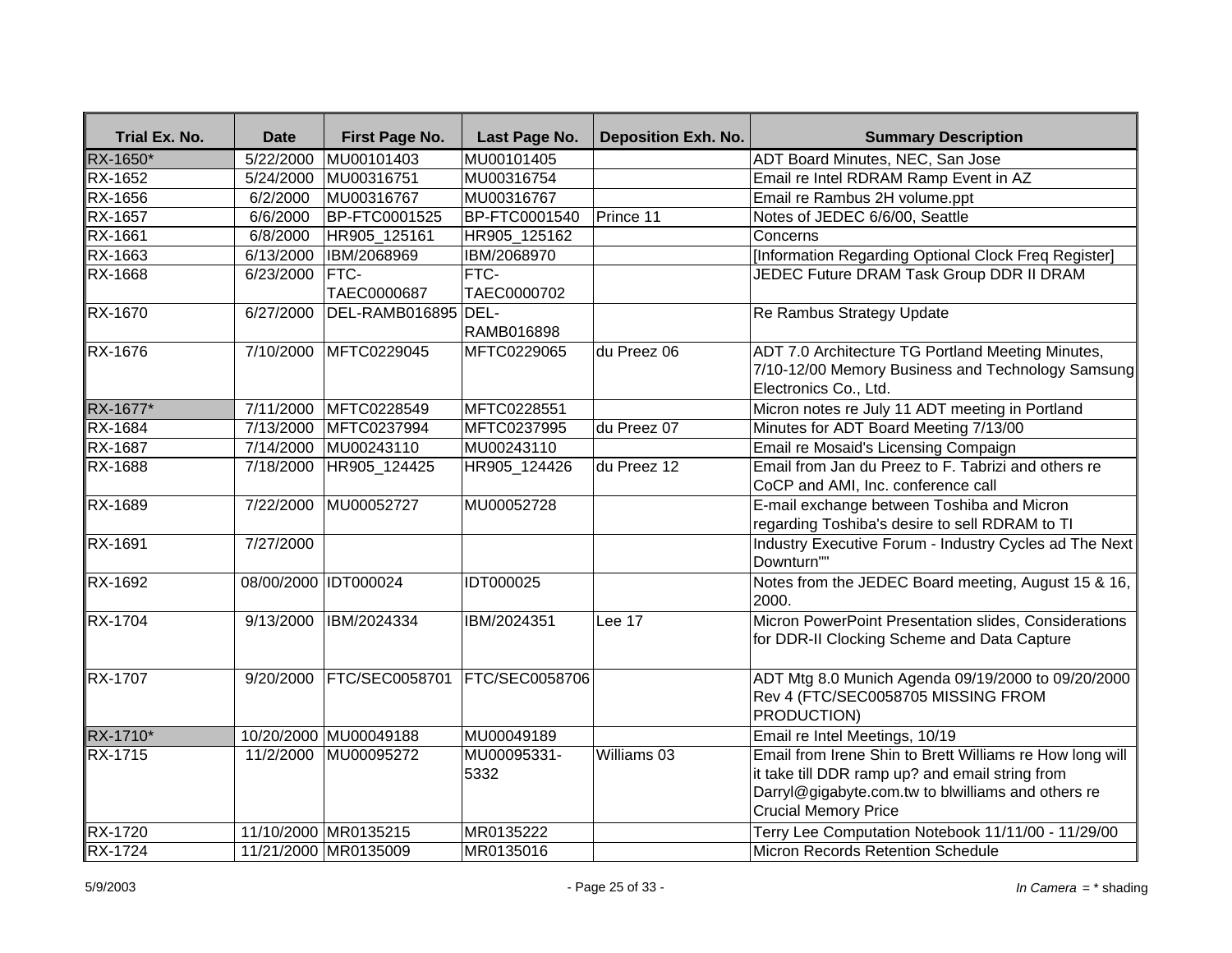| Trial Ex. No.  | <b>Date</b> | First Page No.                 | Last Page No.                | <b>Deposition Exh. No.</b> | <b>Summary Description</b>                                                                                                                                |
|----------------|-------------|--------------------------------|------------------------------|----------------------------|-----------------------------------------------------------------------------------------------------------------------------------------------------------|
| <b>RX-1725</b> |             | 11/22/2000 FTC/SEC0058746      | FTC/SEC0058748 du Preez 10   |                            | Email from F. Tabrizi to Jan du Preez and others re<br>ADT 11/17/00 Board meeting minutes                                                                 |
| <b>RX-1726</b> |             | 11/24/2000 MU00095340          | MU00095342                   | Williams 04                | Email string from Irene Shih to Brett Williams and Mike<br>Seibert re DDR Module                                                                          |
| RX-1727        |             | 12/00/2000 AMD0001220          | AMD0001232                   |                            | JEDEC Meeting Report 12/00/2000                                                                                                                           |
| <b>RX-1732</b> |             | 12/19/2000 DEL-RAMB016156 DEL- | RAMB016159                   |                            | E-mails re Hyundai delivery of RDRAM modules                                                                                                              |
| RX-1733        |             | 12/26/2000 MR30001414          | MR30001421                   | Kellogg 13                 | Email from Lisa Rhoden to Mark Kellogg and others re<br>Minutes of 12/18 Conference Call with attached Minutes<br>of DDR333 DIMM Conference Call 12/18/00 |
| RX-1735*       | 00/00/2001  | MU00057644                     | MU00057660                   |                            | DRAM Supply Report for Calendar Year 2001                                                                                                                 |
| RX-1736        |             | 01/00/2001 MFTC0221921         | MFTC0221923                  |                            | Q&A for ADT Roadshow                                                                                                                                      |
| <b>RX-1739</b> | 1/10/2001   | MFTC0224281                    | MFTC0224282                  |                            | <b>Fw Test Cost Estimation</b>                                                                                                                            |
| <b>RX-1742</b> | 1/19/2001   | AMD0000731                     | AMD0000735                   |                            | JEDEC Interim Meeting Report 01/19/2001                                                                                                                   |
| RX-1744        | 1/22/2001   | FTC-SGI0003821                 | FTC-SGI0003822               |                            | JC42.3 and JC42.5 Joint Interim Meeting Report                                                                                                            |
| <b>RX-1746</b> | 1/30/2001   | AMD0000464                     | AMD0000464                   |                            | Re Addendum to DDR DIMM Spec by Intel                                                                                                                     |
| <b>RX-1748</b> | 2/5/2001    | KENTRON0424                    | KENTRON0426                  | Goodman 23                 | Letter from Robert J. Goodman to Mr. John Kelly                                                                                                           |
| RX-1749*       | 2/8/2001    | MU00281186                     | MU00281187                   |                            | Email re company update                                                                                                                                   |
| RX-1753        | 2/17/2001   | DEL-RAMB015748 DEL-            | RAMB015750                   |                            | Re Conference Call                                                                                                                                        |
| <b>RX-1754</b> | 2/18/2001   |                                |                              |                            | Summary of Rambus Technology Licensees (Infineon<br>Trial Exhibit PTX-267)                                                                                |
| <b>RX-1758</b> | 2/22/2001   | MFTC0005736                    | MFTC0005741                  |                            | Advanced Memory International Inc Marketing<br>Technical Meeting 02/22/2001                                                                               |
| RX-1761        | 2/27/2001   | 40046DOC00624                  | 40046DOC00705 MacWilliams 14 |                            | Intel Corporation document titled Memory Roadmap<br>Update and Industry Status by Pete MacWilliams,<br>Hidemori Inukai, Jon Kang, Shozo Saito             |
| <b>RX-1764</b> |             | 03/00/2001 MFTC0005683         | MFTC0005689                  |                            | Advanced Memory International Patent Portfolio<br>Updated 03/00/2001                                                                                      |
| <b>RX-1772</b> | 3/12/2001   | IBM/2120502                    | IBM/2120509                  |                            | Patent Summary presentation                                                                                                                               |
| RX-1773        | 3/12/2001   | MFTC0015585                    | MFTC0015592                  | Rhoden 23                  | Email from Lisa Rhoden to Desi Rhoden and others re<br>Patent Summary Presentation                                                                        |
| RX-1774        | 3/13/2001   | IBM/2120495                    | IBM/2120498                  |                            | Coteus e-mail re invoice for AMI2 Membership dues                                                                                                         |
| RX-1778        | 3/20/2001   | MU00095564                     | MU00095565                   |                            | E-mail re DRAM prices                                                                                                                                     |
| RX-1784*       | 3/21/2001   | MU00181551                     | MU00181551                   |                            | Email re Products                                                                                                                                         |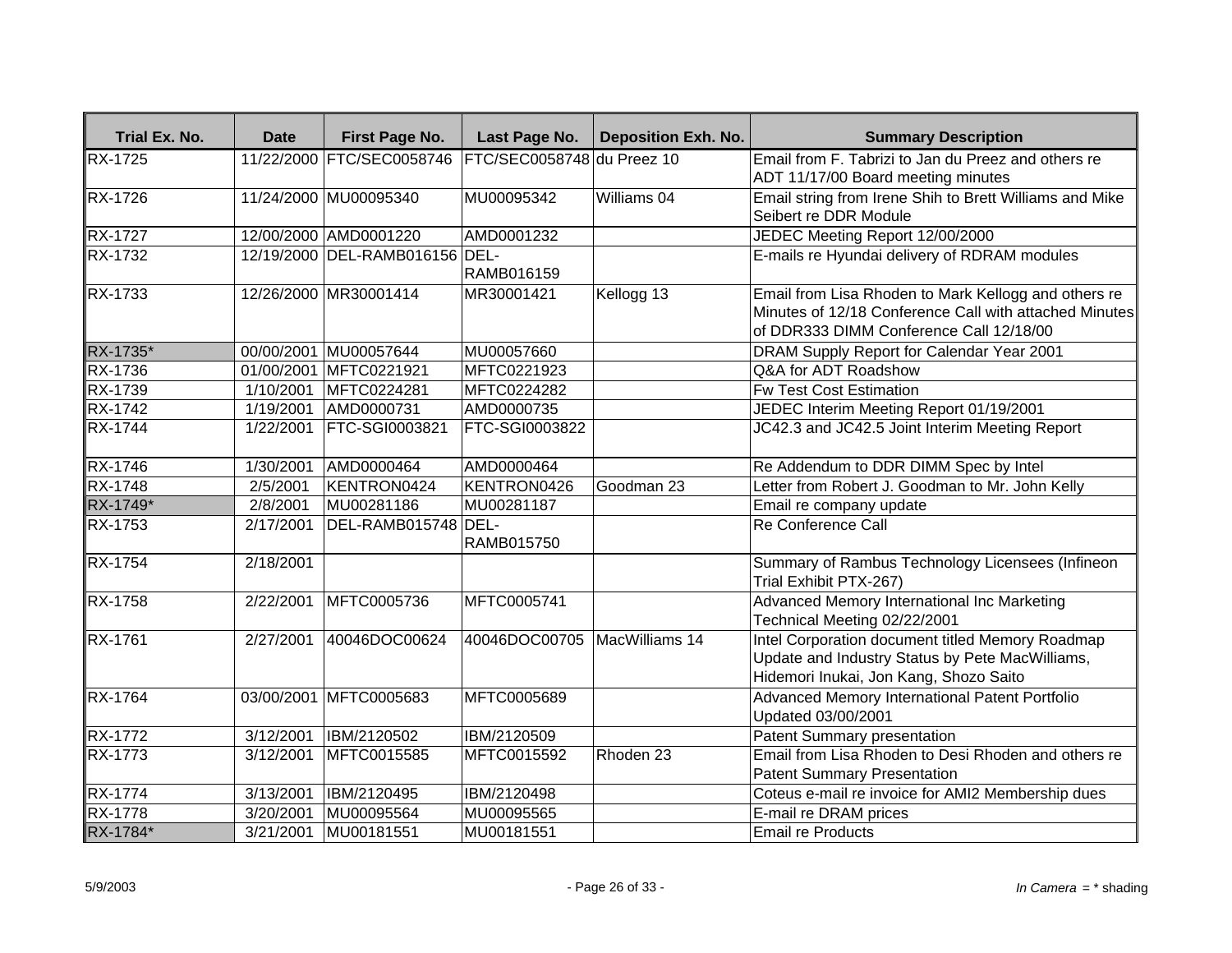| <b>Trial Ex. No.</b> | <b>Date</b> | First Page No.         | Last Page No.       | <b>Deposition Exh. No.</b> | <b>Summary Description</b>                                                                                        |
|----------------------|-------------|------------------------|---------------------|----------------------------|-------------------------------------------------------------------------------------------------------------------|
| <b>RX-1786</b>       | 3/30/2001   | FTC/SEC0058964         |                     |                            | ADT Meeting minutes of 03/20/01 mtg                                                                               |
| <b>RX-1787</b>       | 4/2/2001    | IBM/2025113            | IBM/2025115         | Kelley 01                  | Fax cover from Clifford E. Wilkins, Jr. to Leslie Kimball                                                         |
|                      |             |                        |                     |                            | and translation of 4/30/92 documents                                                                              |
| <b>RX-1792</b>       | 4/10/2001   | NVID0033331            | NVID0033331         |                            | <b>Re Kentron Patent Status</b>                                                                                   |
| RX-1793              | 4/11/2001   | NVID0033355            | NVID0033356         |                            | <b>Re Kentron Patent Status</b>                                                                                   |
| RX-1794              | 4/11/2001   | NVID0033369            | NVID0033370         |                            | <b>Re Kentron Patent Status</b>                                                                                   |
| <b>RX-1795</b>       | 4/11/2001   | NVID0033371            | NVID0033373         |                            | <b>Re Kentron Patent Status</b>                                                                                   |
| RX-1800              | 4/20/2001   | MFTC0200721            | MFTC0200748         |                            | <b>ADT L Memory Subsystem Physical Environment</b><br>Specification                                               |
| RX-1802              | 4/22/2001   | AMD0000444             | AMD0000448          |                            | Re Kentrons Request to Join 1.2 Inches DDR LP DDR<br><b>DIMM</b>                                                  |
| RX-1804              | 4/23/2001   | 40077DOC00486          | 40077DOC00486       | Rhoden 26                  | Memo from Clif Smith to EIA Executive Committee and<br>Sector Presidents                                          |
| RX-1806*             | 4/27/2001   | MU00251809             | MU00251809          |                            | Email re company update                                                                                           |
| RX-1810              |             | 05/00/2001 MFTC0003866 | MFTC0003874         | Rhoden 24                  | Advanced Memory International Patent Portfolio Update<br>$5/01$                                                   |
| RX-1811*             | 5/1/2001    | MU00251935             | MU00251937          |                            | Email re verification of Hyyndai 1Mx 16                                                                           |
| RX-1812*             | 5/1/2001    | MU00251946             | MU00251947          |                            | Email re verification of Hyundai 1Mx 16                                                                           |
| RX-1813*             | 5/1/2001    | MU00251948             | MU00251949          |                            | Email re verification of Hyundai 1MX16                                                                            |
| <b>RX-1817</b>       | 5/7/2001    | MU00312535             | MU00312561          |                            | Compaq Corporate Memory Procurement, 1Q01<br>Memory Target Pricing                                                |
| RX-1820              | 5/11/2001   | AMD0001022             | AMD0001027          |                            | JEDEC Interim Meeting 05/10/2001 to 05/11/2001 DDR<br><b>II SDRAM</b>                                             |
| RX-1836*             | 5/31/2001   | BP03667                | BP03671             | Prince 04                  | Email string from Betty Prince to Foss and others re<br>Fwd Mosaid patens and JEDEC                               |
| RX-1839              | 6/8/2001    | AMD0000518             | AMD0000526          | Polzin <sub>03</sub>       | Email string from Steve Polzin to Levi Murray and Sam<br>Patel re VLSI DRAM Rump Session                          |
| RX-1842*             | 6/12/2001   | MU00049422             | MU00049423          |                            | Email re TI conversation                                                                                          |
| <b>RX-1850</b>       | 6/25/2001   | 40095DOC000042         | 40095DOC00004<br>24 |                            | <b>Re JEDEC Patent Notification Process</b>                                                                       |
| RX-1851              | 6/27/2001   |                        |                     | Rhoden 21                  | Press Release Jedec Announces Completion of<br>Preliminary Spec For DDR II Memory and Starts Work<br>on DDR III"" |
| <b>RX-1854</b>       |             | 07/00/2001 MFTC0200001 | MFTC0200046         |                            | Preliminary DDR II SDRAM Specification                                                                            |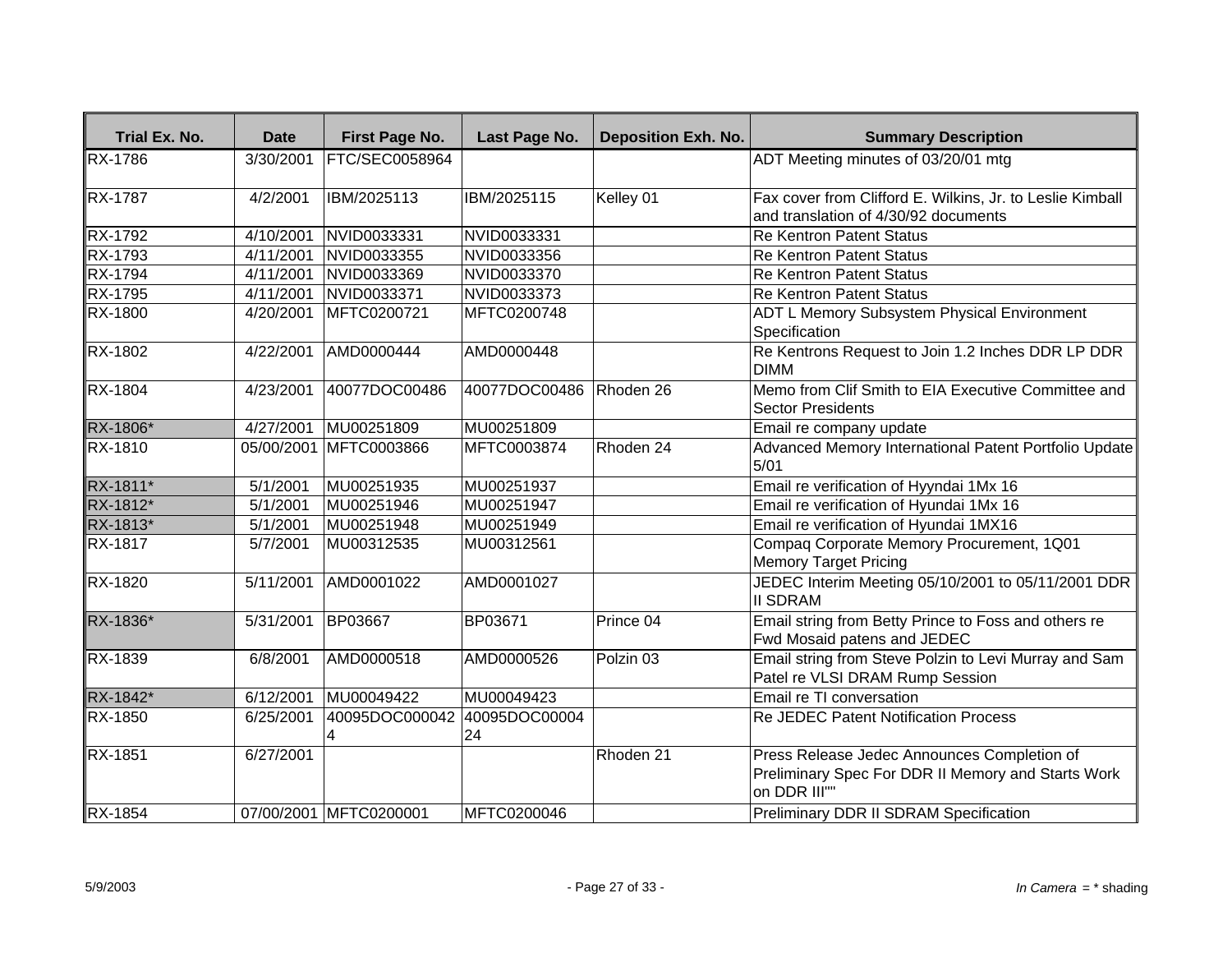| Trial Ex. No.  | <b>Date</b>           | First Page No.                    | Last Page No.         | <b>Deposition Exh. No.</b> | <b>Summary Description</b>                                                                                                                 |
|----------------|-----------------------|-----------------------------------|-----------------------|----------------------------|--------------------------------------------------------------------------------------------------------------------------------------------|
| <b>RX-1858</b> | 7/4/2001              | MFTC0003639                       | MFTC0003640           | Rhoden 22                  | Letter from Desi Rhoden to John Kelly and Ken<br>McGhee at JEDEC re AMI Patents and Patent<br>Applications                                 |
| RX-1864*       | 7/17/2001             | MU00218491                        | MU00218492            |                            | Micron Monthly update for July 2001 re: DRAM<br>shipments                                                                                  |
| RX-1867        | 7/18/2001             | 40095DOC000070                    | 40095DOC00007<br>04   |                            | <b>AMI2 Patent Assurance Letter</b>                                                                                                        |
| RX-1868        | 7/18/2001             | <b>FTC/SEC0058834</b>             | <b>FTC/SEC0058854</b> |                            | <b>ADT Executive Meeting Technical Progress Report</b>                                                                                     |
| RX-1871        | 7/31/2001             | MFTC0003391                       | MFTC0003392           | Shirley 05                 | Email from sschaefer to bshirley re EMI                                                                                                    |
| RX-1872        |                       | 08/00/2001 IBM/2056536            | IBM/2056555           |                            | Advanced Dram Technology Presentation Part 2 ADT<br>and DDRII Signal Integrity                                                             |
| <b>RX-1873</b> |                       | 08/00/2001 IBM/2056556            | IBM/2056592           |                            | Advanced Dram Technology Presentation Part 3 DRAM<br>Architecture Physical Device and Module Testing ADT L<br>Vs DDR and DDR2 Costs        |
| <b>RX-1879</b> | 8/17/2001             | AMD0000100                        | AMD0000100            | Heye 02                    | Email from Mian Quddus of SSI to Levi Murray and<br>Richard Heye re: Summary of the 8/16/01<br>AMD/Samsung conference call                 |
| RX-1880*       | 8/22/2001             | MFTC0200101                       | MFTC0200262           |                            | ADT Specification Rev 0.1 08/22/2001                                                                                                       |
| RX-1881        | 8/28/2001             | IBM/2056623                       | IBM/2056626           |                            | IBM Confidential Re ADT Specification                                                                                                      |
| RX-1882*       | 8/31/2001             | MFTC0047850                       | MFTC0047851           | Ryan 12                    | Email string from Kevin Ryan to R. Walther, T. Lee, B.<br>Skidmore re JEDEC e-ballot Committee reballot JC-<br>42.3-01-105A Item: 1242.05B |
| RX-1883*       | 9/4/2001              | MU00288277                        | MU00288277            |                            | Email re FQ4 wrap-up                                                                                                                       |
| <b>RX-1884</b> | 9/6/2001              | 40095DOC000134 40095DOC00013<br>9 | 50                    |                            | Center Bond CSP for the Proposed JC-42 DDRII FBGA<br><b>Standard Package Outline</b>                                                       |
| RX-1886*       | $\overline{9/7}/2001$ | MU00096901                        | MU00096902            |                            | E-mail re company update                                                                                                                   |
| RX-1887*       | 9/10/2001             | MFTC0048096                       | MFTC0048097           | Lee 15                     | Memo from Terry Lee to K. Ryan re Important DDR-II<br>Enhancements with attached email string from Gary<br>Tressler to Terry Lee           |
| RX-1893        | 9/12/2001             | MFTC0048602                       | MFTC0048613           |                            | DDR II SDRAM Burst Length Option 09/12/2001 JC<br>42.3 Committee Item# 1293.04                                                             |
| <b>RX-1894</b> | 9/17/2001             | MFTC0082364                       | MFTC0082364           | Ryan 14                    | Email from Kevin Ryan to K. Ryan and others re ADT<br>update                                                                               |
| RX-1896        | 9/20/2001             | T0000104                          | T0000112              |                            | JEDEC Meeting 09/10/2001 to 09/13/2001                                                                                                     |
| RX-1897        | 9/21/2001             | T0000119                          | T0000119              |                            | <b>JEDEC Handouts Questions</b>                                                                                                            |
| <b>RX-1898</b> | 9/24/2001             | MU00097080                        | MU00097080            |                            | Email regarding DDR and SDRAM pricing                                                                                                      |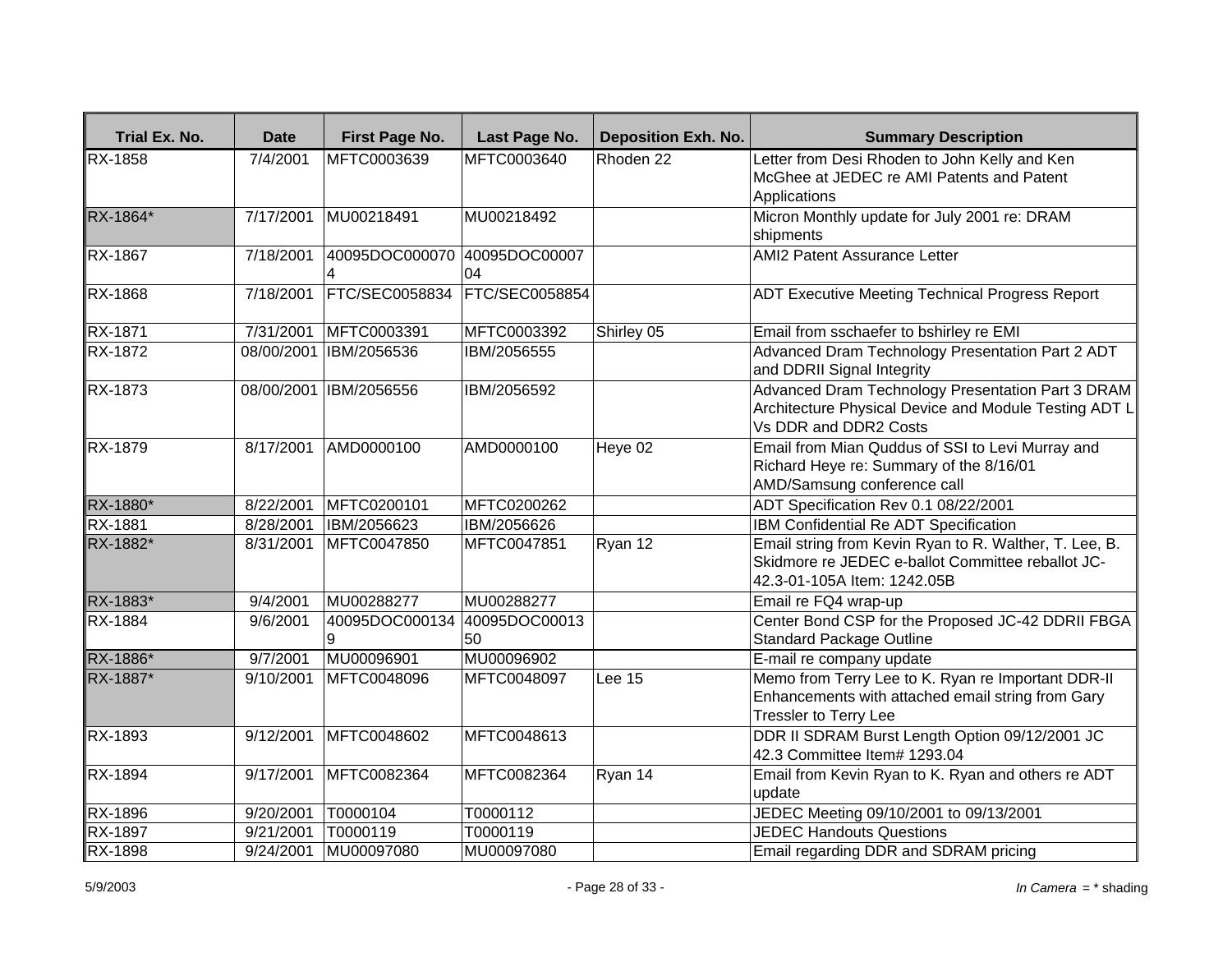| Trial Ex. No.  | <b>Date</b>         | First Page No.           | Last Page No.                | <b>Deposition Exh. No.</b> | <b>Summary Description</b>                                                                                                                                                                                                                         |
|----------------|---------------------|--------------------------|------------------------------|----------------------------|----------------------------------------------------------------------------------------------------------------------------------------------------------------------------------------------------------------------------------------------------|
| <b>RX-1899</b> | $\frac{9}{28/2001}$ | MFTC0048693              | MFTC0048694                  |                            | Meeting Summary from Dynamic Burst Length                                                                                                                                                                                                          |
|                |                     |                          |                              |                            | Conference Call                                                                                                                                                                                                                                    |
| RX-1900*       |                     | 10/17/2001 MU00290423    | MU00290423                   |                            | Email re meeting minutes - RSM Conf. Call                                                                                                                                                                                                          |
| RX-1901*       |                     | 10/18/2001 MFTC0081056   | MFTC0081057                  | Shirley 04                 | Email from jwright to mseibert and others re DDR2                                                                                                                                                                                                  |
|                |                     |                          |                              |                            | package size and other emails                                                                                                                                                                                                                      |
| RX-1905        |                     | 10/20/2001 IDT000869     | IDT000869                    |                            | Email from McGhee regarding Revised Interim meeting<br>agenda                                                                                                                                                                                      |
| RX-1908*       |                     | 10/23/2001 MU00290610    | MU00290610                   |                            | Email re GTW pricing                                                                                                                                                                                                                               |
| RX-1910        |                     | 10/25/2001 NVID0032198   | NVID0032201                  |                            | Re Notes from the JEDEC Interim Meeting 10/23/0000<br>to 10/24/0000                                                                                                                                                                                |
| RX-1919*       |                     | 11/15/2001 MU00080671    | MU00080672                   |                            | E-mail RE Hub inventory levels                                                                                                                                                                                                                     |
| RX-1920        | 11/19/2001          |                          |                              |                            | Micron's Supplemental Privilege Log                                                                                                                                                                                                                |
| <b>RX-1922</b> |                     | 11/26/2001 MU00026836    | MU00026837                   |                            | Email relating to DRAM pricing                                                                                                                                                                                                                     |
| RX-1925*       |                     | 11/28/2001 MU00322206    | MU00322210                   |                            | Email re Discussion IBM and JEDEC policies                                                                                                                                                                                                         |
| RX-1926        |                     | 12/00/2001 ELPFTC14923   | ELPFTC14935                  |                            | QMM Presentation 12/00/2002 Product Sales Policy                                                                                                                                                                                                   |
| RX-1927*       | 12/2/2001           | MU00293599               | MU00293599                   |                            | Email re Hynix                                                                                                                                                                                                                                     |
| RX-1934*       | 12/6/2001           | MU00293938               | MU00293939                   |                            | Email re Meeting Minutes, RSM Conf Call 12/5/01                                                                                                                                                                                                    |
| RX-1935        | 12/11/2001          |                          |                              | Chen 19                    | Email from Lisa Rhoden to Sam Chen and others re                                                                                                                                                                                                   |
|                |                     |                          |                              |                            | Volume Information with attached letter from David<br>Bondurant to Desi Rhoden                                                                                                                                                                     |
| RX-1948        | 1/7/2002            |                          |                              | Chen 20                    | Email string from Lisa Rhoden to Sam Chen and others                                                                                                                                                                                               |
|                |                     |                          |                              |                            | re AMI Board Meeting and News about Mosel Vitelic                                                                                                                                                                                                  |
| RX-1952*       |                     | 1/10/2002 MU00295354     | MU00295359                   |                            | Email re Toshiba - Micron announcement                                                                                                                                                                                                             |
| RX-1962*       |                     | 1/17/2002 FTC/SEC0058786 | <b>FTC/SEC0058788</b>        |                            | ADT Board 01/17/2002 Meeting Summary                                                                                                                                                                                                               |
| RX-1963*       | 1/21/2002           | MU00057277               | MU00057277                   |                            | Email re NEC and DDR                                                                                                                                                                                                                               |
| <b>RX-1966</b> |                     | 1/24/2002 MU00057327     | MU00057327                   |                            | Email re DDR Positioning                                                                                                                                                                                                                           |
| <b>RX-1967</b> |                     | 1/24/2002 MU00057332     | MU00057332                   |                            | Email re scary message                                                                                                                                                                                                                             |
| RX-1968*       | 1/24/2002           | MU00057337               | MU00057337                   |                            | Email re Information Sharing with Elpida                                                                                                                                                                                                           |
| RX-1969*       | 1/24/2002           | MU00296177               | MU00296177                   |                            | Email re DDR positioning and messaging                                                                                                                                                                                                             |
| RX-1973        | 1/31/2002           | MU00223474               | MU00223484                   |                            | Email re Asia Competitor News, 1/31/02                                                                                                                                                                                                             |
| RX-1976*       | 2/1/2002            | 40139DOC02057            | 40139DOC02115 MacWilliams 15 |                            | Email string from Lilian Wu to Pete MacWilliams and<br>others re February 2002 Memory POR for Intel BUs is<br>no available with attached Intel document titled<br>Platform Memory POR February 2002 BU Update,<br>Platform Memory Operations (PMO) |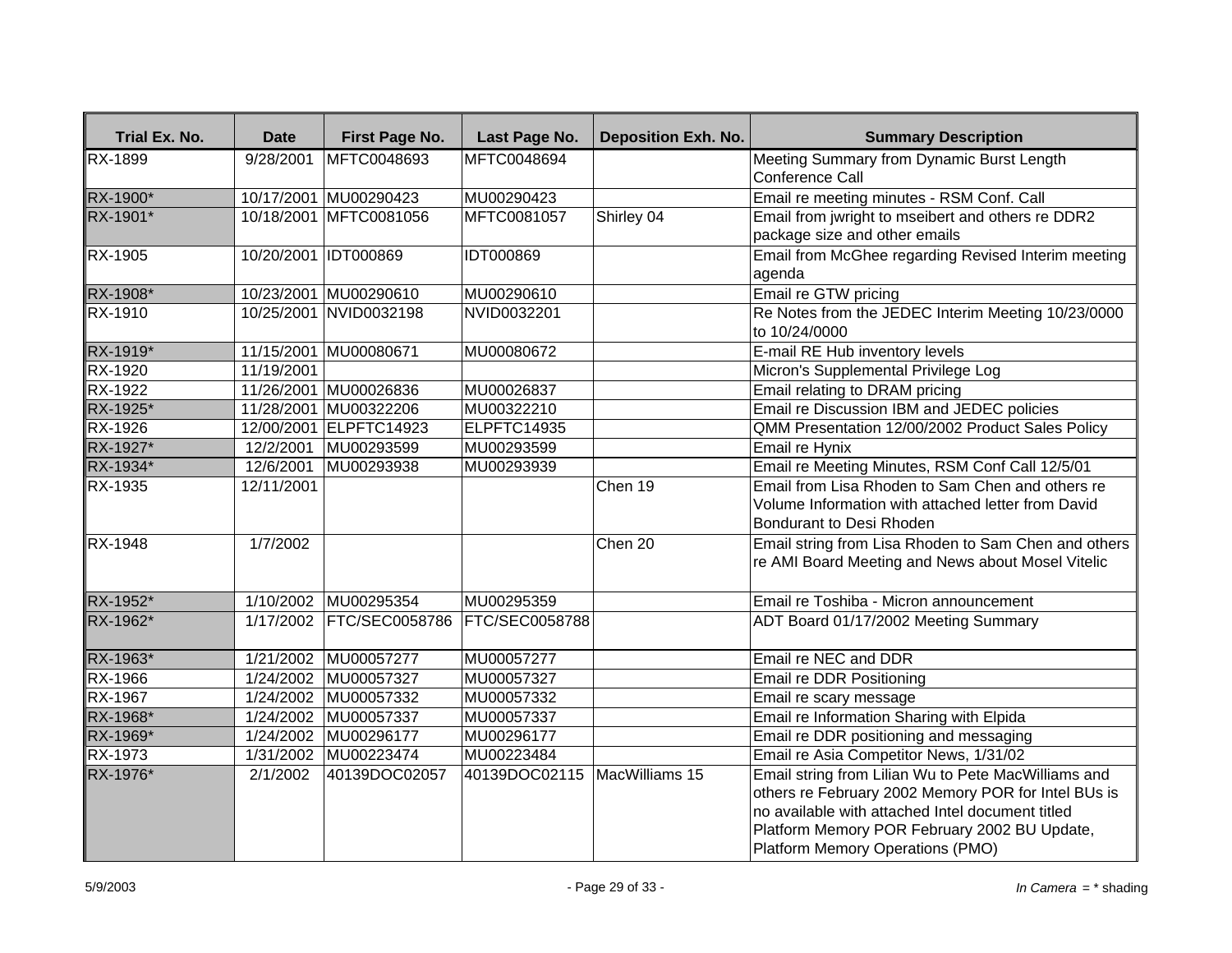| Trial Ex. No.  | <b>Date</b>            | First Page No.         | Last Page No.       | <b>Deposition Exh. No.</b> | <b>Summary Description</b>                                                                                                                      |
|----------------|------------------------|------------------------|---------------------|----------------------------|-------------------------------------------------------------------------------------------------------------------------------------------------|
| RX-1981        | 2/7/2002               | MU00033793             | MU00033793          |                            | Email re Force 10 February pricing                                                                                                              |
| RX-1990*       | 2/27/2002              | MU00224158             | MU00224158          |                            | Email re pricing                                                                                                                                |
| RX-1991*       | 3/1/2002               | MU00024947             | MU00024948          |                            | E-mail re Company Update                                                                                                                        |
| RX-1997*       | $\frac{1}{3}/22/2002$  | MU00023829             | MU00023829          |                            | Memo re Samsung DDR                                                                                                                             |
| RX-2000        | 4/2/2002               | MFTC0046052            | MFTC0046057         | Williams 10                | Minutes DDR2 DIMM Task Group 4/2/02 recorded by<br>Lisa Rhoden                                                                                  |
| <b>RX-2010</b> | 4/17/2002              | IEEE0000001            | IEEE0000001         |                            | Comments Regarding Competition and Intellectual<br>Property                                                                                     |
| RX-2011        | 4/17/2002              | IEEE0000002            | IEEE0000007         |                            | <b>IEEE</b> Standards Assoc Comments Regarding<br>Competition and Intellectual Property before the FTC                                          |
| RX-2016        |                        | 05/00/2002 ELPFTC17529 | ELPFTC17568         |                            | Monthly Review Current Month Half Results                                                                                                       |
| <b>RX-2031</b> |                        | 5/24/2002 MU00049930   | MU00049930          |                            | Email re Market review                                                                                                                          |
| RX-2037*       | $\overline{5/28/2002}$ | MU00049973             | MU00049977          |                            | Email re TI DLP Division's Request                                                                                                              |
| RX-2048*       | 6/3/2002               | MU00047796             | MU00047797          |                            | Email re Kingpak June Demand                                                                                                                    |
| <b>RX-2052</b> | 6/7/2002               | MU00050214             | MU00050214          |                            | Email re An idea                                                                                                                                |
| RX-2053*       | 6/10/2002              | MU00050253             | MU00050254          |                            | Email re air clearing" session"                                                                                                                 |
| RX-2058*       |                        | 6/13/2002 MU00050373   | MU00050375          |                            | Email re Request for extension of DRAM business                                                                                                 |
| RX-2063        | 6/20/2002              | 40143DOC000240<br>8    | 40143DOC00024<br>10 |                            | Re FTC v Rambus Complaint Attd P Release                                                                                                        |
| RX-2065        | 6/20/2002              | MU00050599             | MU00050603          |                            | Email re Request for extension of DRAM business                                                                                                 |
| <b>RX-2067</b> | 6/24/2002              | MU00038550             | MU00038558          | Appleton 16                | Memo re Micron conference call with analysts                                                                                                    |
| RX-2072*       | 7/2/2002               | MU00048219             | MU00048219          |                            | Email re T96B capable 2-2-2 @ 133 MHz                                                                                                           |
| <b>RX-2076</b> | 7/26/2002              |                        |                     |                            | RoyaltySource database rate report                                                                                                              |
| RX-2077        | 7/29/2002              | MU00053066             | MU00053066          |                            | Email re SDR motherboard versus DDR motherboard                                                                                                 |
| RX-2099-07     | 11/19/1997             |                        |                     |                            | A White Paper on the Benefits of Chipkill-Correct ECC<br>for PC Main Memory," T. Dell (IBM Microelectronics),<br>Nov. 19, 1997"                 |
| RX-2099-14     | 05/00/2002             |                        |                     |                            | 512 Mb DDR-II SDRAM datasheet (v0.1)<br>HY5PS122423 & HY5PS12823, May 2002                                                                      |
| RX-2099-39     | 10/00/2002             |                        |                     |                            | 512Mb M-die DDR-II SDRAM Specification," v. 0.14,<br>Oct. 2002"                                                                                 |
| RX-2099-43     | 4/30/1996              |                        |                     |                            | SyncLink Feasibility Report, v1.1SYNCLINK<br>CONSORTIUM," MOSAID Technologies, Inc. April 30,<br>1996"                                          |
| RX-2099-45     |                        | 02/00/1992 IBM505899   | IBM505906           |                            | Toshiba 4.5 Mbit RDRAM, TC59R0409K, Advanced<br>Information (Feb. 1992); Toshiba TC59R0409 R-<br>Megabit RDRAM, Technical Overview (1992, 1993) |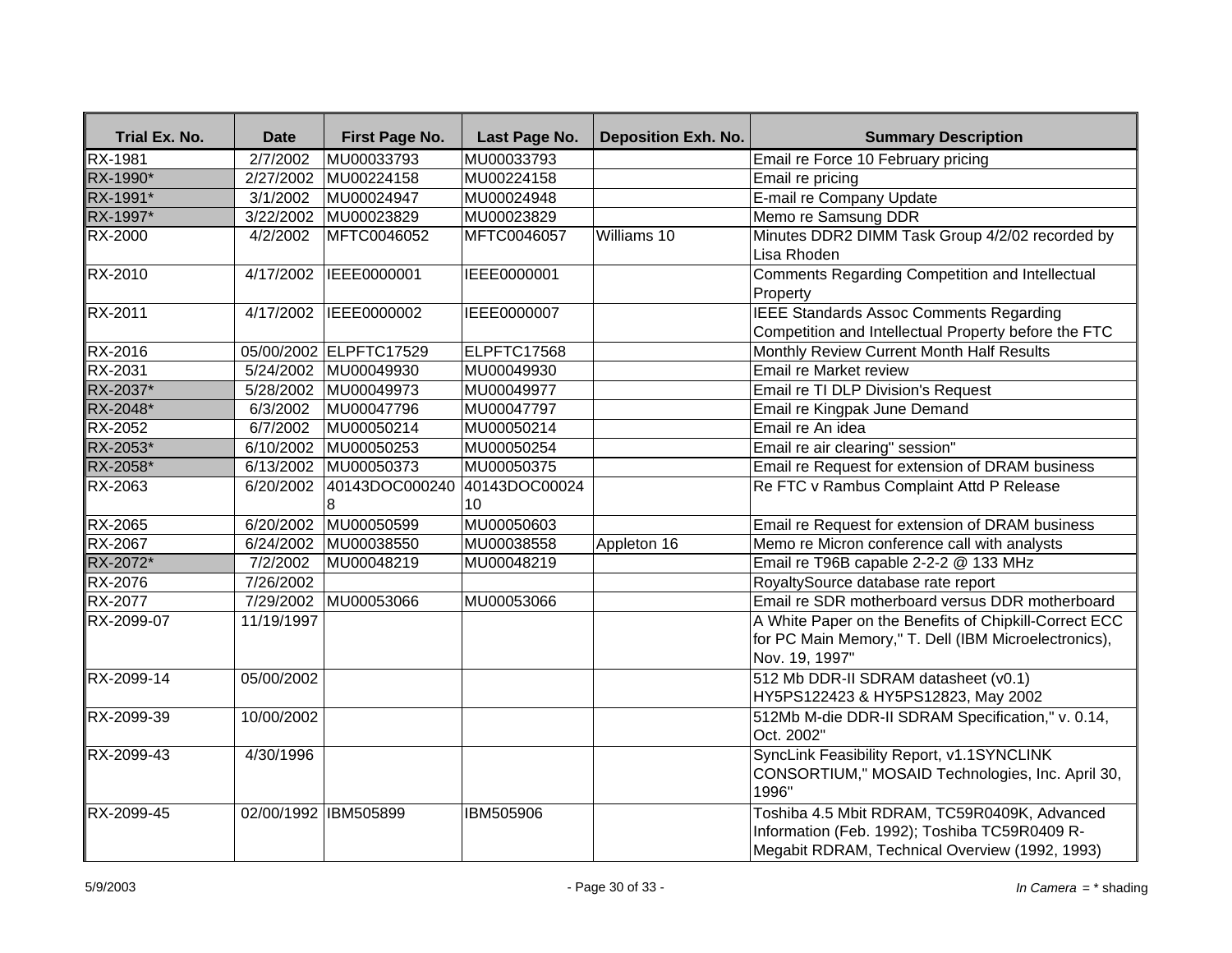| Trial Ex. No.  | <b>Date</b>        | First Page No.            | Last Page No.      | <b>Deposition Exh. No.</b> | <b>Summary Description</b>                                                                                                                                                                                                                       |
|----------------|--------------------|---------------------------|--------------------|----------------------------|--------------------------------------------------------------------------------------------------------------------------------------------------------------------------------------------------------------------------------------------------|
| RX-2105-003    | 1/3/2003           |                           |                    |                            | Summary of Results for Licensing Comparables Search<br>for Wilmer, Cutler & Pickering as of January 3, 2003 by<br><b>PLX Systems</b>                                                                                                             |
| RX-2105-004    | 06/00/1997         |                           |                    |                            | Degnan and Horton, A Survey of Licensed Royalties,"<br>Les Nouvelles, June 1997, pp. 91-96."                                                                                                                                                     |
| RX-2105-005    | 12/00/2001         |                           |                    |                            | Annual Review of Industry Royalty Rates, " Licensing<br>Economics Review, December 2001, p. 9."                                                                                                                                                  |
| RX-2105-006    | 00/00/0000         |                           |                    |                            | Royalty Rate Databook for Technology Licensing<br>Agreements," 4th Edition, Editors: Research Center of<br>Japan Institute of Invention and Innovation, Tables 21-1<br>and 21-2."                                                                |
| RX-2105-007    | 00/00/0000         |                           |                    |                            | IBM Standards Practices web page from http://<br>www.ibm.com/ibm/licensing/standards/practices.shtml.                                                                                                                                            |
| RX-2105-008    | 00/00/0000         |                           |                    |                            | MOSAID: Patent Licensing Program from<br>http://www.mosaid.com/licensing/license_program.htm                                                                                                                                                     |
| RX-2105-009    | 00/00/0000         |                           |                    |                            | MOSAID DRAM-based patents from<br>http://www.mosaid.com/licensing/patent_families.htm                                                                                                                                                            |
| RX-2105-01     | 03/00/1991         |                           |                    |                            | Daniel McGavock, David Haas, and Michael Patin,<br>Licensing Practices, Business Strategy, and Factors<br>Affecting Royalty Rates: Results of A Survey,"<br>Licensing Law and Business Report, Vol. 13, No. 6,<br>March-April 1991, pp 205-216." |
| RX-2105-02     | 11/00/1996         |                           |                    |                            | Osamu Yamaguchi, Masami Nakaseko, and Toshihiko<br>Watanabe, Analysis of Trends in Imports of Foreign<br>Technology to Japan," NISTEP Report No. 46,<br>Novemer 1996, Tables 13 and 14, p. 23"                                                   |
| <b>RX-2106</b> | 1/9/2003           | AMD0000137                | AMD0000142         |                            | ADT Meeting with Intel 01/09/2003                                                                                                                                                                                                                |
| <b>RX-2120</b> | 12/12/2003         |                           |                    |                            | Subpoena Duces Tecum to ATI Technologies, Inc.                                                                                                                                                                                                   |
| <b>RX-2121</b> | 00/00/0000         |                           |                    |                            | Micron chart entitled Die Size Comparison""                                                                                                                                                                                                      |
| <b>RX-2123</b> | 00/00/0000         |                           |                    |                            | Royaltystat.com royalty report                                                                                                                                                                                                                   |
| RX-2124        |                    | 00/00/0000 RF0197436      | RF0197437          |                            | Yellowstone royalty term sheet and license agreements                                                                                                                                                                                            |
| <b>RX-2137</b> |                    | 00/00/0000 5020DOC0002377 | 5020DOC000237<br>7 |                            | [JEDEC Meeting Comments]                                                                                                                                                                                                                         |
| <b>RX-2153</b> | 00/00/0000 BP00004 |                           | BP00098            | Prince 01                  | Memory Strategies International Semiconductor<br>Memory Services document titled A Marketing Study of<br>the Rambus Dynamic RAM, Dr. Betty Prince                                                                                                |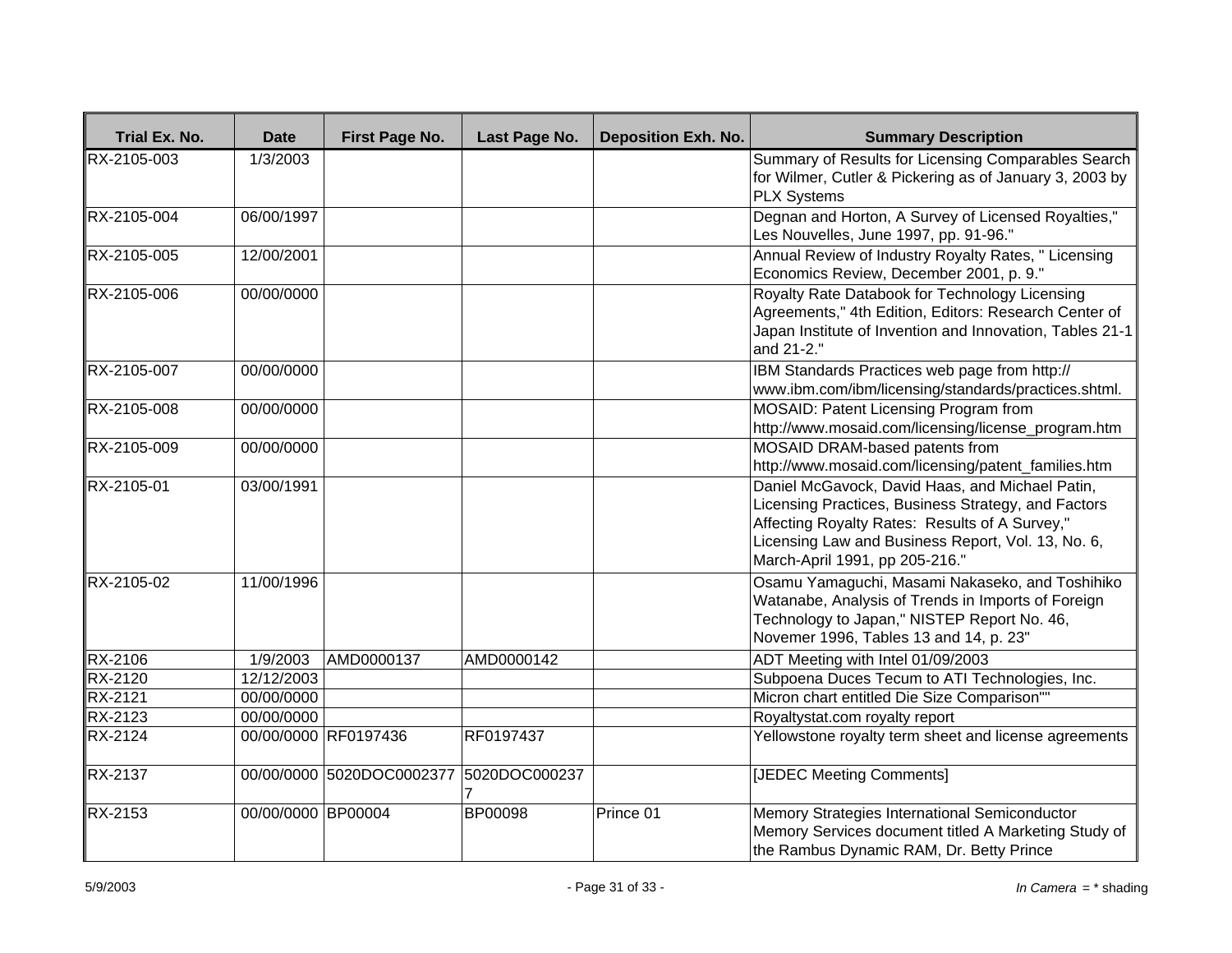| Trial Ex. No.                  | <b>Date</b> | First Page No.                 | Last Page No.     | <b>Deposition Exh. No.</b> | <b>Summary Description</b>                                                         |
|--------------------------------|-------------|--------------------------------|-------------------|----------------------------|------------------------------------------------------------------------------------|
| RX-2162                        |             | 00/00/0000 DEL-RAMB019871 DEL- | <b>RAMB019875</b> | Kettler 05                 | Dell Personal Systems Group RDRAM Outlook                                          |
| RX-2163                        |             | 00/00/0000 DEL-RAMB029699 DEL- | RAMB029702        | Kettler 06                 | Dell document titled Rambus Issues                                                 |
| RX-2191                        |             | 00/00/0000 INF-FTC0014420      | INF-FTC0014422    |                            | Amendments to SLDRAM Plus VC Kickoff Meeting at<br>Micron Site in Boise            |
| $\overline{\mathsf{RX-2}}$ 192 |             | 00/00/0000 INF-FTC0014423      | INF-FTC0014425    |                            | Meeting at Micron Definition of SLDRAM Plus Virtual<br><b>Channel Architecture</b> |
| RX-2202; RX-2202A              |             | 00/00/0000 MEC000087           | MEC000088         |                            | Japanese document (and translation)                                                |
| RX-2204; RX-2204A              |             | 00/00/0000 MEC000342           | MEC000343         |                            | Japanese document (and translation)                                                |
| RX-2205; RX-2205A              |             | 00/00/0000 MEC000350           | MEC000353         |                            | Japanese document (and translation)                                                |
| RX-2206; RX-2206A              |             | 00/00/0000 MEC000360           | MEC000368         |                            | Japanese document (and translation)                                                |
| RX-2207; RX-2207A              |             | 00/00/0000 MEC000369           | MEC000369         |                            | Japanese document (and translation)                                                |
| RX-2210; RX-2210A              |             | 00/00/0000 MEC000524           | MEC000524         |                            | Japanese document (and translation)                                                |
| RX-2214; RX-2214A              |             | 00/00/0000 MEC001441           | MEC001441         |                            | Japanese document (and translation)                                                |
| RX-2215; RX-2215A              |             | 00/00/0000 MEC001747           | MEC001748         |                            | Japanese document (and translation)                                                |
| RX-2216; RX-2216A              |             | 00/00/0000 MEC001749           | MEC001752         |                            | Japanese document (and translation)                                                |
| RX-2217; RX-2217A              |             | 00/00/0000 MEC001753           | MEC001755         |                            | Japanese document (and translation)                                                |
| RX-2218; RX-2218A              |             | 00/00/0000 MEC001756           | MEC001761         |                            | Japanese document (and translation)                                                |
| RX-2219; RX-2219A              |             | 00/00/0000 MEC2000018          | MEC2000018        |                            | Japanese document (and translation)                                                |
| RX-2222; RX-2222A              |             | 00/00/0000 MEC3001829          | MEC3001830        |                            | Japanese document (and translation)                                                |
| RX-2243                        |             | 00/00/0000 MR0033312           | MR0033312         | Ryan 03                    | SyncLink Consortium document by Micron                                             |
| <b>RX-2257</b>                 |             | 00/00/0000 MR0138407           | MR0138407         | Donohoe 02                 | Letter of Intent between Micron and Samsung                                        |